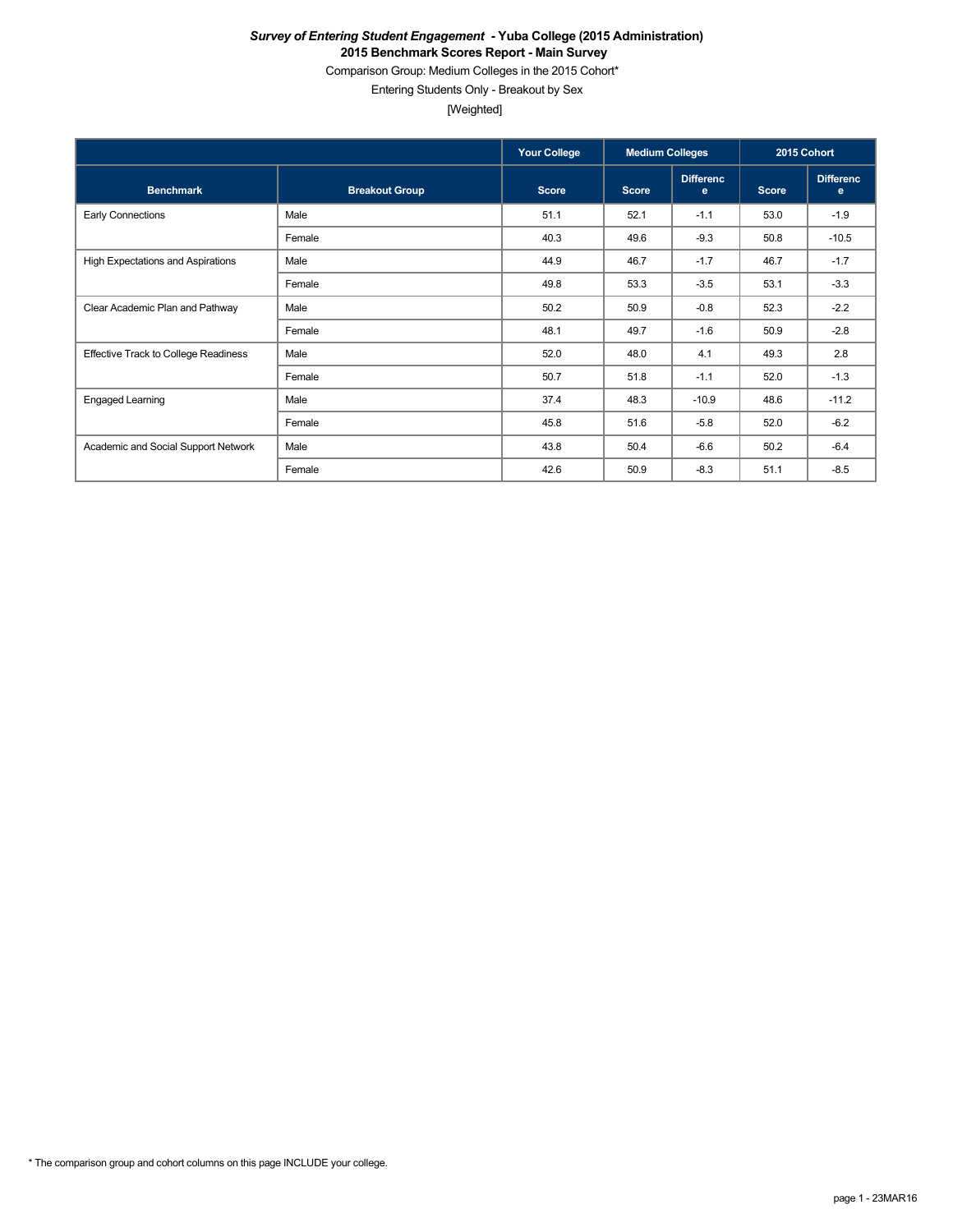#### *Survey of Entering Student Engagement* **Yuba College (2015 Administration) 2015 Benchmark Bar Chart - Main Survey** Comparison Group: Medium Colleges in the 2015 Cohort\* Entering Students Only - Breakout by Sex [Weighted] Early Connections (EARLYCON)



\* The comparison group and cohort bars on this page INCLUDE your college.

23MAR16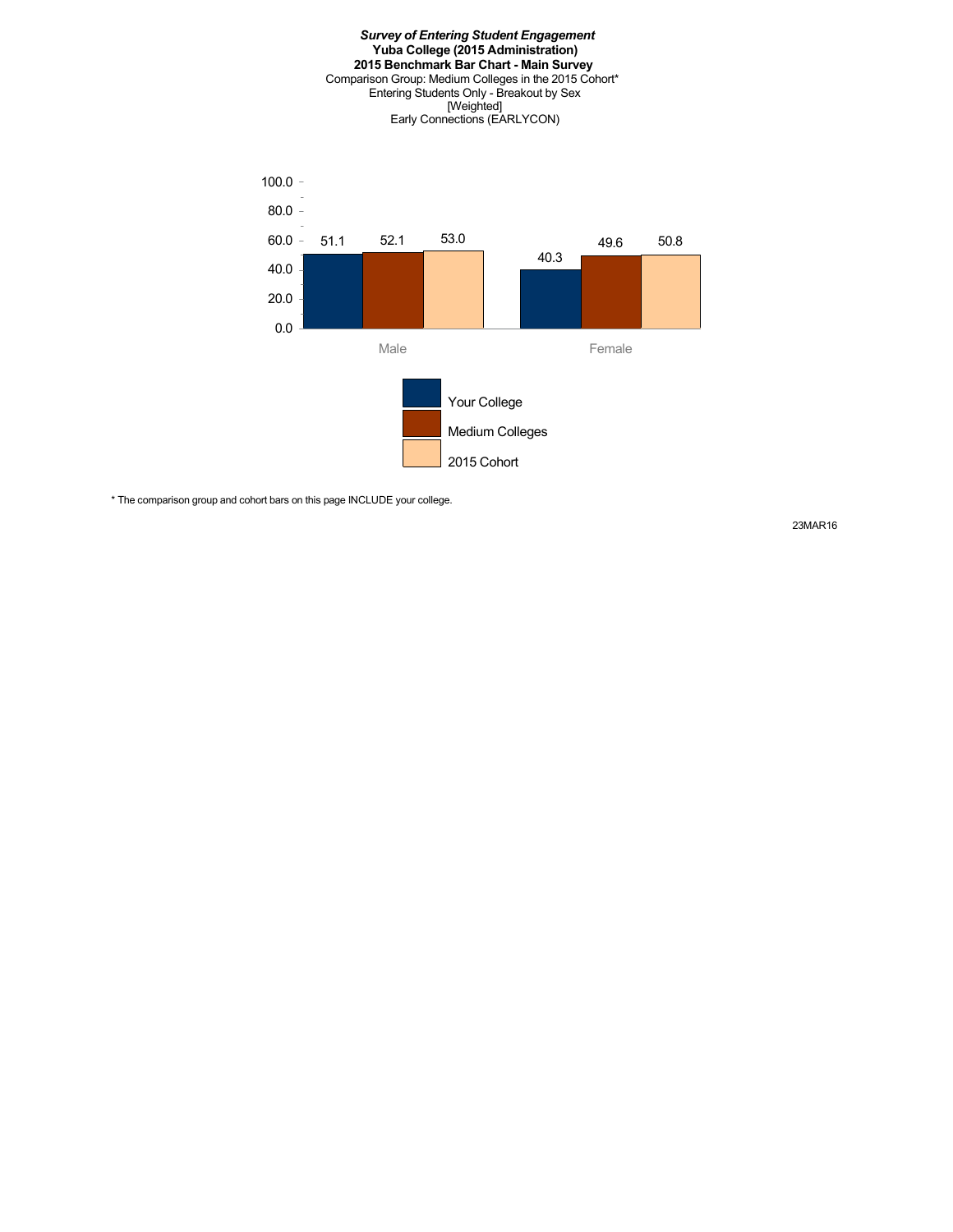Comparison Group: Medium Colleges in the 2015 Cohort\*

Entering Students Only - Breakout by Sex

[Weighted]

Early Connections (EARLYCON)

|                                                                                                                                                                      |                 |                       | Your<br>College | <b>Medium Colleges</b> |                         | 2015 Cohort |                         |  |
|----------------------------------------------------------------------------------------------------------------------------------------------------------------------|-----------------|-----------------------|-----------------|------------------------|-------------------------|-------------|-------------------------|--|
|                                                                                                                                                                      |                 |                       |                 |                        |                         |             |                         |  |
| <b>Item</b>                                                                                                                                                          | Variable        | <b>Breakout Group</b> | <b>Mean</b>     | <b>Mean</b>            | <b>Effect</b><br>Size** | <b>Mean</b> | <b>Effect</b><br>Size** |  |
| Item 18: Think about your experiences from the time of your decision to attend this college through the end of the first three weeks of your first semester/quarter. |                 |                       |                 |                        |                         |             |                         |  |
| 1 = Strongly disagree, $2$ = Disagree, $3$ = Neutral, $4$ = Agree, $5$ = Strongly agree                                                                              |                 |                       |                 |                        |                         |             |                         |  |
| 18a. The very first time I came to this college I felt<br>welcome [EARLYCON]                                                                                         | <b>WELCOME</b>  | Male                  | 3.93            | 4.04                   |                         | 4.02        |                         |  |
|                                                                                                                                                                      |                 | Female                | 3.43            | 4.04                   | $-0.78**$               | 4.02        | $-0.75**$               |  |
| 18i. The college provided me with adequate<br>information about financial assistance                                                                                 | <b>FAINFO</b>   | Male                  | 3.55            | 3.53                   |                         | 3.52        |                         |  |
| (scholarships, grants, loans, etc.) [EARLYCON]                                                                                                                       |                 | Female                | 3.21            | 3.43                   |                         | 3.43        |                         |  |
| 18j. A college staff member helped me determine<br>whether I qualified for financial assistance                                                                      | <b>QUALFA</b>   | Male                  | 3.37            | 3.14                   |                         | 3.12        |                         |  |
| [EARLYCON]                                                                                                                                                           |                 | Female                | 3.11            | 3.03                   |                         | 3.00        |                         |  |
| 18p. At least one college staff member (other than<br>an instructor) learned my name [EARLYCON]                                                                      | <b>CSTAFNAM</b> | Male                  | 3.44            | 3.45                   |                         | 3.43        |                         |  |
|                                                                                                                                                                      |                 | Female                | 2.99            | 3.18                   |                         | 3.16        |                         |  |
| One or more items in this benchmark are not suited to means calculations. Please see the Frequency Distribution that follows for these items.                        |                 |                       |                 |                        |                         |             |                         |  |

\* The comparison group and cohort columns on this page EXCLUDE your college.

\*\* T-test: 2-tailed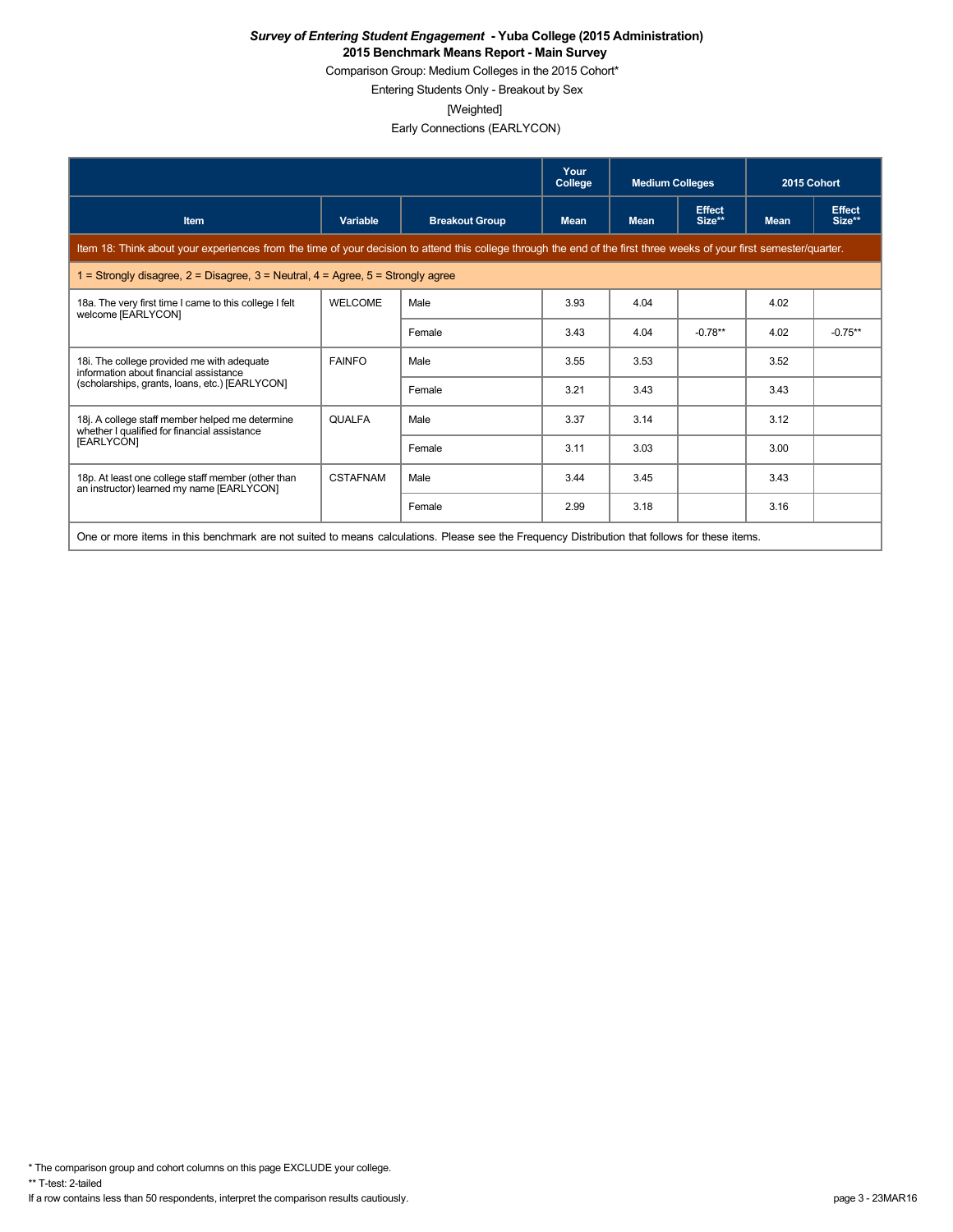**2015 Benchmark Frequency Distributions - Main Survey**

Comparison Group: Medium Colleges in the 2015 Cohort\*

Entering Students Only - Breakout by Sex: Male Students

[Weighted]

Early Connections (EARLYCON)

|                                                                                      |                 |                                                                                                                                                                      | <b>Your College</b> |                | <b>Medium Colleges</b> |         | 2015 Cohort |                |
|--------------------------------------------------------------------------------------|-----------------|----------------------------------------------------------------------------------------------------------------------------------------------------------------------|---------------------|----------------|------------------------|---------|-------------|----------------|
| <b>Item</b>                                                                          | Variable        | <b>Responses</b>                                                                                                                                                     | Count               | <b>Percent</b> | Count                  | Percent | Count       | <b>Percent</b> |
|                                                                                      |                 | Item 18: Think about your experiences from the time of your decision to attend this college through the end of the first three weeks of your first semester/quarter. |                     |                |                        |         |             |                |
| 18a. The very first time I came to this                                              | <b>WELCOME</b>  | Strongly disagree                                                                                                                                                    | $\mathbf 0$         | N/A            | 68                     | 0.7     | 273         | 0.7            |
| college I felt welcome [EARLYCON]                                                    |                 | Disagree                                                                                                                                                             | $\mathbf{1}$        | 0.9            | 118                    | 1.3     | 658         | 1.6            |
|                                                                                      |                 | Neutral                                                                                                                                                              | 32                  | 27.1           | 1.875                  | 20.6    | 9.116       | 21.8           |
|                                                                                      |                 | Agree                                                                                                                                                                | 59                  | 50.5           | 4,349                  | 47.9    | 19,719      | 47.1           |
|                                                                                      |                 | Strongly agree                                                                                                                                                       | 25                  | 21.5           | 2,678                  | 29.5    | 12,061      | 28.8           |
|                                                                                      |                 | <b>Total</b>                                                                                                                                                         | 116                 | 100.0          | 9,087                  | 100.0   | 41,827      | 100.0          |
| 18i. The college provided me with adequate<br>information about financial assistance | <b>FAINFO</b>   | Strongly disagree                                                                                                                                                    | $\overline{7}$      | 5.6            | 478                    | 5.3     | 2.307       | 5.5            |
| (scholarships, grants, loans, etc.)<br>[EARLYCON]                                    |                 | <b>Disagree</b>                                                                                                                                                      | 12                  | 10.3           | 1.067                  | 11.8    | 5.088       | 12.2           |
|                                                                                      |                 | Neutral                                                                                                                                                              | 30                  | 25.7           | 2,414                  | 26.6    | 11,138      | 26.7           |
|                                                                                      |                 | Agree                                                                                                                                                                | 47                  | 40.2           | 3,360                  | 37.0    | 15,092      | 36.1           |
|                                                                                      |                 | Strongly agree                                                                                                                                                       | 21                  | 18.3           | 1,754                  | 19.3    | 8,136       | 19.5           |
|                                                                                      |                 | <b>Total</b>                                                                                                                                                         | 116                 | 100.0          | 9,073                  | 100.0   | 41,761      | 100.0          |
| 18j. A college staff member helped me<br>determine whether I qualified for financial | QUALFA          | Strongly disagree                                                                                                                                                    | $\overline{7}$      | 5.6            | 814                    | 9.0     | 4,013       | 9.6            |
| assistance [EARLYCON]                                                                |                 | <b>Disagree</b>                                                                                                                                                      | 17                  | 14.9           | 1.945                  | 21.5    | 8.990       | 21.6           |
|                                                                                      |                 | Neutral                                                                                                                                                              | 35                  | 30.4           | 2,754                  | 30.4    | 12,513      | 30.0           |
|                                                                                      |                 | Agree                                                                                                                                                                | 41                  | 35.5           | 2,215                  | 24.4    | 10,142      | 24.3           |
|                                                                                      |                 | Strongly agree                                                                                                                                                       | 16                  | 13.6           | 1,334                  | 14.7    | 6.029       | 14.5           |
|                                                                                      |                 | <b>Total</b>                                                                                                                                                         | 116                 | 100.0          | 9,063                  | 100.0   | 41,688      | 100.0          |
| 18p. At least one college staff member<br>(other than an instructor) learned my name | <b>CSTAFNAM</b> | Strongly disagree                                                                                                                                                    | 10                  | 8.4            | 866                    | 9.6     | 4,188       | 10.0           |
| [EARLYCON]                                                                           |                 | <b>Disagree</b>                                                                                                                                                      | 14                  | 12.1           | 1,458                  | 16.1    | 6,695       | 16.0           |
|                                                                                      |                 | Neutral                                                                                                                                                              | 29                  | 25.3           | 1.806                  | 19.9    | 8.325       | 20.0           |
|                                                                                      |                 | Agree                                                                                                                                                                | 41                  | 35.6           | 2,579                  | 28.5    | 11.862      | 28.4           |
|                                                                                      |                 | Strongly agree                                                                                                                                                       | 22                  | 18.7           | 2,350                  | 25.9    | 10,645      | 25.5           |
|                                                                                      |                 | <b>Total</b>                                                                                                                                                         | 116                 | 100.0          | 9,059                  | 100.0   | 41,714      | 100.0          |
| Item $23$                                                                            |                 |                                                                                                                                                                      |                     |                |                        |         |             |                |
| 23. Was a specific person assigned to you                                            | <b>ASNPERS</b>  | Yes                                                                                                                                                                  | 27                  | 23.7           | 2.774                  | 31.0    | 11.953      | 29.2           |
| so you could see him/her each time you<br>needed information or assistance?          |                 | No                                                                                                                                                                   | 88                  | 76.3           | 6,168                  | 69.0    | 29,035      | 70.8           |
|                                                                                      |                 | <b>Total</b>                                                                                                                                                         | 115                 | 100.0          | 8.942                  | 100.0   | 40,988      | 100.0          |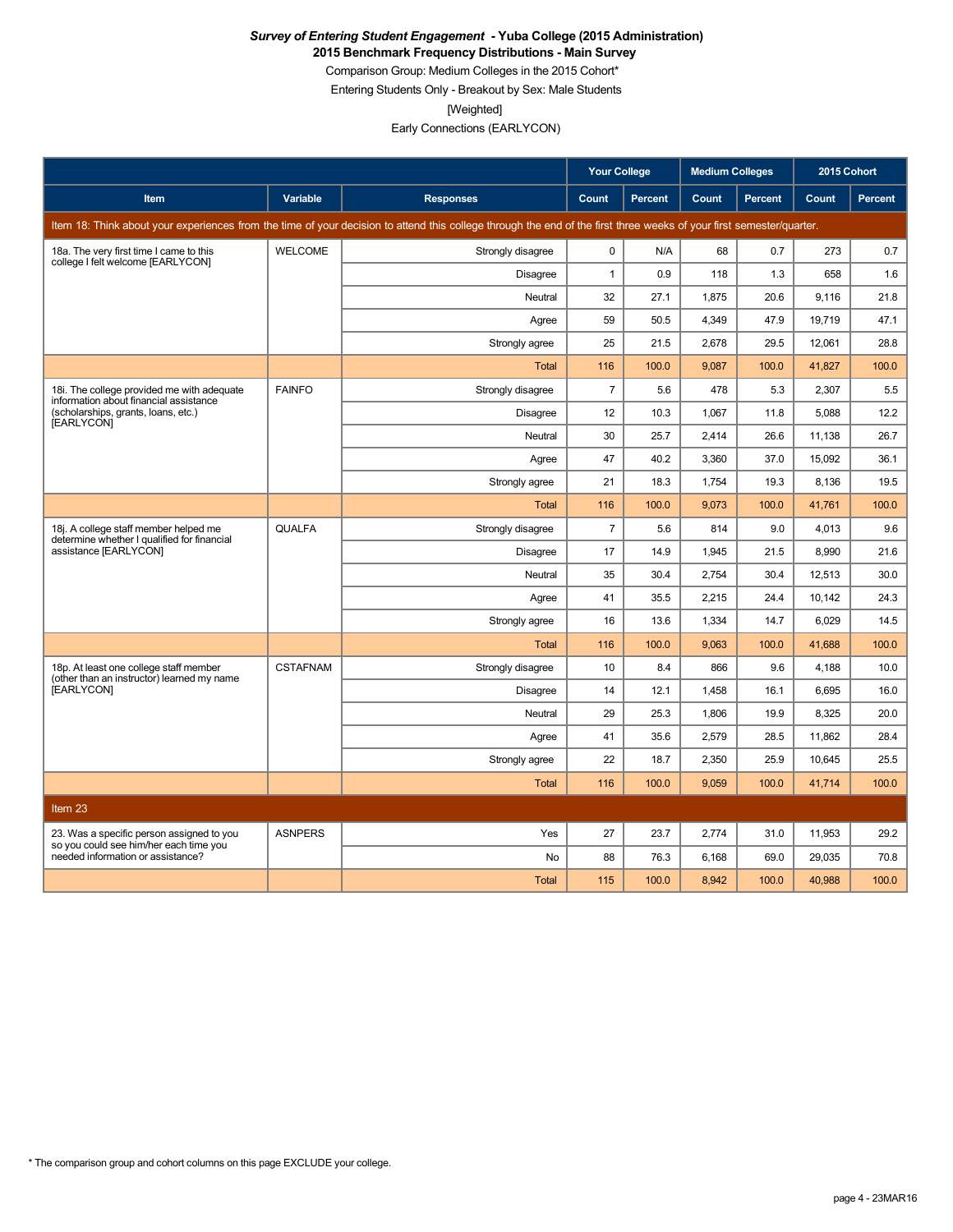**2015 Benchmark Frequency Distributions - Main Survey**

Comparison Group: Medium Colleges in the 2015 Cohort\* Entering Students Only - Breakout by Sex: Female Students

[Weighted]

Early Connections (EARLYCON)

|                                                                                      |                 |                                                                                                                                                                      | <b>Your College</b> |                | <b>Medium Colleges</b> |         | 2015 Cohort |         |
|--------------------------------------------------------------------------------------|-----------------|----------------------------------------------------------------------------------------------------------------------------------------------------------------------|---------------------|----------------|------------------------|---------|-------------|---------|
| Item                                                                                 | Variable        | <b>Responses</b>                                                                                                                                                     | Count               | <b>Percent</b> | Count                  | Percent | Count       | Percent |
|                                                                                      |                 | Item 18: Think about your experiences from the time of your decision to attend this college through the end of the first three weeks of your first semester/quarter. |                     |                |                        |         |             |         |
| 18a. The very first time I came to this<br>college I felt welcome [EARLYCON]         | <b>WELCOME</b>  | Strongly disagree                                                                                                                                                    | $\overline{7}$      | 5.0            | 88                     | 0.8     | 393         | 0.8     |
|                                                                                      |                 | <b>Disagree</b>                                                                                                                                                      | 14                  | 10.9           | 231                    | 2.0     | 1,081       | 2.1     |
|                                                                                      |                 | Neutral                                                                                                                                                              | 43                  | 32.7           | 2,360                  | 20.8    | 11,257      | 22.2    |
|                                                                                      |                 | Agree                                                                                                                                                                | 52                  | 39.4           | 5,149                  | 45.4    | 22,272      | 43.9    |
|                                                                                      |                 | Strongly agree                                                                                                                                                       | 16                  | 12.0           | 3,517                  | 31.0    | 15,744      | 31.0    |
|                                                                                      |                 | Total                                                                                                                                                                | 131                 | 100.0          | 11,346                 | 100.0   | 50.747      | 100.0   |
| 18i. The college provided me with adequate<br>information about financial assistance | <b>FAINFO</b>   | Strongly disagree                                                                                                                                                    | 11                  | 8.7            | 737                    | 6.5     | 3,556       | 7.0     |
| (scholarships, grants, loans, etc.)<br>[EARLYCON]                                    |                 | <b>Disagree</b>                                                                                                                                                      | 31                  | 23.7           | 1,775                  | 15.7    | 7,825       | 15.4    |
|                                                                                      |                 | Neutral                                                                                                                                                              | 30                  | 23.2           | 2,969                  | 26.2    | 12,919      | 25.5    |
|                                                                                      |                 | Agree                                                                                                                                                                | 35                  | 26.9           | 3,597                  | 31.8    | 16,202      | 32.0    |
|                                                                                      |                 | Strongly agree                                                                                                                                                       | 23                  | 17.5           | 2,232                  | 19.7    | 10.171      | 20.1    |
|                                                                                      |                 | Total                                                                                                                                                                | 131                 | 100.0          | 11,310                 | 100.0   | 50,673      | 100.0   |
| 18j. A college staff member helped me<br>determine whether I qualified for financial | <b>QUALFA</b>   | Strongly disagree                                                                                                                                                    | 14                  | 10.4           | 1,168                  | 10.3    | 5,730       | 11.3    |
| assistance [EARLYCON]                                                                |                 | <b>Disagree</b>                                                                                                                                                      | 37                  | 28.4           | 3,175                  | 28.1    | 14,507      | 28.7    |
|                                                                                      |                 | Neutral                                                                                                                                                              | 23                  | 17.5           | 2,744                  | 24.3    | 11,855      | 23.5    |
|                                                                                      |                 | Agree                                                                                                                                                                | 36                  | 27.5           | 2,523                  | 22.3    | 10,976      | 21.7    |
|                                                                                      |                 | Strongly agree                                                                                                                                                       | 21                  | 16.3           | 1.683                  | 14.9    | 7.476       | 14.8    |
|                                                                                      |                 | Total                                                                                                                                                                | 131                 | 100.0          | 11,293                 | 100.0   | 50,544      | 100.0   |
| 18p. At least one college staff member<br>(other than an instructor) learned my name | <b>CSTAFNAM</b> | Strongly disagree                                                                                                                                                    | 19                  | 14.5           | 1,547                  | 13.7    | 7,268       | 14.4    |
| [EARLYCON]                                                                           |                 | Disagree                                                                                                                                                             | 34                  | 26.2           | 2,745                  | 24.3    | 12,203      | 24.1    |
|                                                                                      |                 | Neutral                                                                                                                                                              | 23                  | 17.8           | 1,797                  | 15.9    | 8,011       | 15.8    |
|                                                                                      |                 | Agree                                                                                                                                                                | 38                  | 28.6           | 2,613                  | 23.1    | 11,418      | 22.6    |
|                                                                                      |                 | Strongly agree                                                                                                                                                       | 17                  | 12.9           | 2,610                  | 23.1    | 11,720      | 23.2    |
|                                                                                      |                 | <b>Total</b>                                                                                                                                                         | 131                 | 100.0          | 11,312                 | 100.0   | 50,620      | 100.0   |
| Item 23                                                                              |                 |                                                                                                                                                                      |                     |                |                        |         |             |         |
| 23. Was a specific person assigned to you                                            | <b>ASNPERS</b>  | Yes                                                                                                                                                                  | 23                  | 18.2           | 3.770                  | 33.6    | 16.177      | 32.3    |
| so you could see him/her each time you<br>needed information or assistance?          |                 | No                                                                                                                                                                   | 105                 | 81.8           | 7,449                  | 66.4    | 33,887      | 67.7    |
|                                                                                      |                 | <b>Total</b>                                                                                                                                                         | 128                 | 100.0          | 11,219                 | 100.0   | 50,064      | 100.0   |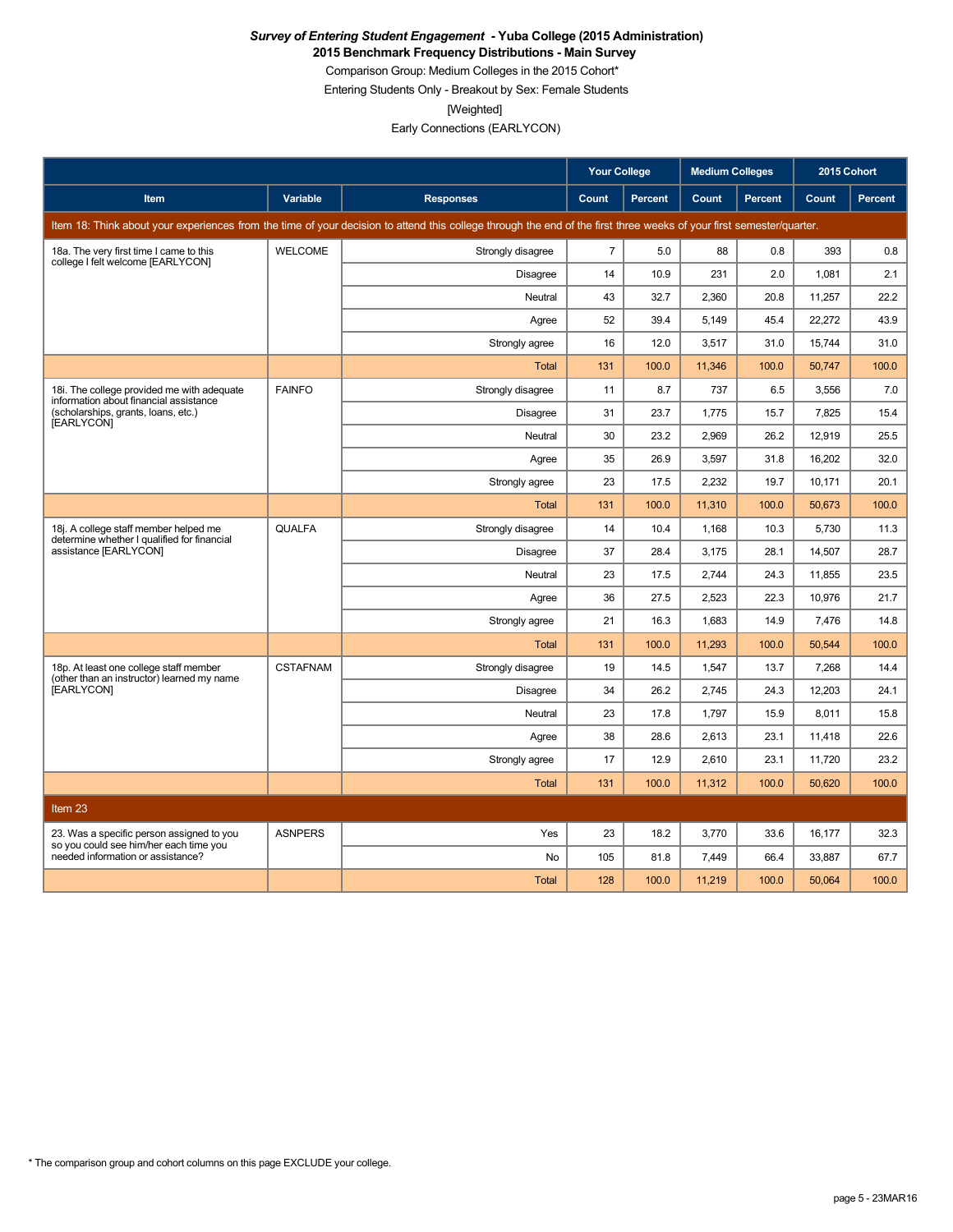#### *Survey of Entering Student Engagement* **Yuba College (2015 Administration) 2015 Benchmark Bar Chart - Main Survey** Comparison Group: Medium Colleges in the 2015 Cohort\* Entering Students Only - Breakout by Sex [Weighted] High Expectations and Aspirations (HIEXPECT)



\* The comparison group and cohort bars on this page INCLUDE your college.

23MAR16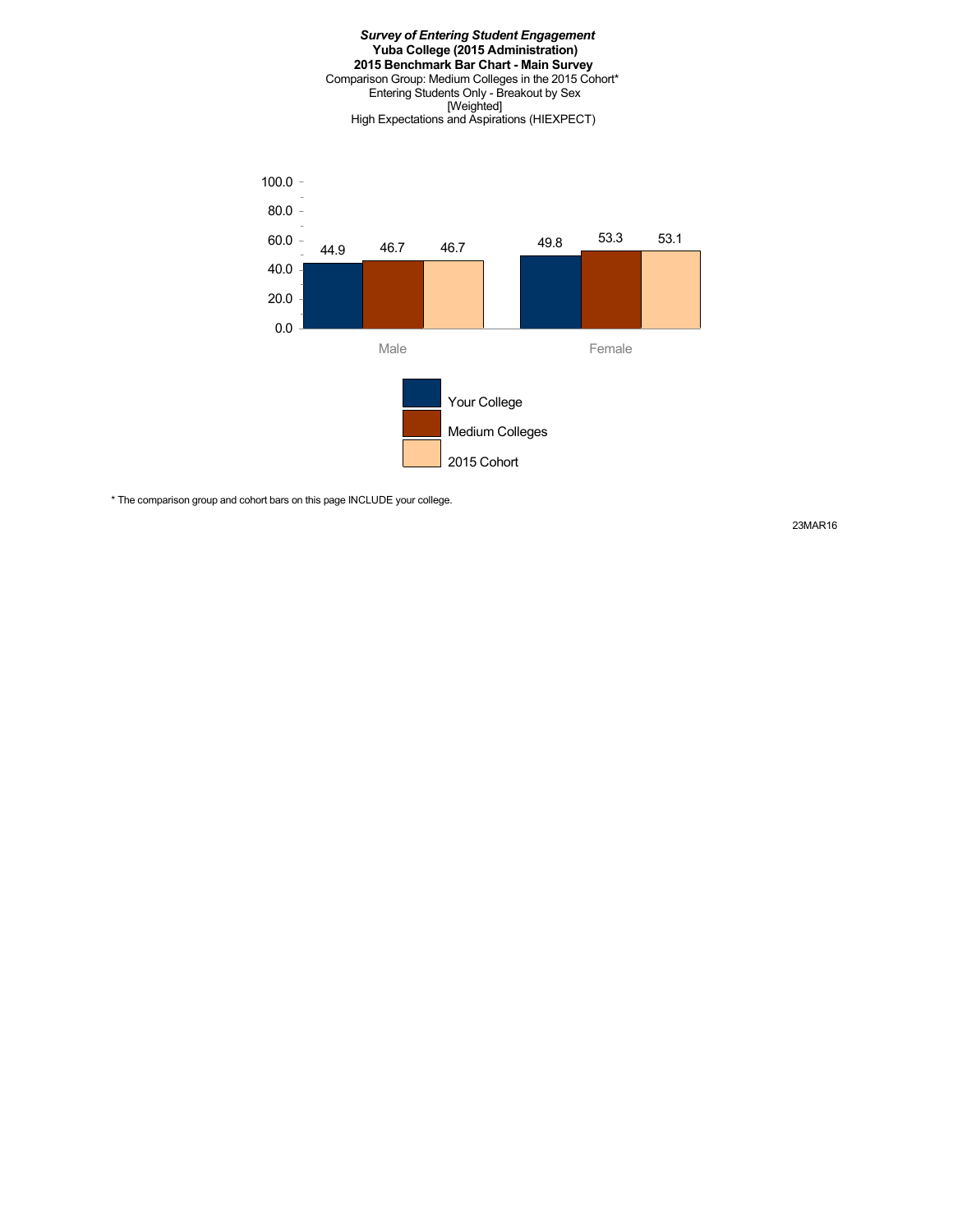Comparison Group: Medium Colleges in the 2015 Cohort\*

Entering Students Only - Breakout by Sex

[Weighted]

High Expectations and Aspirations (HIEXPECT)

|                                                                                                                                                                      |                 |                       | Your<br>College | <b>Medium Colleges</b> |                         | 2015 Cohort |                         |
|----------------------------------------------------------------------------------------------------------------------------------------------------------------------|-----------------|-----------------------|-----------------|------------------------|-------------------------|-------------|-------------------------|
| <b>Item</b>                                                                                                                                                          | Variable        | <b>Breakout Group</b> | <b>Mean</b>     | <b>Mean</b>            | <b>Effect</b><br>Size** | <b>Mean</b> | <b>Effect</b><br>Size** |
| Item 18: Think about your experiences from the time of your decision to attend this college through the end of the first three weeks of your first semester/quarter. |                 |                       |                 |                        |                         |             |                         |
| 1 = Strongly disagree, $2$ = Disagree, $3$ = Neutral, $4$ = Agree, $5$ = Strongly agree                                                                              |                 |                       |                 |                        |                         |             |                         |
| 18b. The instructors at this college want me to<br>succeed [HIEXPECT]                                                                                                | WNTSCCD         | Male                  | 4.09            | 4.29                   |                         | 4.28        |                         |
|                                                                                                                                                                      |                 | Female                | 3.92            | 4.30                   | $-0.56**$               | 4.30        | $-0.56**$               |
| 18t. I have the motivation to do what it takes to<br>succeed in college [HIEXPECT]                                                                                   | <b>ITTAKES</b>  | Male                  | 4.24            | 4.34                   |                         | 4.34        |                         |
|                                                                                                                                                                      |                 | Female                | 4.38            | 4.45                   |                         | 4.45        |                         |
| 18u. I am prepared academically to succeed in<br>college [HIEXPECT]                                                                                                  | <b>ACPRPRD</b>  | Male                  | 4.27            | 4.24                   |                         | 4.25        |                         |
|                                                                                                                                                                      |                 | Female                | 4.31            | 4.31                   |                         | 4.32        |                         |
| Item 19: During the first three weeks of your first semester/quarter at this college, about how often did you do the following?                                      |                 |                       |                 |                        |                         |             |                         |
| $1 =$ Never, $2 =$ Once, $3 =$ Two or three times, $4 =$ Four or more times                                                                                          |                 |                       |                 |                        |                         |             |                         |
| 19c. Turn in an assignment late [HIEXPECT]                                                                                                                           | <b>LATETURN</b> | Male                  | 1.47            | 1.52                   |                         | 1.51        |                         |
|                                                                                                                                                                      |                 | Female                | 1.25            | 1.38                   |                         | 1.38        |                         |
| 19d. Not turn in an assignment [HIEXPECT]                                                                                                                            | <b>NOTTURN</b>  | Male                  | 1.60            | 1.46                   |                         | 1.48        |                         |
|                                                                                                                                                                      |                 | Female                | 1.37            | 1.29                   |                         | 1.30        |                         |
| 19f. Come to class without completing readings or<br>assignments [HIEXPECT]                                                                                          | <b>NOTCOMPL</b> | Male                  | 1.71            | 1.73                   |                         | 1.70        |                         |
|                                                                                                                                                                      |                 | Female                | 1.52            | 1.53                   |                         | 1.52        |                         |
| 19s. Skip class [HIEXPECT]                                                                                                                                           | <b>SKIPCL</b>   | Male                  | 1.24            | 1.36                   |                         | 1.36        |                         |
|                                                                                                                                                                      |                 | Female                | 1.40            | 1.32                   |                         | 1.31        |                         |

\* The comparison group and cohort columns on this page EXCLUDE your college.

\*\* T-test: 2-tailed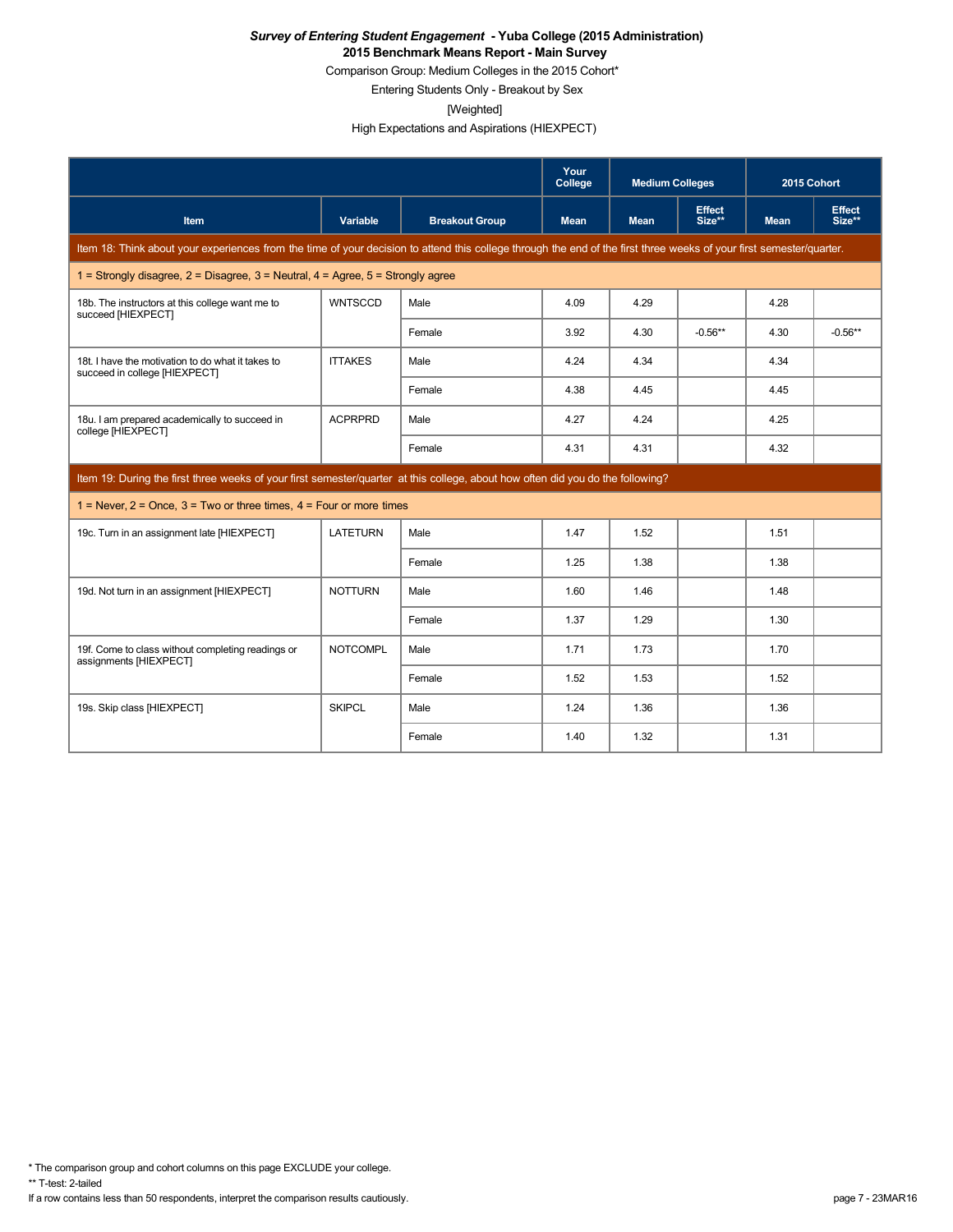**2015 Benchmark Frequency Distributions - Main Survey**

Comparison Group: Medium Colleges in the 2015 Cohort\*

Entering Students Only - Breakout by Sex: Male Students

[Weighted]

High Expectations and Aspirations (HIEXPECT)

|                                                                                    |                 |                                                                                                                                                                      | <b>Your College</b> |                | <b>Medium Colleges</b> |         | 2015 Cohort |                |
|------------------------------------------------------------------------------------|-----------------|----------------------------------------------------------------------------------------------------------------------------------------------------------------------|---------------------|----------------|------------------------|---------|-------------|----------------|
| Item                                                                               | Variable        | <b>Responses</b>                                                                                                                                                     | Count               | <b>Percent</b> | Count                  | Percent | Count       | <b>Percent</b> |
|                                                                                    |                 | Item 18: Think about your experiences from the time of your decision to attend this college through the end of the first three weeks of your first semester/quarter. |                     |                |                        |         |             |                |
| 18b. The instructors at this college want me<br>to succeed [HIEXPECT]              | <b>WNTSCCD</b>  | Strongly disagree                                                                                                                                                    | 0                   | N/A            | 16                     | 0.2     | 81          | 0.2            |
|                                                                                    |                 | <b>Disagree</b>                                                                                                                                                      | 0                   | N/A            | 60                     | 0.7     | 263         | 0.6            |
|                                                                                    |                 | Neutral                                                                                                                                                              | 21                  | 18.3           | 1,012                  | 11.2    | 4,627       | 11.1           |
|                                                                                    |                 | Agree                                                                                                                                                                | 63                  | 54.2           | 4,190                  | 46.3    | 19,644      | 47.1           |
|                                                                                    |                 | Strongly agree                                                                                                                                                       | 32                  | 27.5           | 3,766                  | 41.6    | 17,058      | 40.9           |
|                                                                                    |                 | Total                                                                                                                                                                | 116                 | 100.0          | 9,044                  | 100.0   | 41,674      | 100.0          |
| 18t. I have the motivation to do what it takes<br>to succeed in college [HIEXPECT] | <b>ITTAKES</b>  | Strongly disagree                                                                                                                                                    | 0                   | N/A            | 42                     | 0.5     | 240         | 0.6            |
|                                                                                    |                 | Disagree                                                                                                                                                             | 0                   | N/A            | 138                    | 1.5     | 653         | 1.6            |
|                                                                                    |                 | Neutral                                                                                                                                                              | 16                  | 14.1           | 920                    | 10.2    | 4,535       | 10.9           |
|                                                                                    |                 | Agree                                                                                                                                                                | 56                  | 48.2           | 3,534                  | 39.1    | 15,708      | 37.7           |
|                                                                                    |                 | Strongly agree                                                                                                                                                       | 44                  | 37.8           | 4,415                  | 48.8    | 20,528      | 49.3           |
|                                                                                    |                 | Total                                                                                                                                                                | 116                 | 100.0          | 9,049                  | 100.0   | 41,664      | 100.0          |
| 18u. I am prepared academically to succeed<br>in college [HIEXPECT]                | <b>ACPRPRD</b>  | Strongly disagree                                                                                                                                                    | 0                   | N/A            | 53                     | 0.6     | 240         | 0.6            |
|                                                                                    |                 | Disagree                                                                                                                                                             | 1                   | 0.5            | 167                    | 1.8     | 687         | 1.6            |
|                                                                                    |                 | Neutral                                                                                                                                                              | 10                  | 8.6            | 1,158                  | 12.8    | 5,629       | 13.5           |
|                                                                                    |                 | Agree                                                                                                                                                                | 62                  | 54.4           | 3,857                  | 42.5    | 17,099      | 41.0           |
|                                                                                    |                 | Strongly agree                                                                                                                                                       | 42                  | 36.6           | 3,833                  | 42.3    | 18,090      | 43.3           |
|                                                                                    |                 | <b>Total</b>                                                                                                                                                         | 114                 | 100.0          | 9,068                  | 100.0   | 41,745      | 100.0          |
|                                                                                    |                 | Item 19: During the first three weeks of your first semester/quarter at this college, about how often did you do the following?                                      |                     |                |                        |         |             |                |
| 19c. Turn in an assignment late [HIEXPECT]                                         | <b>LATETURN</b> | Never                                                                                                                                                                | 72                  | 61.7           | 5,528                  | 60.6    | 25,636      | 61.2           |
|                                                                                    |                 | Once                                                                                                                                                                 | 35                  | 30.4           | 2,555                  | 28.0    | 11,682      | 27.9           |
|                                                                                    |                 | Two or three times                                                                                                                                                   | 8                   | 7.0            | 916                    | 10.0    | 4,014       | 9.6            |
|                                                                                    |                 | Four or more times                                                                                                                                                   | $\mathbf{1}$        | 0.9            | 130                    | 1.4     | 580         | 1.4            |
|                                                                                    |                 | Total                                                                                                                                                                | 116                 | 100.0          | 9,129                  | 100.0   | 41,912      | 100.0          |
| 19d. Not turn in an assignment [HIEXPECT]                                          | <b>NOTTURN</b>  | Never                                                                                                                                                                | 60                  | 53.1           | 5,988                  | 66.5    | 26,995      | 65.1           |
|                                                                                    |                 | Once                                                                                                                                                                 | 39                  | 34.3           | 2,076                  | 23.0    | 9,860       | 23.8           |
|                                                                                    |                 | Two or three times                                                                                                                                                   | 13                  | 11.6           | 778                    | 8.6     | 3,728       | 9.0            |
|                                                                                    |                 | Four or more times                                                                                                                                                   | 1                   | 1.0            | 170                    | 1.9     | 864         | 2.1            |
|                                                                                    |                 | <b>Total</b>                                                                                                                                                         | 113                 | 100.0          | 9,011                  | 100.0   | 41,447      | 100.0          |
| 19f. Come to class without completing<br>readings or assignments [HIEXPECT]        | <b>NOTCOMPL</b> | Never                                                                                                                                                                | 50                  | 43.2           | 4,602                  | 50.3    | 21,560      | 51.3           |
|                                                                                    |                 | Once                                                                                                                                                                 | 51                  | 44.2           | 2,806                  | 30.6    | 13,156      | 31.3           |
|                                                                                    |                 | Two or three times                                                                                                                                                   | 13                  | 10.8           | 1,382                  | 15.1    | 5,774       | 13.7           |
|                                                                                    |                 | Four or more times                                                                                                                                                   | $\overline{c}$      | 1.9            | 365                    | 4.0     | 1,502       | 3.6            |
|                                                                                    |                 | Total                                                                                                                                                                | 116                 | 100.0          | 9,155                  | 100.0   | 41,992      | 100.0          |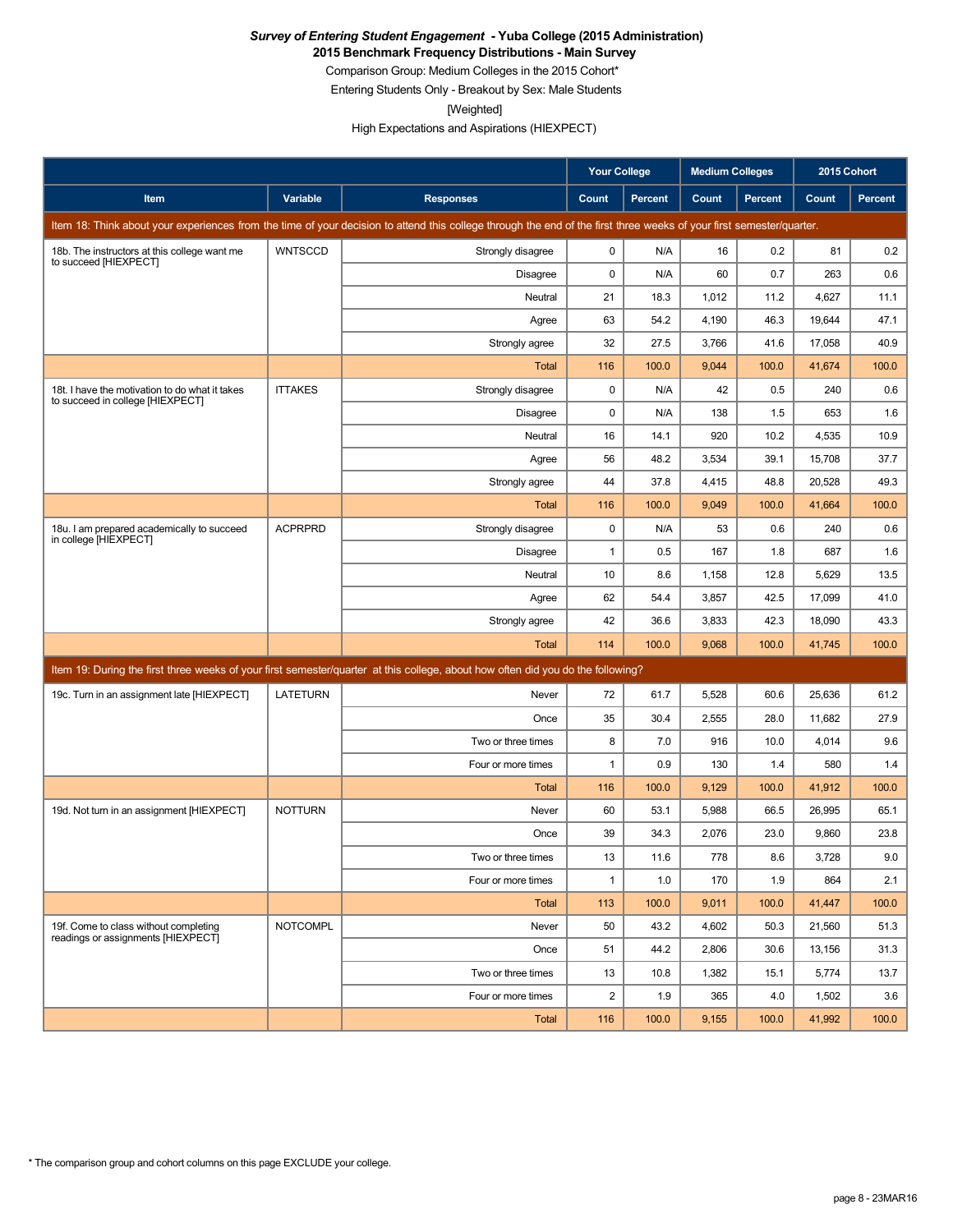**2015 Benchmark Frequency Distributions - Main Survey**

Comparison Group: Medium Colleges in the 2015 Cohort\* Entering Students Only - Breakout by Sex: Male Students

[Weighted]

High Expectations and Aspirations (HIEXPECT)

|                            |               |                                                                                                                                 | <b>Your College</b> |         | Medium Colleges |                | 2015 Cohort |         |
|----------------------------|---------------|---------------------------------------------------------------------------------------------------------------------------------|---------------------|---------|-----------------|----------------|-------------|---------|
| <b>Item</b>                | Variable      | <b>Responses</b>                                                                                                                | Count               | Percent | Count           | <b>Percent</b> | Count       | Percent |
|                            |               | Item 19: During the first three weeks of your first semester/quarter at this college, about how often did you do the following? |                     |         |                 |                |             |         |
| 19s. Skip class [HIEXPECT] | <b>SKIPCL</b> | Never                                                                                                                           | 93                  | 80.3    | 6,797           | 74.0           | 31,191      | 74.1    |
|                            |               | Once                                                                                                                            | 18                  | 15.5    | 1,577           | 17.2           | 7,263       | 17.2    |
|                            |               | Two or three times                                                                                                              | 5                   | 4.2     | 657             | 7.2            | 3,003       | 7.1     |
|                            |               | Four or more times                                                                                                              | 0                   | N/A     | 149             | 1.6            | 660         | 1.6     |
|                            |               | <b>Total</b>                                                                                                                    | 116                 | 100.0   | 9,180           | 100.0          | 42,118      | 100.0   |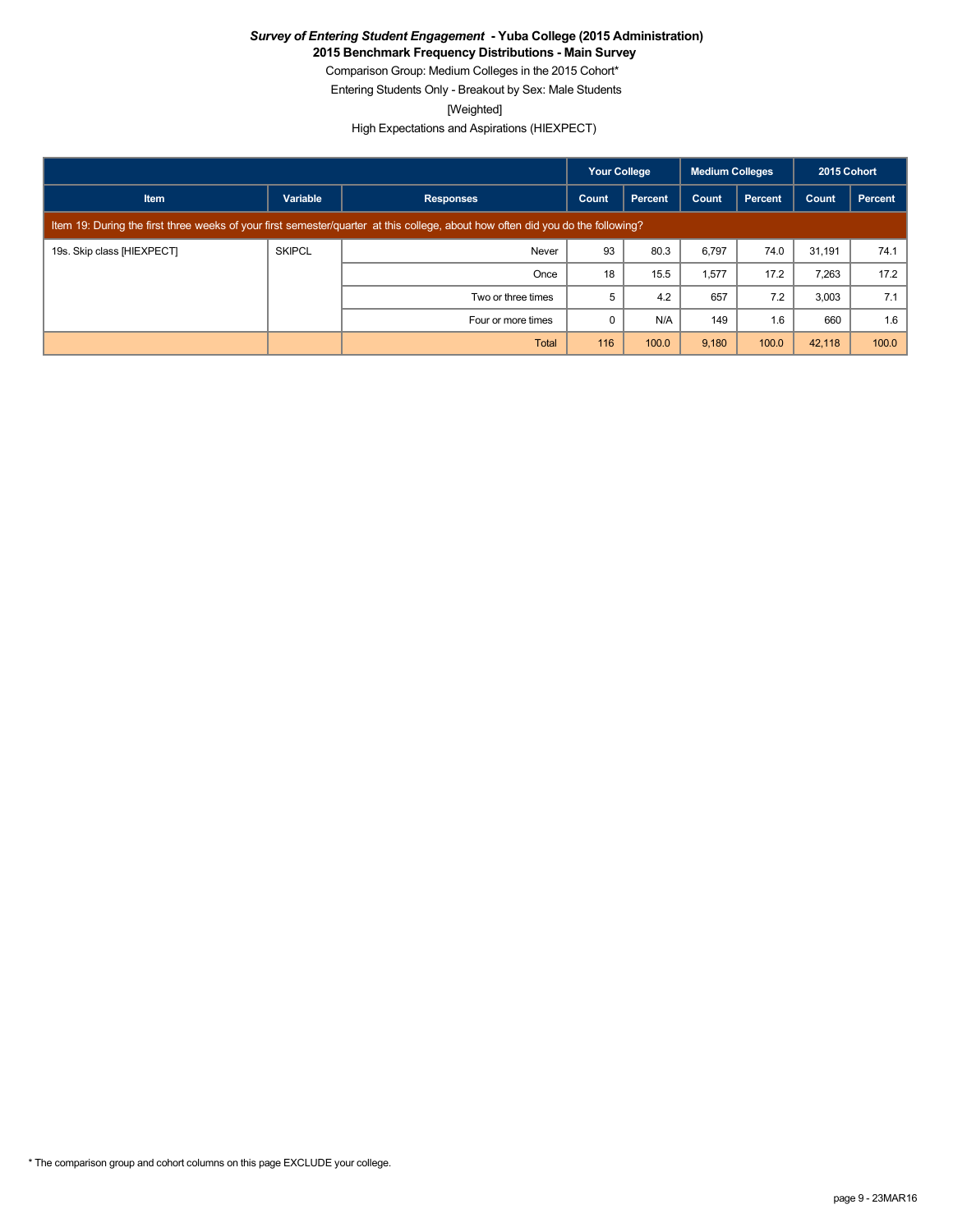**2015 Benchmark Frequency Distributions - Main Survey**

Comparison Group: Medium Colleges in the 2015 Cohort\*

Entering Students Only - Breakout by Sex: Female Students

[Weighted]

High Expectations and Aspirations (HIEXPECT)

|                                                                                    |                 |                                                                                                                                                                      | <b>Your College</b>     |                | <b>Medium Colleges</b> |         | 2015 Cohort |                |
|------------------------------------------------------------------------------------|-----------------|----------------------------------------------------------------------------------------------------------------------------------------------------------------------|-------------------------|----------------|------------------------|---------|-------------|----------------|
| Item                                                                               | Variable        | <b>Responses</b>                                                                                                                                                     | Count                   | <b>Percent</b> | Count                  | Percent | Count       | <b>Percent</b> |
|                                                                                    |                 | Item 18: Think about your experiences from the time of your decision to attend this college through the end of the first three weeks of your first semester/quarter. |                         |                |                        |         |             |                |
| 18b. The instructors at this college want me<br>to succeed [HIEXPECT]              | <b>WNTSCCD</b>  | Strongly disagree                                                                                                                                                    | $\overline{c}$          | 1.7            | 17                     | 0.1     | 88          | 0.2            |
|                                                                                    |                 | <b>Disagree</b>                                                                                                                                                      | $\mathbf{1}$            | 0.4            | 57                     | 0.5     | 306         | 0.6            |
|                                                                                    |                 | Neutral                                                                                                                                                              | 39                      | 29.6           | 1,275                  | 11.3    | 5,697       | 11.3           |
|                                                                                    |                 | Agree                                                                                                                                                                | 53                      | 40.8           | 5,134                  | 45.6    | 22,703      | 45.0           |
|                                                                                    |                 | Strongly agree                                                                                                                                                       | 36                      | 27.5           | 4,776                  | 42.4    | 21,624      | 42.9           |
|                                                                                    |                 | Total                                                                                                                                                                | 131                     | 100.0          | 11,260                 | 100.0   | 50,418      | 100.0          |
| 18t. I have the motivation to do what it takes<br>to succeed in college [HIEXPECT] | <b>ITTAKES</b>  | Strongly disagree                                                                                                                                                    | $\pmb{0}$               | N/A            | 35                     | 0.3     | 193         | 0.4            |
|                                                                                    |                 | Disagree                                                                                                                                                             | 3                       | 2.5            | 135                    | 1.2     | 501         | 1.0            |
|                                                                                    |                 | Neutral                                                                                                                                                              | 11                      | 8.5            | 848                    | 7.5     | 4,005       | 7.9            |
|                                                                                    |                 | Agree                                                                                                                                                                | 48                      | 37.3           | 3,971                  | 35.1    | 17,297      | 34.2           |
|                                                                                    |                 | Strongly agree                                                                                                                                                       | 66                      | 51.7           | 6,315                  | 55.9    | 28,548      | 56.5           |
|                                                                                    |                 | Total                                                                                                                                                                | 128                     | 100.0          | 11,304                 | 100.0   | 50,543      | 100.0          |
| 18u. I am prepared academically to succeed<br>in college [HIEXPECT]                | <b>ACPRPRD</b>  | Strongly disagree                                                                                                                                                    | 0                       | N/A            | 57                     | 0.5     | 223         | 0.4            |
|                                                                                    |                 | <b>Disagree</b>                                                                                                                                                      | $\overline{4}$          | 2.9            | 148                    | 1.3     | 694         | 1.4            |
|                                                                                    |                 | Neutral                                                                                                                                                              | 13                      | 10.0           | 1,446                  | 12.8    | 6,103       | 12.0           |
|                                                                                    |                 | Agree                                                                                                                                                                | 53                      | 40.2           | 4,304                  | 38.0    | 19,188      | 37.9           |
|                                                                                    |                 | Strongly agree                                                                                                                                                       | 62                      | 46.9           | 5,369                  | 47.4    | 24,468      | 48.3           |
|                                                                                    |                 | <b>Total</b>                                                                                                                                                         | 131                     | 100.0          | 11,324                 | 100.0   | 50,677      | 100.0          |
|                                                                                    |                 | Item 19: During the first three weeks of your first semester/quarter at this college, about how often did you do the following?                                      |                         |                |                        |         |             |                |
| 19c. Turn in an assignment late [HIEXPECT]                                         | <b>LATETURN</b> | Never                                                                                                                                                                | 102                     | 80.0           | 8,022                  | 70.5    | 35,518      | 70.0           |
|                                                                                    |                 | Once                                                                                                                                                                 | 21                      | 16.2           | 2,514                  | 22.1    | 11,601      | 22.9           |
|                                                                                    |                 | Two or three times                                                                                                                                                   | $\overline{\mathbf{4}}$ | 3.0            | 751                    | 6.6     | 3,218       | 6.3            |
|                                                                                    |                 | Four or more times                                                                                                                                                   | $\mathbf{1}$            | 0.8            | 86                     | 0.8     | 419         | 0.8            |
|                                                                                    |                 | Total                                                                                                                                                                | 128                     | 100.0          | 11,373                 | 100.0   | 50,757      | 100.0          |
| 19d. Not turn in an assignment [HIEXPECT]                                          | <b>NOTTURN</b>  | Never                                                                                                                                                                | 97                      | 74.5           | 8,748                  | 78.3    | 38,508      | 77.3           |
|                                                                                    |                 | Once                                                                                                                                                                 | 22                      | 16.7           | 1,794                  | 16.1    | 8,420       | 16.9           |
|                                                                                    |                 | Two or three times                                                                                                                                                   | 8                       | 5.9            | 486                    | 4.3     | 2,234       | $4.5\,$        |
|                                                                                    |                 | Four or more times                                                                                                                                                   | $\overline{\mathbf{4}}$ | 2.9            | 147                    | 1.3     | 682         | 1.4            |
|                                                                                    |                 | <b>Total</b>                                                                                                                                                         | 130                     | 100.0          | 11,175                 | 100.0   | 49,844      | 100.0          |
| 19f. Come to class without completing<br>readings or assignments [HIEXPECT]        | <b>NOTCOMPL</b> | Never                                                                                                                                                                | 82                      | 63.0           | 6,963                  | 61.1    | 31,296      | 61.6           |
|                                                                                    |                 | Once                                                                                                                                                                 | 32                      | 24.5           | 3,089                  | 27.1    | 13,588      | 26.7           |
|                                                                                    |                 | Two or three times                                                                                                                                                   | 12                      | 9.6            | 1,079                  | 9.5     | 4,824       | 9.5            |
|                                                                                    |                 | Four or more times                                                                                                                                                   | 4                       | 2.9            | 256                    | 2.2     | 1,127       | 2.2            |
|                                                                                    |                 | Total                                                                                                                                                                | 131                     | 100.0          | 11,387                 | 100.0   | 50,835      | 100.0          |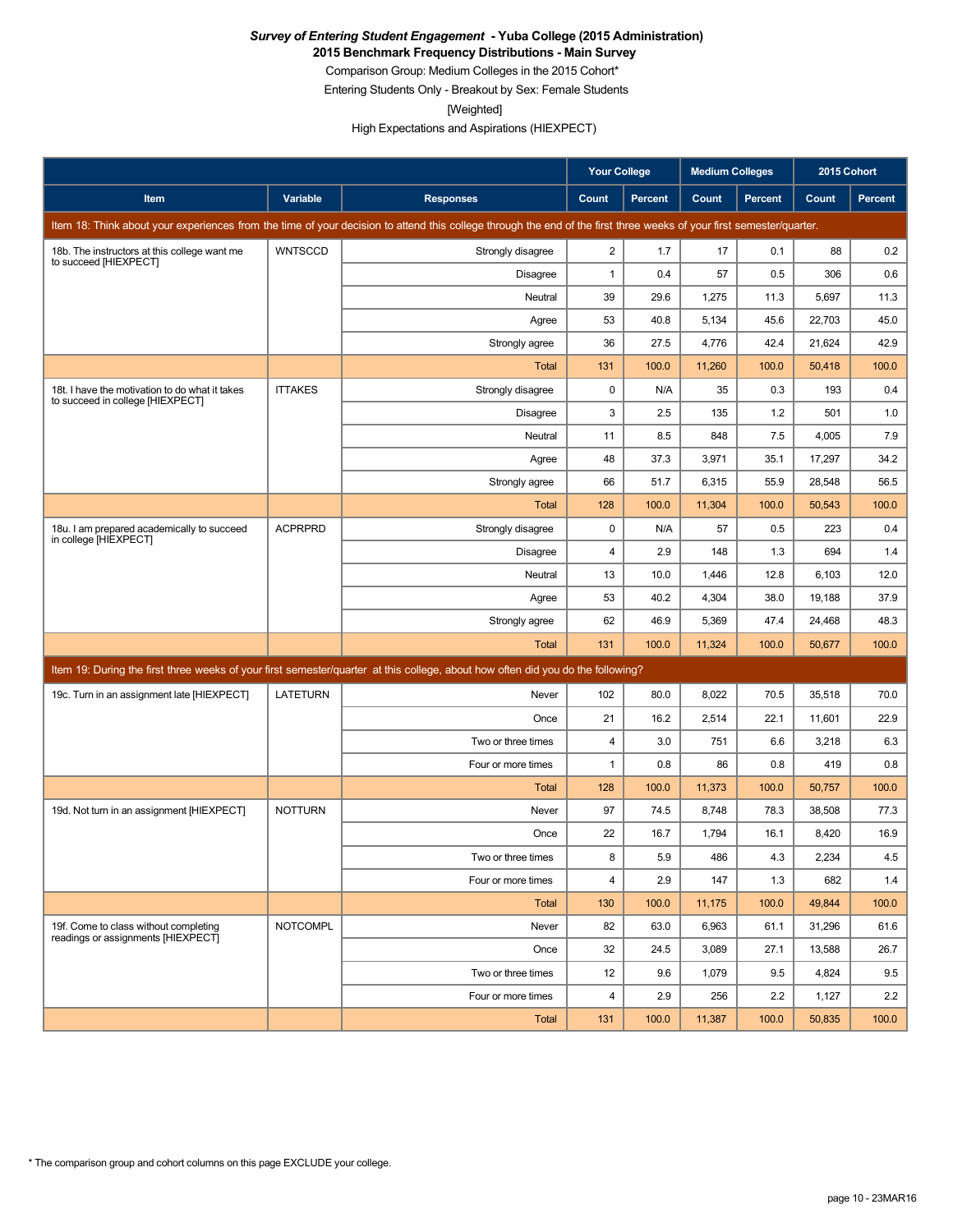**2015 Benchmark Frequency Distributions - Main Survey**

Comparison Group: Medium Colleges in the 2015 Cohort\*

Entering Students Only - Breakout by Sex: Female Students

[Weighted]

High Expectations and Aspirations (HIEXPECT)

|                            |               |                                                                                                                                 | <b>Your College</b> |         | <b>Medium Colleges</b> |         | 2015 Cohort |         |
|----------------------------|---------------|---------------------------------------------------------------------------------------------------------------------------------|---------------------|---------|------------------------|---------|-------------|---------|
| <b>Item</b>                | Variable      | <b>Responses</b>                                                                                                                | Count               | Percent | Count                  | Percent | Count       | Percent |
|                            |               | Item 19: During the first three weeks of your first semester/quarter at this college, about how often did you do the following? |                     |         |                        |         |             |         |
| 19s. Skip class [HIEXPECT] | <b>SKIPCL</b> | Never                                                                                                                           | 97                  | 74.3    | 8,679                  | 76.1    | 39,084      | 76.6    |
|                            |               | Once                                                                                                                            | 21                  | 16.1    | 1,930                  | 16.9    | 8,465       | 16.6    |
|                            |               | Two or three times                                                                                                              |                     | 5.0     | 692                    | 6.1     | 2,950       | 5.8     |
|                            |               | Four or more times                                                                                                              | 6                   | 4.6     | 100                    | 0.9     | 493         | 1.0     |
|                            |               | <b>Total</b>                                                                                                                    | 131                 | 100.0   | 11,401                 | 100.0   | 50,993      | 100.0   |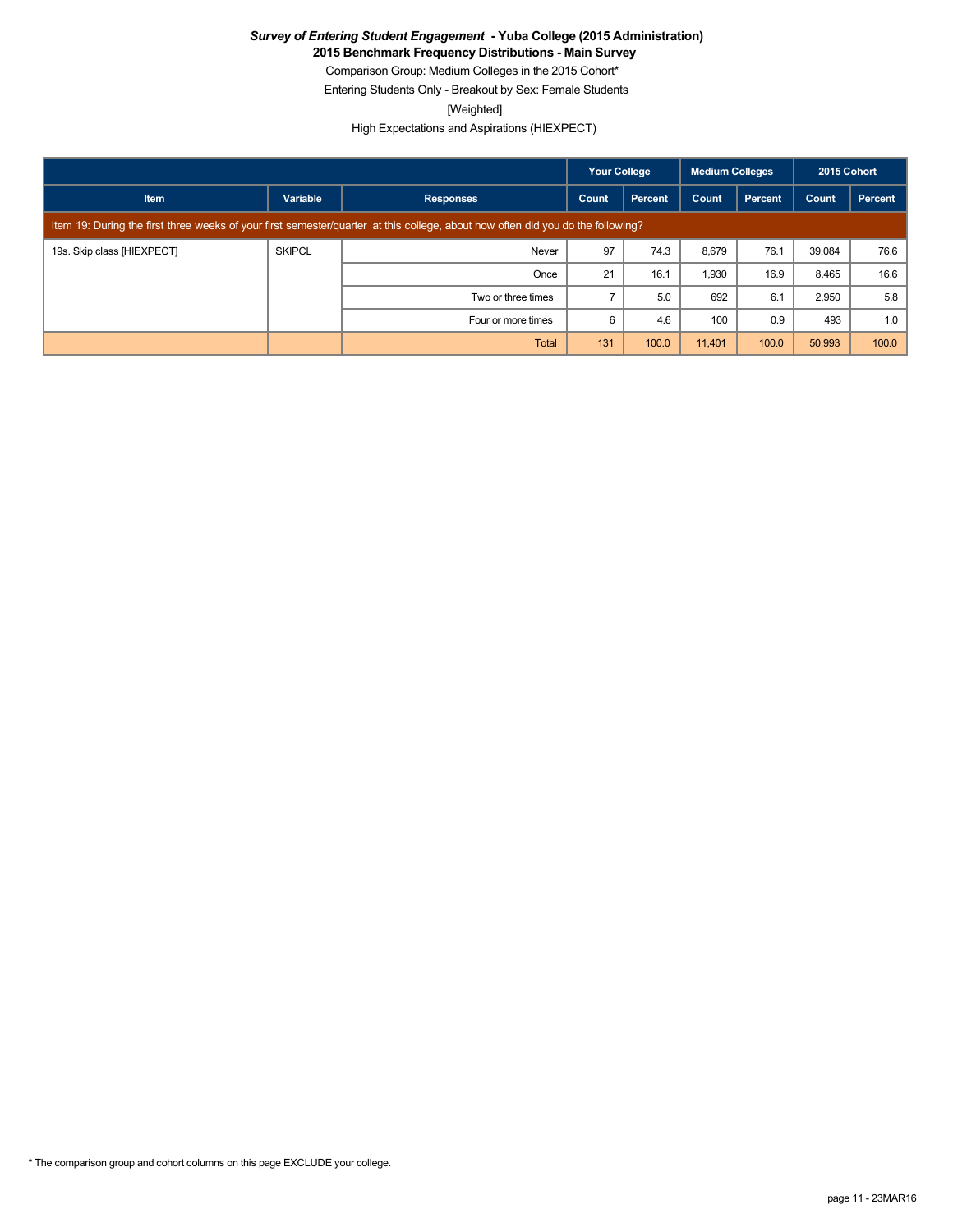#### *Survey of Entering Student Engagement* **Yuba College (2015 Administration) 2015 Benchmark Bar Chart - Main Survey** Comparison Group: Medium Colleges in the 2015 Cohort\* Entering Students Only - Breakout by Sex [Weighted] Clear Academic Plan and Pathway (ACADPLAN)



\* The comparison group and cohort bars on this page INCLUDE your college.

23MAR16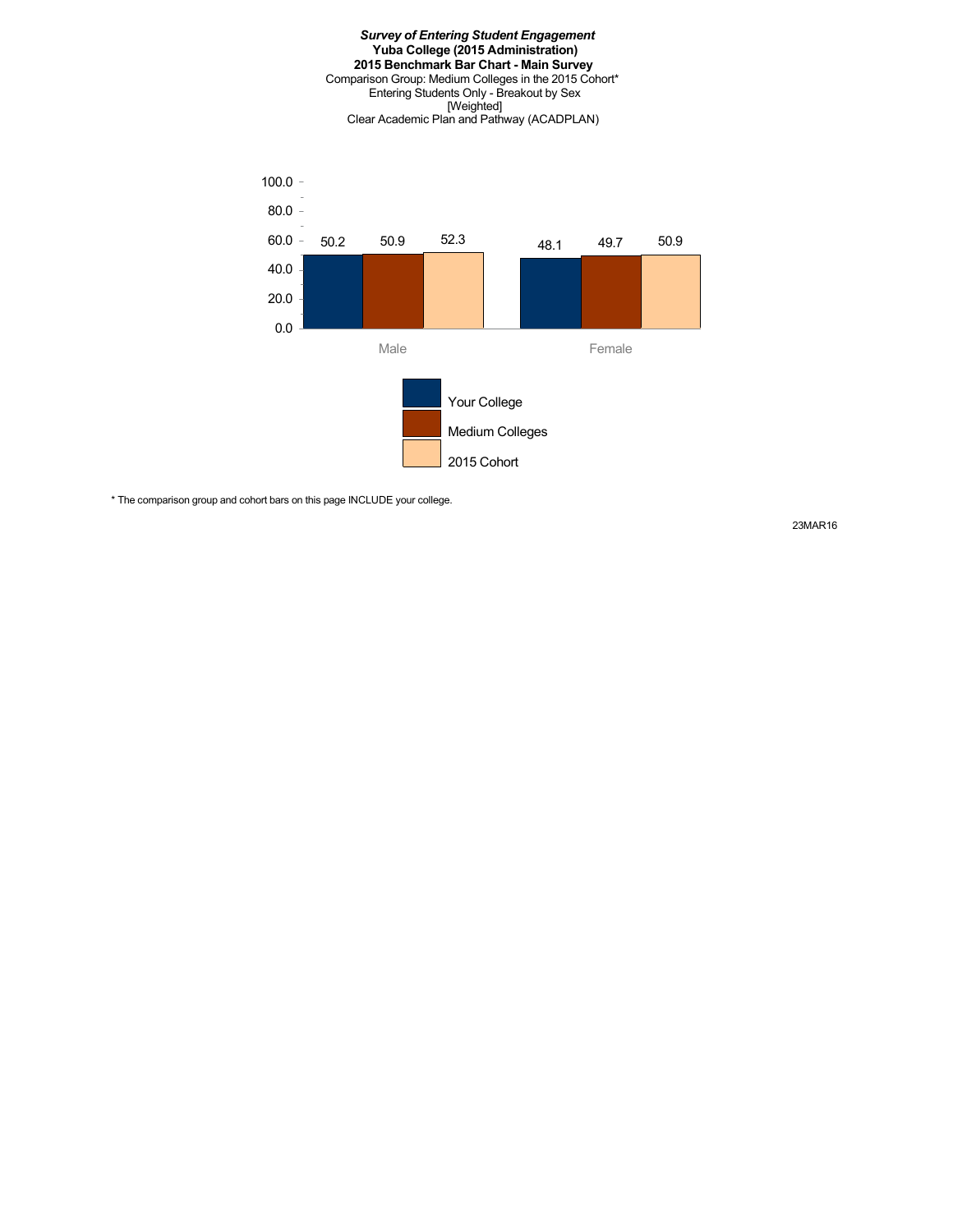Comparison Group: Medium Colleges in the 2015 Cohort\*

Entering Students Only - Breakout by Sex

[Weighted]

Clear Academic Plan and Pathway (ACADPLAN)

|                                                                                                                                                                      |                 |                       | Your<br>College | <b>Medium Colleges</b> |                         | 2015 Cohort |                         |
|----------------------------------------------------------------------------------------------------------------------------------------------------------------------|-----------------|-----------------------|-----------------|------------------------|-------------------------|-------------|-------------------------|
| Item                                                                                                                                                                 | Variable        | <b>Breakout Group</b> | <b>Mean</b>     | <b>Mean</b>            | <b>Effect</b><br>Size** | <b>Mean</b> | <b>Effect</b><br>Size** |
| Item 18: Think about your experiences from the time of your decision to attend this college through the end of the first three weeks of your first semester/quarter. |                 |                       |                 |                        |                         |             |                         |
| 1 = Strongly disagree, $2$ = Disagree, $3$ = Neutral, $4$ = Agree, $5$ = Strongly agree                                                                              |                 |                       |                 |                        |                         |             |                         |
| 18d. I was able to meet with an academic advisor<br>at times convenient for me [ACADPLAN]                                                                            | <b>AACONTIM</b> | Male                  | 3.63            | 3.78                   |                         | 3.80        |                         |
|                                                                                                                                                                      |                 | Female                | 3.64            | 3.78                   |                         | 3.79        |                         |
| 18e. An advisor helped me to select a course of<br>study, program, or major [ACADPLAN]                                                                               | <b>AASELMAJ</b> | Male                  | 3.59            | 3.72                   |                         | 3.73        |                         |
|                                                                                                                                                                      |                 | Female                | 3.68            | 3.65                   |                         | 3.67        |                         |
| 18f. An advisor helped me to set academic goals<br>and to create a plan for achieving them                                                                           | <b>ACADGOAL</b> | Male                  | 3.55            | 3.33                   |                         | 3.36        |                         |
| [ACADPLAN]                                                                                                                                                           |                 | Female                | 3.40            | 3.27                   |                         | 3.28        |                         |
| 18g. An advisor helped me to identify the courses<br>I needed to take during my first semester/quarter                                                               | CRSADV          | Male                  | 3.87            | 3.90                   |                         | 3.90        |                         |
| <b>IACADPLAN1</b>                                                                                                                                                    |                 | Female                | 4.03            | 3.92                   |                         | 3.91        |                         |
| 18h. A college staff member talked with me about<br>my commitments outside of school (work, children,                                                                | <b>OSCOMM</b>   | Male                  | 2.97            | 2.98                   |                         | 2.97        |                         |
| dependents, etc.) to help me figure out how many<br>courses to take [ACADPLAN]                                                                                       |                 | Female                | 2.53            | 2.87                   | $-0.29**$               | 2.84        |                         |

\* The comparison group and cohort columns on this page EXCLUDE your college.

\*\* T-test: 2-tailed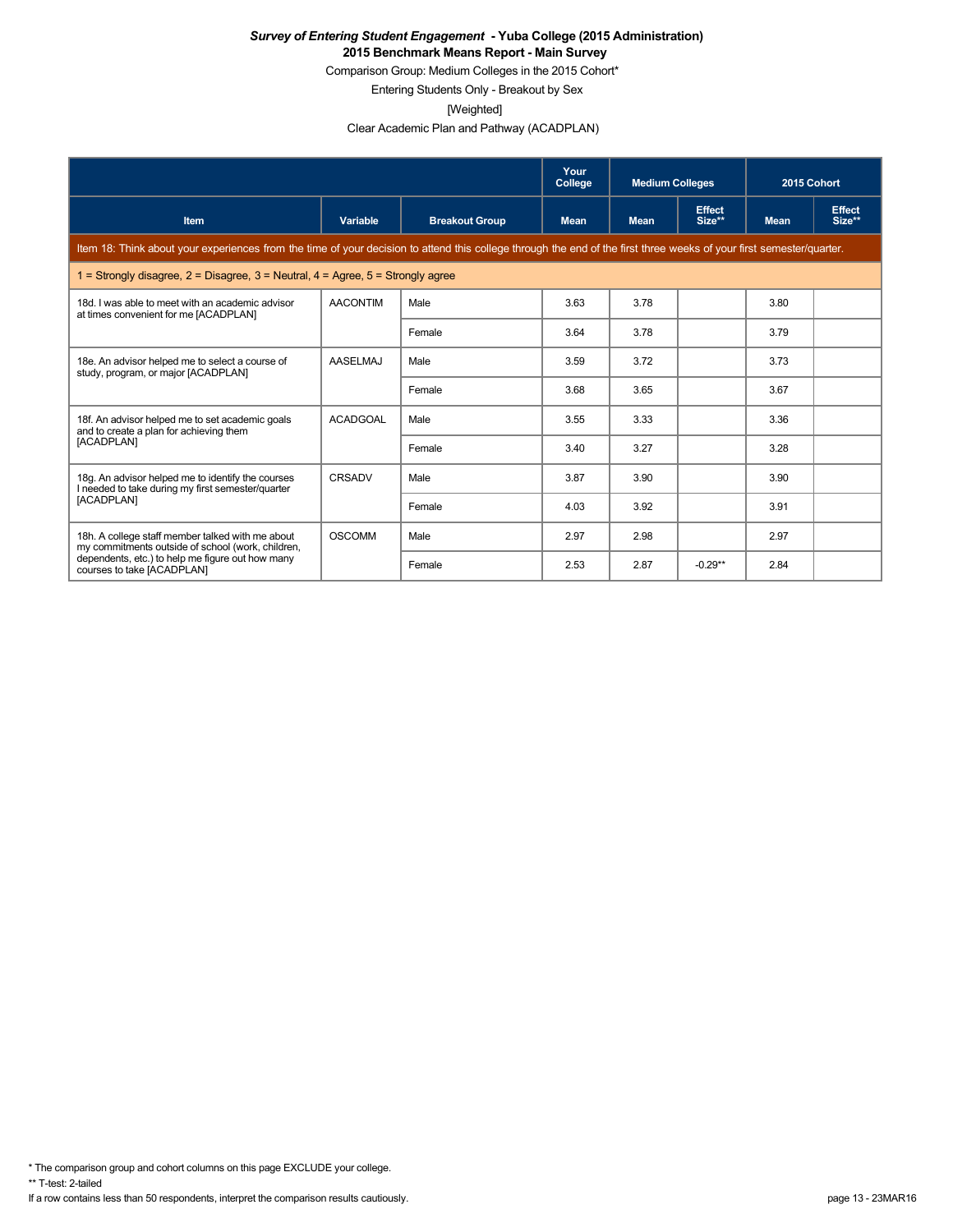**2015 Benchmark Frequency Distributions - Main Survey**

Comparison Group: Medium Colleges in the 2015 Cohort\*

Entering Students Only - Breakout by Sex: Male Students

[Weighted]

Clear Academic Plan and Pathway (ACADPLAN)

|                                                                                       |                 |                                                                                                                                                                      | <b>Your College</b> |                | <b>Medium Colleges</b> |         | 2015 Cohort |                |
|---------------------------------------------------------------------------------------|-----------------|----------------------------------------------------------------------------------------------------------------------------------------------------------------------|---------------------|----------------|------------------------|---------|-------------|----------------|
| Item                                                                                  | Variable        | <b>Responses</b>                                                                                                                                                     | Count               | <b>Percent</b> | Count                  | Percent | Count       | <b>Percent</b> |
|                                                                                       |                 | Item 18: Think about your experiences from the time of your decision to attend this college through the end of the first three weeks of your first semester/quarter. |                     |                |                        |         |             |                |
| 18d. I was able to meet with an academic<br>advisor at times convenient for me        | <b>AACONTIM</b> | Strongly disagree                                                                                                                                                    | $\mathbf{1}$        | 0.5            | 197                    | 2.2     | 889         | 2.1            |
| [ACADPLAN]                                                                            |                 | <b>Disagree</b>                                                                                                                                                      | 11                  | 9.9            | 539                    | 6.0     | 2,556       | 6.2            |
|                                                                                       |                 | Neutral                                                                                                                                                              | 38                  | 32.9           | 2,439                  | 27.1    | 10,911      | 26.3           |
|                                                                                       |                 | Agree                                                                                                                                                                | 46                  | 39.4           | 3,705                  | 41.2    | 16,871      | 40.6           |
|                                                                                       |                 | Strongly agree                                                                                                                                                       | 20                  | 17.4           | 2,108                  | 23.5    | 10,281      | 24.8           |
|                                                                                       |                 | <b>Total</b>                                                                                                                                                         | 116                 | 100.0          | 8,988                  | 100.0   | 41,509      | 100.0          |
| 18e. An advisor helped me to select a<br>course of study, program, or major           | AASELMAJ        | Strongly disagree                                                                                                                                                    | $\overline{4}$      | 3.3            | 380                    | 4.2     | 1,848       | 4.4            |
| [ACADPLAN]                                                                            |                 | Disagree                                                                                                                                                             | 11                  | 9.8            | 967                    | 10.7    | 4,231       | 10.1           |
|                                                                                       |                 | Neutral                                                                                                                                                              | 35                  | 30.4           | 1,887                  | 20.8    | 8,658       | 20.7           |
|                                                                                       |                 | Agree                                                                                                                                                                | 43                  | 37.3           | 3,407                  | 37.6    | 15,458      | 37.0           |
|                                                                                       |                 | Strongly agree                                                                                                                                                       | 22                  | 19.2           | 2.428                  | 26.8    | 11,560      | 27.7           |
|                                                                                       |                 | Total                                                                                                                                                                | 116                 | 100.0          | 9,069                  | 100.0   | 41,755      | 100.0          |
| 18f. An advisor helped me to set academic<br>goals and to create a plan for achieving | <b>ACADGOAL</b> | Strongly disagree                                                                                                                                                    | $\overline{2}$      | 1.4            | 522                    | 5.8     | 2,394       | 5.7            |
| them [ACADPLAN]                                                                       |                 | <b>Disagree</b>                                                                                                                                                      | 17                  | 14.5           | 1,502                  | 16.6    | 6,771       | 16.2           |
|                                                                                       |                 | Neutral                                                                                                                                                              | 34                  | 29.5           | 3,029                  | 33.4    | 13,424      | 32.2           |
|                                                                                       |                 | Agree                                                                                                                                                                | 43                  | 36.9           | 2,501                  | 27.6    | 11,799      | 28.3           |
|                                                                                       |                 | Strongly agree                                                                                                                                                       | 21                  | 17.7           | 1,513                  | 16.7    | 7,319       | 17.5           |
|                                                                                       |                 | Total                                                                                                                                                                | 116                 | 100.0          | 9,067                  | 100.0   | 41,708      | 100.0          |
| 18g. An advisor helped me to identify the<br>courses I needed to take during my first | CRSADV          | Strongly disagree                                                                                                                                                    | $\overline{2}$      | 1.4            | 295                    | 3.3     | 1,462       | 3.5            |
| semester/quarter [ACADPLAN]                                                           |                 | <b>Disagree</b>                                                                                                                                                      | $9$                 | 7.5            | 677                    | 7.5     | 2,979       | 7.1            |
|                                                                                       |                 | Neutral                                                                                                                                                              | 22                  | 18.8           | 1,415                  | 15.6    | 6,583       | 15.8           |
|                                                                                       |                 | Agree                                                                                                                                                                | 55                  | 47.2           | 3,959                  | 43.6    | 17,863      | 42.8           |
|                                                                                       |                 | Strongly agree                                                                                                                                                       | 29                  | 25.2           | 2,726                  | 30.1    | 12,848      | 30.8           |
|                                                                                       |                 | <b>Total</b>                                                                                                                                                         | 116                 | 100.0          | 9,072                  | 100.0   | 41,735      | 100.0          |
| 18h. A college staff member talked with me<br>about my commitments outside of school  | <b>OSCOMM</b>   | Strongly disagree                                                                                                                                                    | 12                  | 10.3           | 995                    | 11.0    | 4,685       | 11.2           |
| (work, children, dependents, etc.) to help<br>me figure out how many courses to take  |                 | Disagree                                                                                                                                                             | 23                  | 19.7           | 2,272                  | 25.1    | 10,884      | 26.1           |
| [ACADPLAN]                                                                            |                 | Neutral                                                                                                                                                              | 47                  | 40.4           | 2,807                  | 31.0    | 12,372      | 29.6           |
|                                                                                       |                 | Agree                                                                                                                                                                | 25                  | 21.6           | 1,938                  | 21.4    | 8,787       | 21.0           |
|                                                                                       |                 | Strongly agree                                                                                                                                                       | $9$                 | 8.0            | 1,054                  | 11.6    | 5,022       | 12.0           |
|                                                                                       |                 | <b>Total</b>                                                                                                                                                         | 116                 | 100.0          | 9,065                  | 100.0   | 41,750      | 100.0          |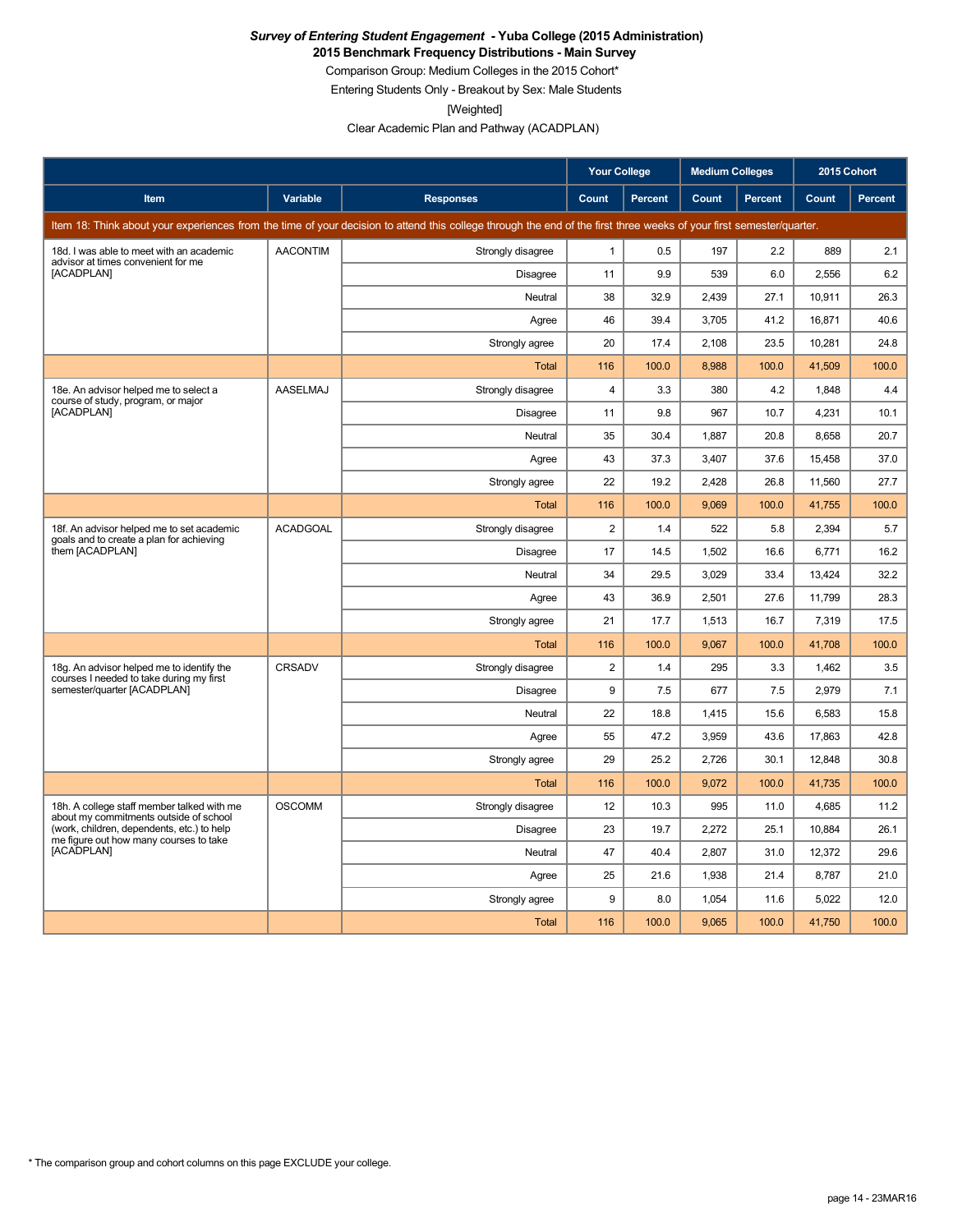**2015 Benchmark Frequency Distributions - Main Survey**

Comparison Group: Medium Colleges in the 2015 Cohort\*

Entering Students Only - Breakout by Sex: Female Students

[Weighted]

Clear Academic Plan and Pathway (ACADPLAN)

|                                                                                       |                 |                                                                                                                                                                      | <b>Your College</b>     |                | <b>Medium Colleges</b> |                | 2015 Cohort |                |
|---------------------------------------------------------------------------------------|-----------------|----------------------------------------------------------------------------------------------------------------------------------------------------------------------|-------------------------|----------------|------------------------|----------------|-------------|----------------|
| <b>Item</b>                                                                           | Variable        | <b>Responses</b>                                                                                                                                                     | Count                   | <b>Percent</b> | Count                  | <b>Percent</b> | Count       | <b>Percent</b> |
|                                                                                       |                 | Item 18: Think about your experiences from the time of your decision to attend this college through the end of the first three weeks of your first semester/quarter. |                         |                |                        |                |             |                |
| 18d. I was able to meet with an academic<br>advisor at times convenient for me        | <b>AACONTIM</b> | Strongly disagree                                                                                                                                                    | $\overline{7}$          | 5.1            | 301                    | 2.7            | 1,339       | 2.7            |
| [ACADPLAN]                                                                            |                 | Disagree                                                                                                                                                             | 6                       | 4.6            | 840                    | 7.5            | 4.013       | 8.0            |
|                                                                                       |                 | Neutral                                                                                                                                                              | 41                      | 31.8           | 2.767                  | 24.7           | 12.063      | 24.0           |
|                                                                                       |                 | Agree                                                                                                                                                                | 49                      | 38.6           | 4,373                  | 39.0           | 19,390      | 38.6           |
|                                                                                       |                 | Strongly agree                                                                                                                                                       | 26                      | 19.9           | 2,933                  | 26.2           | 13,463      | 26.8           |
|                                                                                       |                 | Total                                                                                                                                                                | 128                     | 100.0          | 11,215                 | 100.0          | 50,268      | 100.0          |
| 18e. An advisor helped me to select a<br>course of study, program, or major           | AASELMAJ        | Strongly disagree                                                                                                                                                    | $\overline{7}$          | 5.0            | 634                    | 5.6            | 2,736       | 5.4            |
| [ACADPLAN]                                                                            |                 | Disagree                                                                                                                                                             | 16                      | 12.4           | 1,675                  | 14.8           | 7,259       | 14.3           |
|                                                                                       |                 | Neutral                                                                                                                                                              | 20                      | 15.4           | 1,939                  | 17.2           | 8,791       | 17.4           |
|                                                                                       |                 | Agree                                                                                                                                                                | 57                      | 43.6           | 3,832                  | 33.9           | 16,916      | 33.4           |
|                                                                                       |                 | Strongly agree                                                                                                                                                       | 31                      | 23.6           | 3,221                  | 28.5           | 14,928      | 29.5           |
|                                                                                       |                 | <b>Total</b>                                                                                                                                                         | 131                     | 100.0          | 11,301                 | 100.0          | 50,630      | 100.0          |
| 18f. An advisor helped me to set academic<br>goals and to create a plan for achieving | <b>ACADGOAL</b> | Strongly disagree                                                                                                                                                    | 9                       | 6.7            | 767                    | 6.8            | 3,505       | 6.9            |
| them [ACADPLAN]                                                                       |                 | Disagree                                                                                                                                                             | 29                      | 22.0           | 2,491                  | 22.1           | 10,990      | 21.7           |
|                                                                                       |                 | Neutral                                                                                                                                                              | 24                      | 18.2           | 3,051                  | 27.0           | 13,498      | 26.7           |
|                                                                                       |                 | Agree                                                                                                                                                                | 40                      | 30.7           | 2,907                  | 25.8           | 12,805      | 25.3           |
|                                                                                       |                 | Strongly agree                                                                                                                                                       | 29                      | 22.4           | 2,069                  | 18.3           | 9,755       | 19.3           |
|                                                                                       |                 | Total                                                                                                                                                                | 131                     | 100.0          | 11,286                 | 100.0          | 50,553      | 100.0          |
| 18g. An advisor helped me to identify the<br>courses I needed to take during my first | CRSADV          | Strongly disagree                                                                                                                                                    | $\overline{\mathbf{4}}$ | 3.3            | 448                    | 4.0            | 2,066       | 4.1            |
| semester/quarter [ACADPLAN]                                                           |                 | Disagree                                                                                                                                                             | 8                       | 5.8            | 981                    | 8.7            | 4,564       | 9.0            |
|                                                                                       |                 | Neutral                                                                                                                                                              | 14                      | 10.8           | 1,455                  | 12.9           | 6,611       | 13.1           |
|                                                                                       |                 | Agree                                                                                                                                                                | 58                      | 44.4           | 4,611                  | 40.8           | 20,187      | 39.9           |
|                                                                                       |                 | Strongly agree                                                                                                                                                       | 47                      | 35.7           | 3,815                  | 33.7           | 17,217      | 34.0           |
|                                                                                       |                 | Total                                                                                                                                                                | 131                     | 100.0          | 11,310                 | 100.0          | 50,645      | 100.0          |
| 18h. A college staff member talked with me<br>about my commitments outside of school  | <b>OSCOMM</b>   | Strongly disagree                                                                                                                                                    | 20                      | 15.4           | 1,355                  | 12.0           | 6,580       | 13.0           |
| (work, children, dependents, etc.) to help<br>me figure out how many courses to take  |                 | Disagree                                                                                                                                                             | 55                      | 41.9           | 3,760                  | 33.3           | 17,033      | 33.6           |
| [ACADPLAN]                                                                            |                 | Neutral                                                                                                                                                              | 31                      | 23.7           | 2,592                  | 22.9           | 11,293      | 22.3           |
|                                                                                       |                 | Agree                                                                                                                                                                | 16                      | 12.5           | 2,146                  | 19.0           | 9,338       | 18.4           |
|                                                                                       |                 | Strongly agree                                                                                                                                                       | 9                       | 6.6            | 1,450                  | 12.8           | 6,406       | 12.6           |
|                                                                                       |                 | Total                                                                                                                                                                | 131                     | 100.0          | 11,304                 | 100.0          | 50,651      | 100.0          |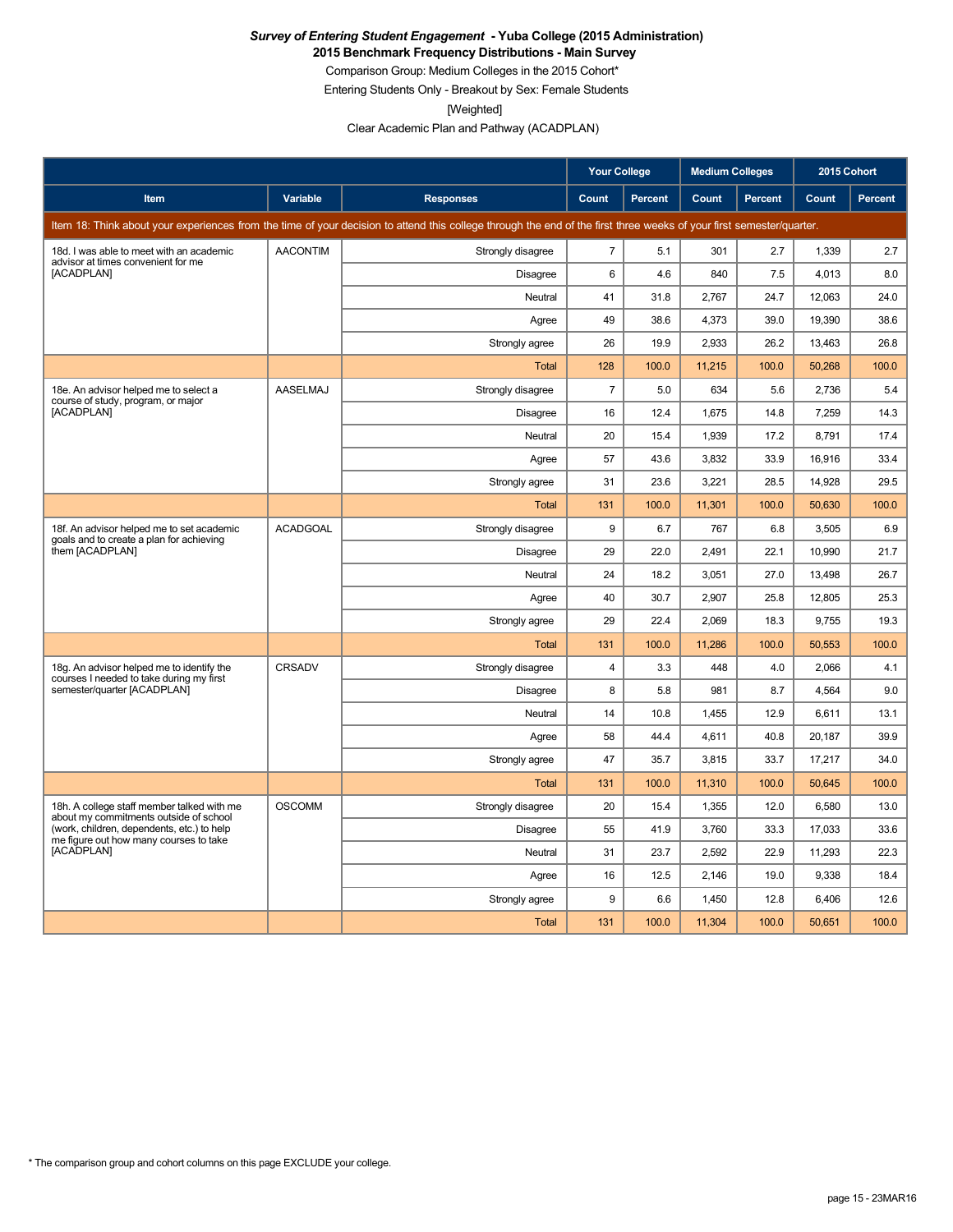#### *Survey of Entering Student Engagement* **Yuba College (2015 Administration) 2015 Benchmark Bar Chart - Main Survey** Comparison Group: Medium Colleges in the 2015 Cohort\* Entering Students Only - Breakout by Sex [Weighted] Effective Track to College Readiness (COLLREAD)



\* The comparison group and cohort bars on this page INCLUDE your college.

23MAR16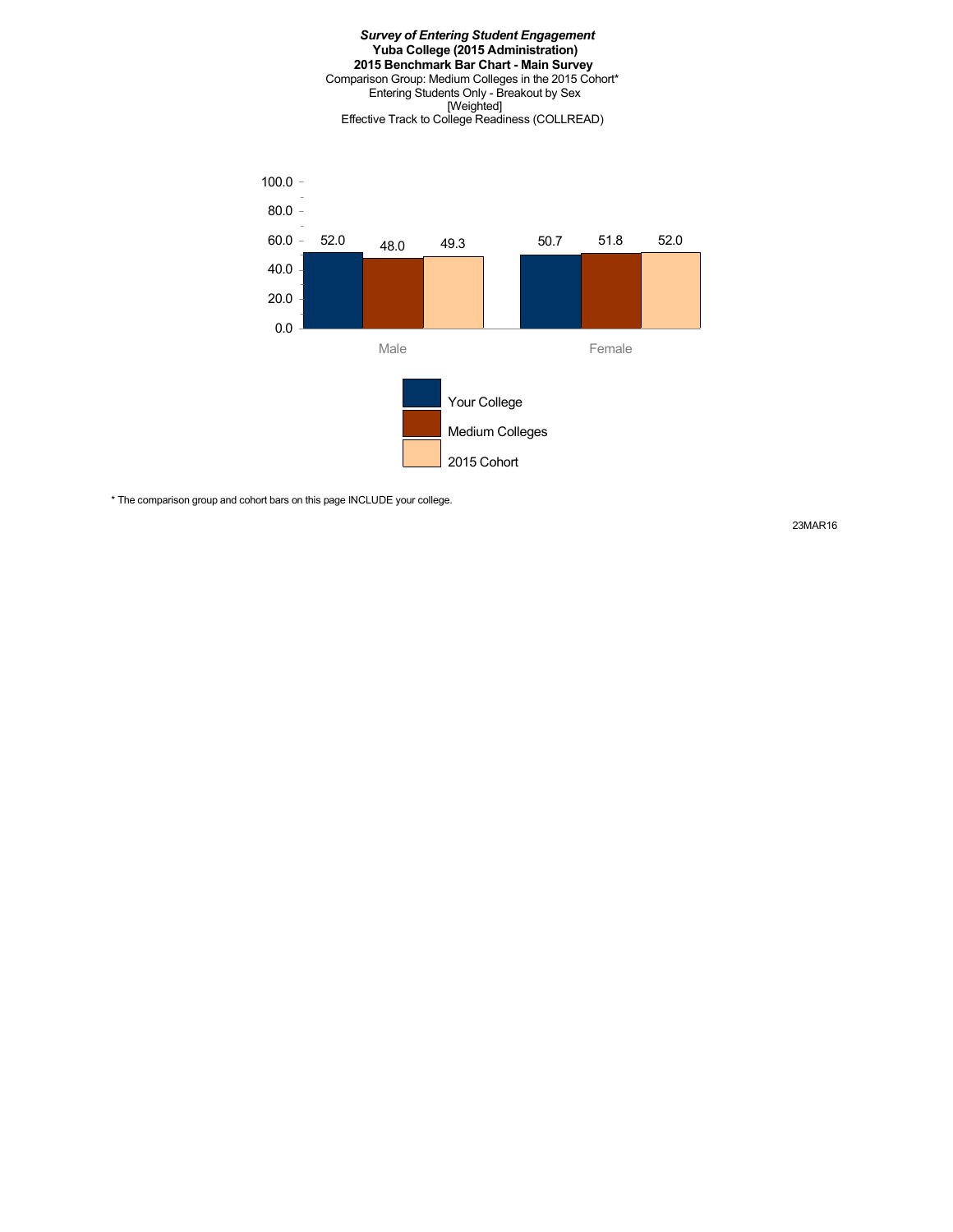Comparison Group: Medium Colleges in the 2015 Cohort\*

Entering Students Only - Breakout by Sex

[Weighted]

Effective Track to College Readiness (COLLREAD)

|                                                                                                                                               |                                                                                                                                                                                                                                        |                       | Your<br>College | <b>Medium Colleges</b> |                         | 2015 Cohort |                         |  |  |  |
|-----------------------------------------------------------------------------------------------------------------------------------------------|----------------------------------------------------------------------------------------------------------------------------------------------------------------------------------------------------------------------------------------|-----------------------|-----------------|------------------------|-------------------------|-------------|-------------------------|--|--|--|
| <b>Item</b>                                                                                                                                   | Variable                                                                                                                                                                                                                               | <b>Breakout Group</b> | <b>Mean</b>     | <b>Mean</b>            | <b>Effect</b><br>Size** | <b>Mean</b> | <b>Effect</b><br>Size** |  |  |  |
|                                                                                                                                               | Item 21: Think about your experiences from the time of your decision to attend this college through the end of the first three weeks of your first semester/quarter.<br>Within a class, or through another experience at this college: |                       |                 |                        |                         |             |                         |  |  |  |
| 1 = Strongly disagree, $2$ = Disagree, $3$ = Neutral, $4$ = Agree, $5$ = Strongly agree                                                       |                                                                                                                                                                                                                                        |                       |                 |                        |                         |             |                         |  |  |  |
| 21a. I learned to improve my study skills (listening,<br>note taking, highlighting readings, working with                                     | <b>LNDSTUDY</b>                                                                                                                                                                                                                        | Male                  | 3.98            | 3.92                   |                         | 3.95        |                         |  |  |  |
| others, etc.) [COLLREAD]                                                                                                                      | 3.90<br>4.00<br>Female                                                                                                                                                                                                                 |                       | 4.02            |                        |                         |             |                         |  |  |  |
| 21b. I learned to understand my academic<br>strengths and weaknesses [COLLREAD]                                                               | <b>LNDACAWK</b>                                                                                                                                                                                                                        | Male                  | 3.81            | 3.89                   |                         | 3.92        |                         |  |  |  |
|                                                                                                                                               |                                                                                                                                                                                                                                        | Female                | 3.72            | 3.94                   |                         | 3.96        | $-0.29**$               |  |  |  |
| 21c. I learned skills and strategies to improve my<br>test-taking ability [COLLREAD]                                                          | <b>LNDSKLLS</b>                                                                                                                                                                                                                        | Male                  | 3.60            | 3.58                   |                         | 3.63        |                         |  |  |  |
|                                                                                                                                               |                                                                                                                                                                                                                                        | Female                | 3.32            | 3.61                   |                         | 3.64        | $-0.32**$               |  |  |  |
| One or more items in this benchmark are not suited to means calculations. Please see the Frequency Distribution that follows for these items. |                                                                                                                                                                                                                                        |                       |                 |                        |                         |             |                         |  |  |  |

\* The comparison group and cohort columns on this page EXCLUDE your college.

\*\* T-test: 2-tailed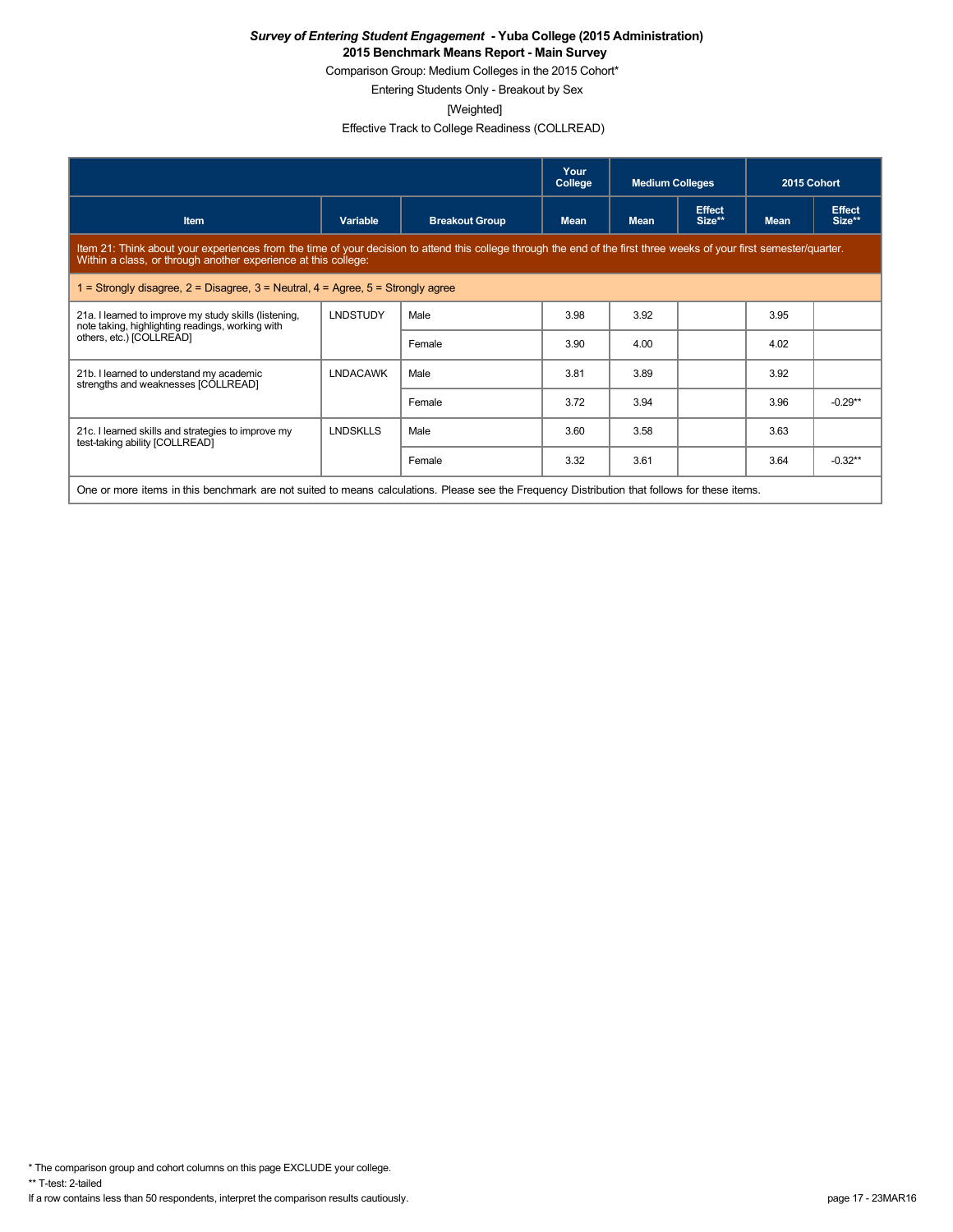**2015 Benchmark Frequency Distributions - Main Survey**

Comparison Group: Medium Colleges in the 2015 Cohort\*

Entering Students Only - Breakout by Sex: Male Students

[Weighted]

Effective Track to College Readiness (COLLREAD)

|                                                                                                                           |                 |                                                                                                                                                                                      | <b>Your College</b> |                | <b>Medium Colleges</b> |                | 2015 Cohort |         |
|---------------------------------------------------------------------------------------------------------------------------|-----------------|--------------------------------------------------------------------------------------------------------------------------------------------------------------------------------------|---------------------|----------------|------------------------|----------------|-------------|---------|
| Item                                                                                                                      | Variable        | <b>Responses</b>                                                                                                                                                                     | Count               | <b>Percent</b> | Count                  | <b>Percent</b> | Count       | Percent |
|                                                                                                                           |                 | Item 12: Think about your experiences from the time of your decision to attend this college through the end of the first three weeks of your first semester/quarter.                 |                     |                |                        |                |             |         |
| 12a. Before I could register for classes, I<br>was required to take a placement test<br>(COMPASS, ASSET, ACCUPLACER, SAT, | <b>REQPTEST</b> | Yes                                                                                                                                                                                  | 107                 | 92.0           | 7,410                  | 82.2           | 33,859      | 81.6    |
| ACT, etc.) to assess my skills in reading,<br>writing, and/or math [COLLREAD]                                             |                 | No                                                                                                                                                                                   | 9                   | 8.0            | 1,608                  | 17.8           | 7,658       | 18.4    |
|                                                                                                                           |                 | <b>Total</b>                                                                                                                                                                         | 116                 | 100.0          | 9.018                  | 100.0          | 41,517      | 100.0   |
| 12b. I took a placement test (COMPASS,<br>ASSET, ACCUPLACER, SAT, ACT, etc.)                                              | <b>TKPTEST</b>  | Yes                                                                                                                                                                                  | 95                  | 84.5           | 7,671                  | 87.2           | 35,144      | 86.7    |
| [COLLREAD]                                                                                                                |                 | No                                                                                                                                                                                   | 17                  | 15.5           | 1,122                  | 12.8           | 5,389       | 13.3    |
|                                                                                                                           |                 | <b>Total</b>                                                                                                                                                                         | 113                 | 100.0          | 8,793                  | 100.0          | 40,533      | 100.0   |
| Item 14                                                                                                                   |                 |                                                                                                                                                                                      |                     |                |                        |                |             |         |
| 14. This college required me to enroll in<br>classes indicated by my placement test                                       | <b>REQCLASS</b> | Yes                                                                                                                                                                                  | 84                  | 75.6           | 5,575                  | 62.0           | 26,215      | 63.3    |
| scores during my first semester/quarter<br>[COLLREAD]                                                                     |                 | No                                                                                                                                                                                   | 27                  | 24.4           | 3,415                  | 38.0           | 15,169      | 36.7    |
|                                                                                                                           |                 | <b>Total</b>                                                                                                                                                                         | 112                 | 100.0          | 8.990                  | 100.0          | 41.384      | 100.0   |
| or through another experience at this college:                                                                            |                 | Item 21: Think about your experiences from the time of your decision to attend this college through the end of the first three weeks of your first semester/quarter. Within a class, |                     |                |                        |                |             |         |
| 21a. I learned to improve my study skills<br>(listening, note taking, highlighting readings,                              | <b>LNDSTUDY</b> | Strongly disagree                                                                                                                                                                    | $\mathbf 0$         | N/A            | 207                    | 2.3            | 760         | 1.8     |
| working with others, etc.) [COLLREAD]                                                                                     |                 | Disagree                                                                                                                                                                             | $\overline{2}$      | 1.4            | 367                    | 4.0            | 1,577       | 3.7     |
|                                                                                                                           |                 | Neutral                                                                                                                                                                              | 33                  | 28.2           | 1,890                  | 20.6           | 8.834       | 21.0    |
|                                                                                                                           |                 | Agree                                                                                                                                                                                | 48                  | 41.3           | 4,168                  | 45.4           | 18,536      | 44.1    |
|                                                                                                                           |                 | Strongly agree                                                                                                                                                                       | 34                  | 29.1           | 2,538                  | 27.7           | 12,349      | 29.4    |
|                                                                                                                           |                 | <b>Total</b>                                                                                                                                                                         | 116                 | 100.0          | 9,171                  | 100.0          | 42,055      | 100.0   |
| 21b. I learned to understand my academic<br>strengths and weaknesses [COLLREAD]                                           | <b>LNDACAWK</b> | Strongly disagree                                                                                                                                                                    | 2                   | 1.9            | 157                    | 1.7            | 582         | 1.4     |
|                                                                                                                           |                 | <b>Disagree</b>                                                                                                                                                                      | $\mathbf{1}$        | 0.9            | 378                    | 4.1            | 1,510       | 3.6     |
|                                                                                                                           |                 | Neutral                                                                                                                                                                              | 34                  | 29.1           | 2,117                  | 23.1           | 9,528       | 22.7    |
|                                                                                                                           |                 | Agree                                                                                                                                                                                | 59                  | 50.7           | 4,193                  | 45.7           | 19,311      | 46.0    |
|                                                                                                                           |                 | Strongly agree                                                                                                                                                                       | 20                  | 17.3           | 2,323                  | 25.3           | 11,082      | 26.4    |
|                                                                                                                           |                 | <b>Total</b>                                                                                                                                                                         | 116                 | 100.0          | 9,169                  | 100.0          | 42,014      | 100.0   |
| 21c. I learned skills and strategies to<br>improve my test-taking ability [COLLREAD]                                      | <b>LNDSKLLS</b> | Strongly disagree                                                                                                                                                                    | 3                   | 2.4            | 326                    | 3.6            | 1,219       | 2.9     |
|                                                                                                                           |                 | Disagree                                                                                                                                                                             | $\overline{4}$      | 3.7            | 870                    | 9.5            | 3.679       | 8.8     |
|                                                                                                                           |                 | Neutral                                                                                                                                                                              | 46                  | 39.5           | 3,016                  | 32.9           | 13,700      | 32.6    |
|                                                                                                                           |                 | Agree                                                                                                                                                                                | 47                  | 40.4           | 3.073                  | 33.5           | 14,112      | 33.6    |
|                                                                                                                           |                 | Strongly agree                                                                                                                                                                       | 16                  | 14.1           | 1,878                  | 20.5           | 9,303       | 22.1    |
|                                                                                                                           |                 | <b>Total</b>                                                                                                                                                                         | 116                 | 100.0          | 9.164                  | 100.0          | 42.014      | 100.0   |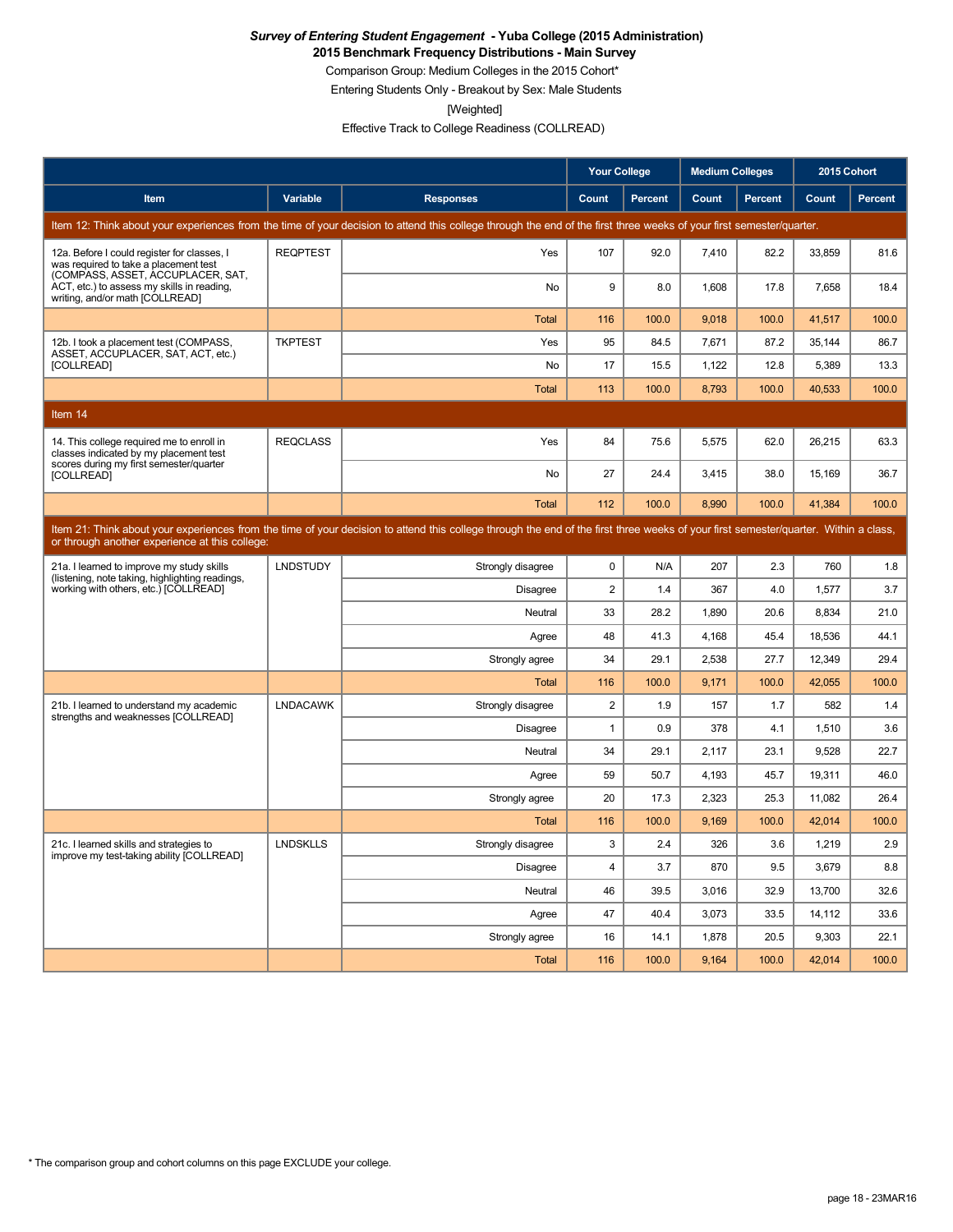**2015 Benchmark Frequency Distributions - Main Survey**

Comparison Group: Medium Colleges in the 2015 Cohort\*

Entering Students Only - Breakout by Sex: Female Students

[Weighted]

Effective Track to College Readiness (COLLREAD)

|                                                                                                                           |                 |                                                                                                                                                                                      | <b>Your College</b> |                | <b>Medium Colleges</b> |         | 2015 Cohort |                |
|---------------------------------------------------------------------------------------------------------------------------|-----------------|--------------------------------------------------------------------------------------------------------------------------------------------------------------------------------------|---------------------|----------------|------------------------|---------|-------------|----------------|
| Item                                                                                                                      | <b>Variable</b> | <b>Responses</b>                                                                                                                                                                     | Count               | <b>Percent</b> | Count                  | Percent | Count       | <b>Percent</b> |
|                                                                                                                           |                 | Item 12: Think about your experiences from the time of your decision to attend this college through the end of the first three weeks of your first semester/quarter.                 |                     |                |                        |         |             |                |
| 12a. Before I could register for classes, I<br>was required to take a placement test<br>(COMPASS, ASSET, ACCUPLACER, SAT, | <b>REQPTEST</b> | Yes                                                                                                                                                                                  | 113                 | 87.3           | 9,620                  | 85.4    | 42,380      | 84.0           |
| ACT, etc.) to assess my skills in reading,<br>writing, and/or math [COLLREAD]                                             |                 | No                                                                                                                                                                                   | 16                  | 12.7           | 1,645                  | 14.6    | 8,048       | 16.0           |
|                                                                                                                           |                 | <b>Total</b>                                                                                                                                                                         | 129                 | 100.0          | 11,265                 | 100.0   | 50,428      | 100.0          |
| 12b. I took a placement test (COMPASS,<br>ASSET, ACCUPLACER, SAT, ACT, etc.)                                              | <b>TKPTEST</b>  | Yes                                                                                                                                                                                  | 104                 | 88.0           | 9.777                  | 89.0    | 43.111      | 87.6           |
| [COLLREAD]                                                                                                                |                 | No                                                                                                                                                                                   | 14                  | 12.0           | 1,209                  | 11.0    | 6,077       | 12.4           |
|                                                                                                                           |                 | <b>Total</b>                                                                                                                                                                         | 118                 | 100.0          | 10,986                 | 100.0   | 49,188      | 100.0          |
| Item 14                                                                                                                   |                 |                                                                                                                                                                                      |                     |                |                        |         |             |                |
| 14. This college required me to enroll in<br>classes indicated by my placement test                                       | <b>REQCLASS</b> | Yes                                                                                                                                                                                  | 107                 | 83.5           | 7.992                  | 71.0    | 35.696      | 71.0           |
| scores during my first semester/quarter<br>[COLLREAD]                                                                     |                 | <b>No</b>                                                                                                                                                                            | 21                  | 16.5           | 3,271                  | 29.0    | 14,589      | 29.0           |
|                                                                                                                           |                 | Total                                                                                                                                                                                | 128                 | 100.0          | 11.264                 | 100.0   | 50.285      | 100.0          |
| or through another experience at this college:                                                                            |                 | Item 21: Think about your experiences from the time of your decision to attend this college through the end of the first three weeks of your first semester/quarter. Within a class, |                     |                |                        |         |             |                |
| 21a. I learned to improve my study skills                                                                                 | <b>LNDSTUDY</b> | Strongly disagree                                                                                                                                                                    | 3                   | 2.1            | 183                    | 1.6     | 723         | 1.4            |
| (listening, note taking, highlighting readings,<br>working with others, etc.) [COLLREAD]                                  |                 | <b>Disagree</b>                                                                                                                                                                      | 8                   | 6.2            | 494                    | 4.3     | 2.168       | 4.2            |
|                                                                                                                           |                 | Neutral                                                                                                                                                                              | 26                  | 19.8           | 2,249                  | 19.7    | 9,922       | 19.4           |
|                                                                                                                           |                 | Agree                                                                                                                                                                                | 57                  | 43.6           | 4,710                  | 41.2    | 20,650      | 40.5           |
|                                                                                                                           |                 | Strongly agree                                                                                                                                                                       | 37                  | 28.2           | 3,783                  | 33.1    | 17,573      | 34.4           |
|                                                                                                                           |                 | <b>Total</b>                                                                                                                                                                         | 131                 | 100.0          | 11,420                 | 100.0   | 51,036      | 100.0          |
| 21b. I learned to understand my academic<br>strengths and weaknesses [COLLREAD]                                           | <b>LNDACAWK</b> | Strongly disagree                                                                                                                                                                    | $\overline{4}$      | 3.3            | 147                    | 1.3     | 593         | 1.2            |
|                                                                                                                           |                 | <b>Disagree</b>                                                                                                                                                                      | 12                  | 9.2            | 493                    | 4.3     | 2.057       | 4.0            |
|                                                                                                                           |                 | Neutral                                                                                                                                                                              | 32                  | 24.5           | 2,497                  | 21.9    | 11,171      | 21.9           |
|                                                                                                                           |                 | Agree                                                                                                                                                                                | 51                  | 38.6           | 5.015                  | 43.9    | 21,943      | 43.0           |
|                                                                                                                           |                 | Strongly agree                                                                                                                                                                       | 32                  | 24.5           | 3,265                  | 28.6    | 15,231      | 29.9           |
|                                                                                                                           |                 | Total                                                                                                                                                                                | 131                 | 100.0          | 11,417                 | 100.0   | 50,995      | 100.0          |
| 21c. I learned skills and strategies to<br>improve my test-taking ability [COLLREAD]                                      | <b>LNDSKLLS</b> | Strongly disagree                                                                                                                                                                    | 9                   | 7.1            | 342                    | 3.0     | 1,396       | 2.7            |
|                                                                                                                           |                 | Disagree                                                                                                                                                                             | 22                  | 17.1           | 1,295                  | 11.3    | 5,536       | 10.8           |
|                                                                                                                           |                 | Neutral                                                                                                                                                                              | 41                  | 31.6           | 3,494                  | 30.6    | 15,580      | 30.5           |
|                                                                                                                           |                 | Agree                                                                                                                                                                                | 33                  | 25.0           | 3.657                  | 32.0    | 16,055      | 31.5           |
|                                                                                                                           |                 | Strongly agree                                                                                                                                                                       | 25                  | 19.2           | 2,634                  | 23.1    | 12,458      | 24.4           |
|                                                                                                                           |                 | <b>Total</b>                                                                                                                                                                         | 131                 | 100.0          | 11.423                 | 100.0   | 51,025      | 100.0          |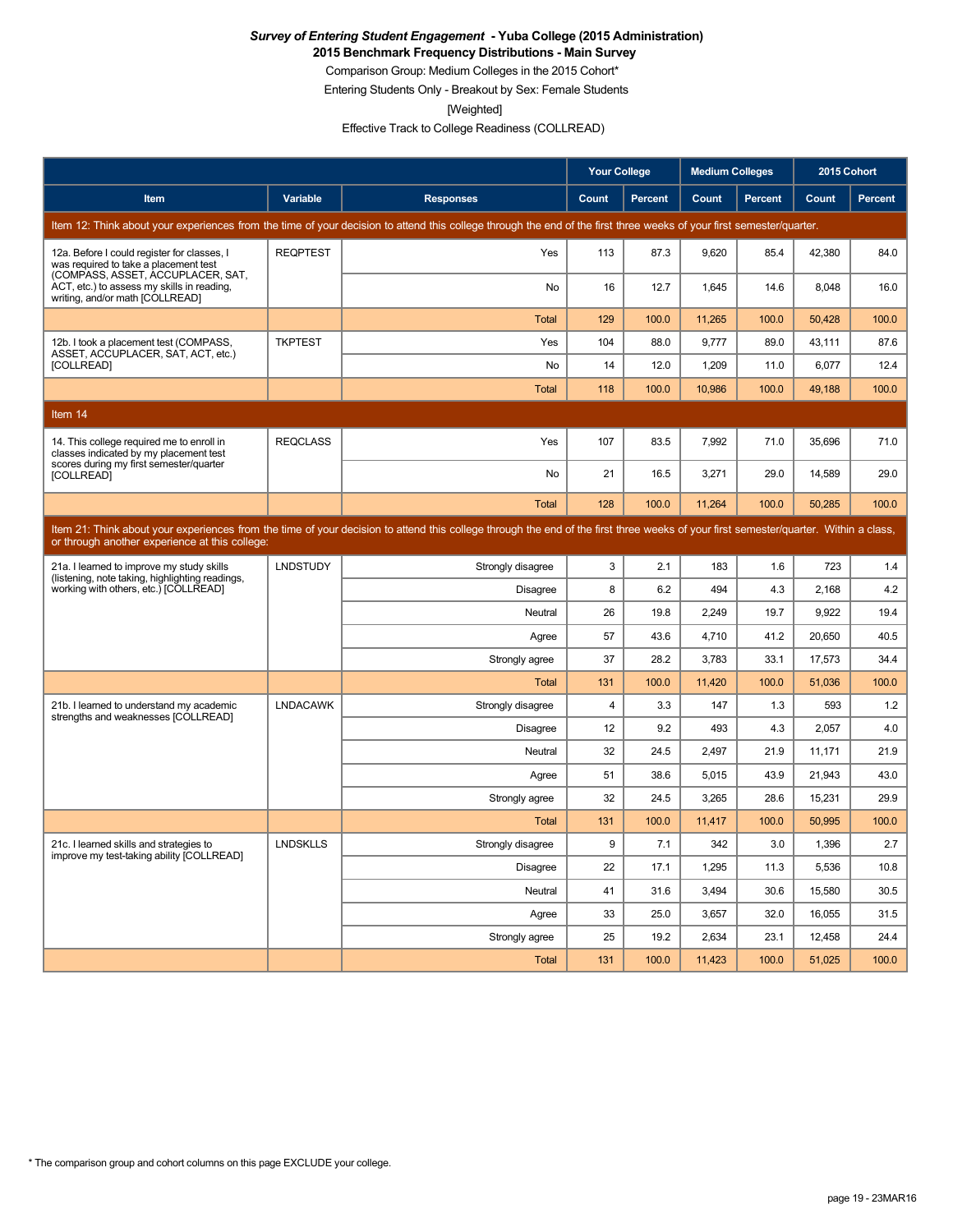

\* The comparison group and cohort bars on this page INCLUDE your college.

23MAR16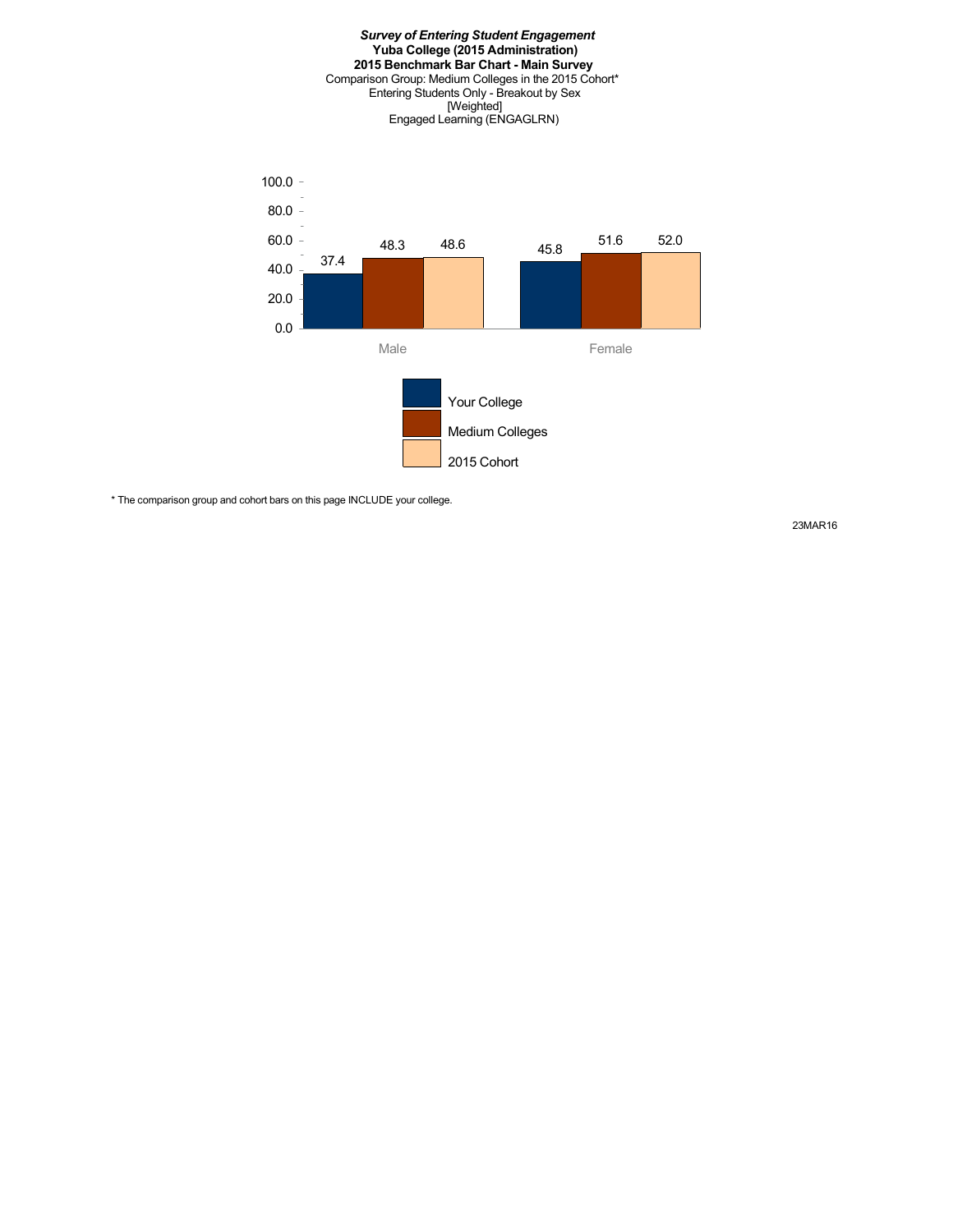Comparison Group: Medium Colleges in the 2015 Cohort\*

Entering Students Only - Breakout by Sex

[Weighted]

Engaged Learning (ENGAGLRN)

|                                                                                                                                 |                 |                       | Your<br>College | <b>Medium Colleges</b> |                         | 2015 Cohort |                         |
|---------------------------------------------------------------------------------------------------------------------------------|-----------------|-----------------------|-----------------|------------------------|-------------------------|-------------|-------------------------|
| Item                                                                                                                            | Variable        | <b>Breakout Group</b> | <b>Mean</b>     | <b>Mean</b>            | <b>Effect</b><br>Size** | <b>Mean</b> | <b>Effect</b><br>Size** |
| Item 19: During the first three weeks of your first semester/quarter at this college, about how often did you do the following? |                 |                       |                 |                        |                         |             |                         |
| 1 = Never, $2$ = Once, $3$ = Two or three times, $4$ = Four or more times                                                       |                 |                       |                 |                        |                         |             |                         |
| 19a. Ask questions in class or contribute to class<br>discussions [ENGAGLRN]                                                    | <b>ASKQUES</b>  | Male                  | 2.50            | 2.85                   | $-0.41**$               | 2.82        | $-0.39**$               |
|                                                                                                                                 |                 | Female                | 2.65            | 2.83                   |                         | 2.82        |                         |
| 19b. Prepare at least two drafts of a paper or<br>assignment before turning it in [ENGAGLRN]                                    | <b>PREPDRFT</b> | Male                  | 2.09            | 2.01                   |                         | 2.01        |                         |
|                                                                                                                                 |                 | Female                | 2.20            | 2.23                   |                         | 2.22        |                         |
| 19e. Participate in supplemental instruction (extra<br>class sessions with an instructor, tutor, or                             | <b>SUPINSTR</b> | Male                  | 1.46            | 1.47                   |                         | 1.50        |                         |
| experienced student) [ENGAGLRN]                                                                                                 |                 | Female                | 1.59            | 1.52                   |                         | 1.55        |                         |
| 19g. Work with other students on a project or<br>assignment during class [ENGAGLRN]                                             | <b>PINCLASS</b> | Male                  | 2.45            | 2.47                   |                         | 2.44        |                         |
|                                                                                                                                 |                 | Female                | 2.67            | 2.56                   |                         | 2.53        |                         |
| 19h. Work with classmates outside of class on<br>class projects or assignments [ENGAGLRN]                                       | <b>PREPOUTC</b> | Male                  | 1.52            | 1.57                   |                         | 1.58        |                         |
|                                                                                                                                 |                 | Female                | 1.47            | 1.59                   |                         | 1.60        |                         |
| 19. Participate in a required study group outside<br>of class [ENGAGLRN]                                                        | <b>GRPSTUDY</b> | Male                  | 1.20            | 1.28                   |                         | 1.30        |                         |
|                                                                                                                                 |                 | Female                | 1.29            | 1.26                   |                         | 1.28        |                         |
| 19. Participate in a student-initiated (not required)<br>study group outside of class [ENGAGLRN]                                | <b>NRGSTUDY</b> | Male                  | 1.24            | 1.29                   |                         | 1.29        |                         |
|                                                                                                                                 |                 | Female                | 1.31            | 1.29                   |                         | 1.30        |                         |
| 19k. Use an electronic tool (e-mail, text<br>messaging, Facebook, MySpace, class Web site,                                      | <b>USEINTMG</b> | Male                  | 2.16            | 2.04                   |                         | 2.06        |                         |
| etc.) to communicate with another student about<br>coursework [ENGAGLRN]                                                        |                 | Female                | 2.18            | 2.20                   |                         | 2.22        |                         |
| 19. Use an electronic tool (e-mail, text messaging,<br>Facebook, MySpace, class Web site, etc.) to                              | <b>MAILFAC</b>  | Male                  | 1.67            | 2.18                   | $-0.51**$               | 2.15        | $-0.47**$               |
| communicate with an instructor about coursework<br>[ENGAGLRN]                                                                   |                 | Female                | 2.02            | 2.40                   | $-0.37**$               | 2.36        | $-0.33**$               |
| 19m. Discuss an assignment or grade with an<br>instructor [ENGAGLRN]                                                            | <b>FACASSN</b>  | Male                  | 1.73            | 2.05                   | $-0.36**$               | 2.05        | $-0.36**$               |
|                                                                                                                                 |                 | Female                | 1.98            | 2.12                   |                         | 2.09        |                         |
| 19n. Ask for help from an instructor regarding<br>questions or problems related to a class                                      | <b>CLASSREL</b> | Male                  | 1.97            | 2.31                   | $-0.37**$               | 2.31        | $-0.37**$               |
| [ENGAGLRN]                                                                                                                      |                 | Female                | 2.28            | 2.37                   |                         | 2.37        |                         |
| 19o. Receive prompt written or oral feedback from<br>instructors on your performance [ENGAGLRN]                                 | <b>FEEDBACK</b> | Male                  | 2.05            | 2.33                   |                         | 2.32        |                         |
|                                                                                                                                 |                 | Female                | 2.34            | 2.40                   |                         | 2.40        |                         |
| 19g. Discuss ideas from your readings or classes<br>with instructors outside of class [ENGAGLRN]                                | <b>FACIDOC</b>  | Male                  | 1.39            | 1.60                   |                         | 1.61        |                         |
|                                                                                                                                 |                 | Female                | 1.33            | 1.52                   |                         | 1.54        |                         |

\* The comparison group and cohort columns on this page EXCLUDE your college.

\*\* T-test: 2-tailed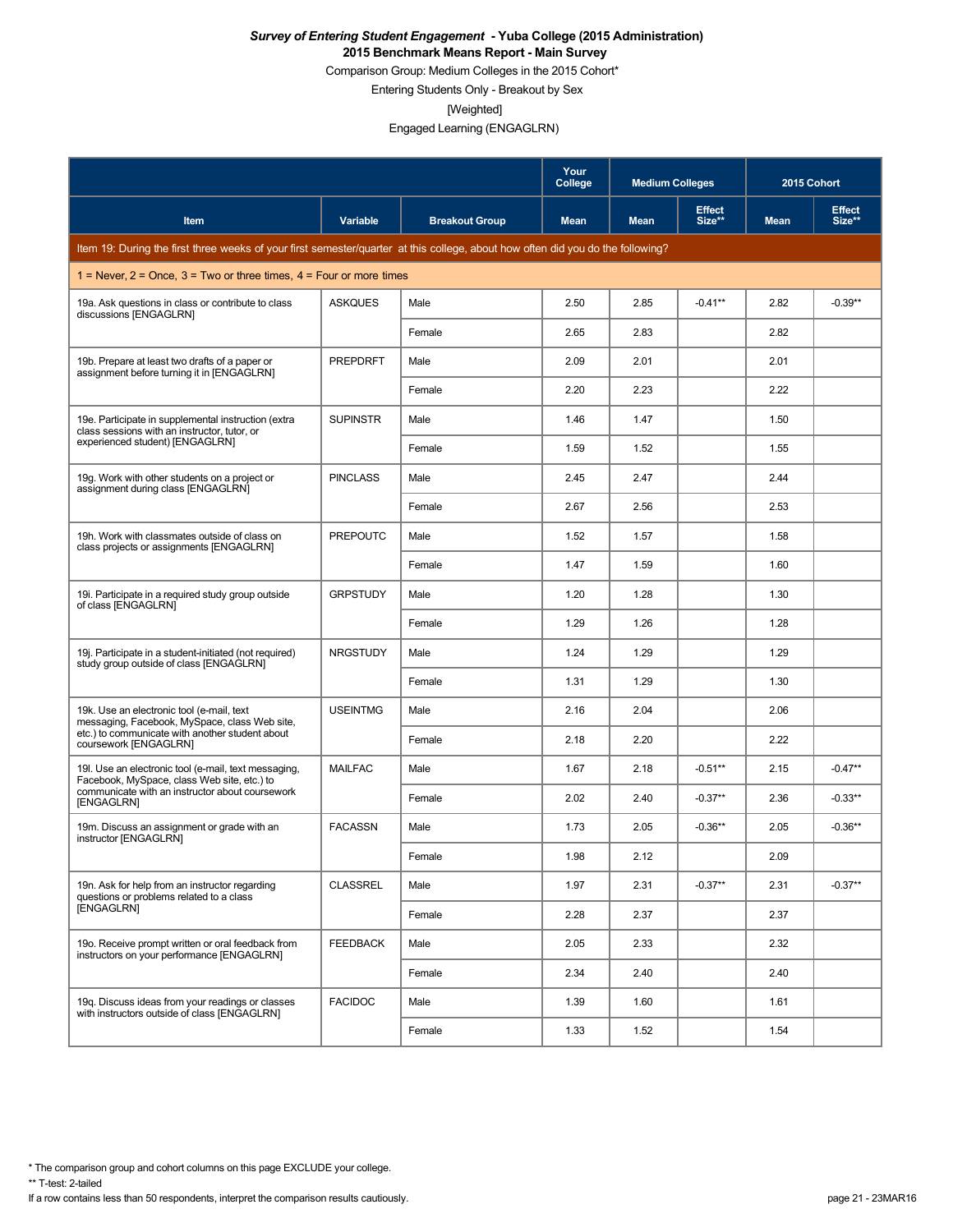Comparison Group: Medium Colleges in the 2015 Cohort\*

Entering Students Only - Breakout by Sex

[Weighted]

Engaged Learning (ENGAGLRN)

|                                                                           |                                                                                                                                                                        |                       | Your<br>College | <b>Medium Colleges</b> |                         | 2015 Cohort |                         |  |  |  |
|---------------------------------------------------------------------------|------------------------------------------------------------------------------------------------------------------------------------------------------------------------|-----------------------|-----------------|------------------------|-------------------------|-------------|-------------------------|--|--|--|
| <b>Item</b>                                                               | Variable                                                                                                                                                               | <b>Breakout Group</b> | <b>Mean</b>     | <b>Mean</b>            | <b>Effect</b><br>Size** | <b>Mean</b> | <b>Effect</b><br>Size** |  |  |  |
| How often did you use the following services?                             | Item 20.2: Think about your experiences from the time of your decision to attend this college through the end of the first three weeks of your first semester/quarter. |                       |                 |                        |                         |             |                         |  |  |  |
| 1 = Never, $2$ = Once, $3$ = Two or three times, $4$ = Four or more times |                                                                                                                                                                        |                       |                 |                        |                         |             |                         |  |  |  |
| 20.2d. Face-to-face tutoring [ENGAGLRN]                                   | <b>FFTUSE</b>                                                                                                                                                          | Male                  | 1.18            | 1.25                   |                         | 1.27        |                         |  |  |  |
|                                                                           |                                                                                                                                                                        | Female                | 1.44            | 1.28                   |                         | 1.30        |                         |  |  |  |
| 20.2f. Writing, math, or other skill lab<br>[ENGAGLRN]                    | <b>SKLABUSE</b>                                                                                                                                                        | Male                  | 1.35            | 1.70                   | $-0.34**$               | 1.67        | $-0.32**$               |  |  |  |
|                                                                           |                                                                                                                                                                        | Female                | 1.43            | 1.77                   | $-0.32**$               | 1.73        |                         |  |  |  |
| 20.2h. Computer lab [ENGAGLRN]                                            | <b>COMLBUSE</b>                                                                                                                                                        | Male                  | 1.48            | 2.07                   | $-0.52**$               | 2.05        | $-0.51**$               |  |  |  |
|                                                                           |                                                                                                                                                                        | Female                | 1.68            | 2.12                   | $-0.39**$               | 2.11        | $-0.38**$               |  |  |  |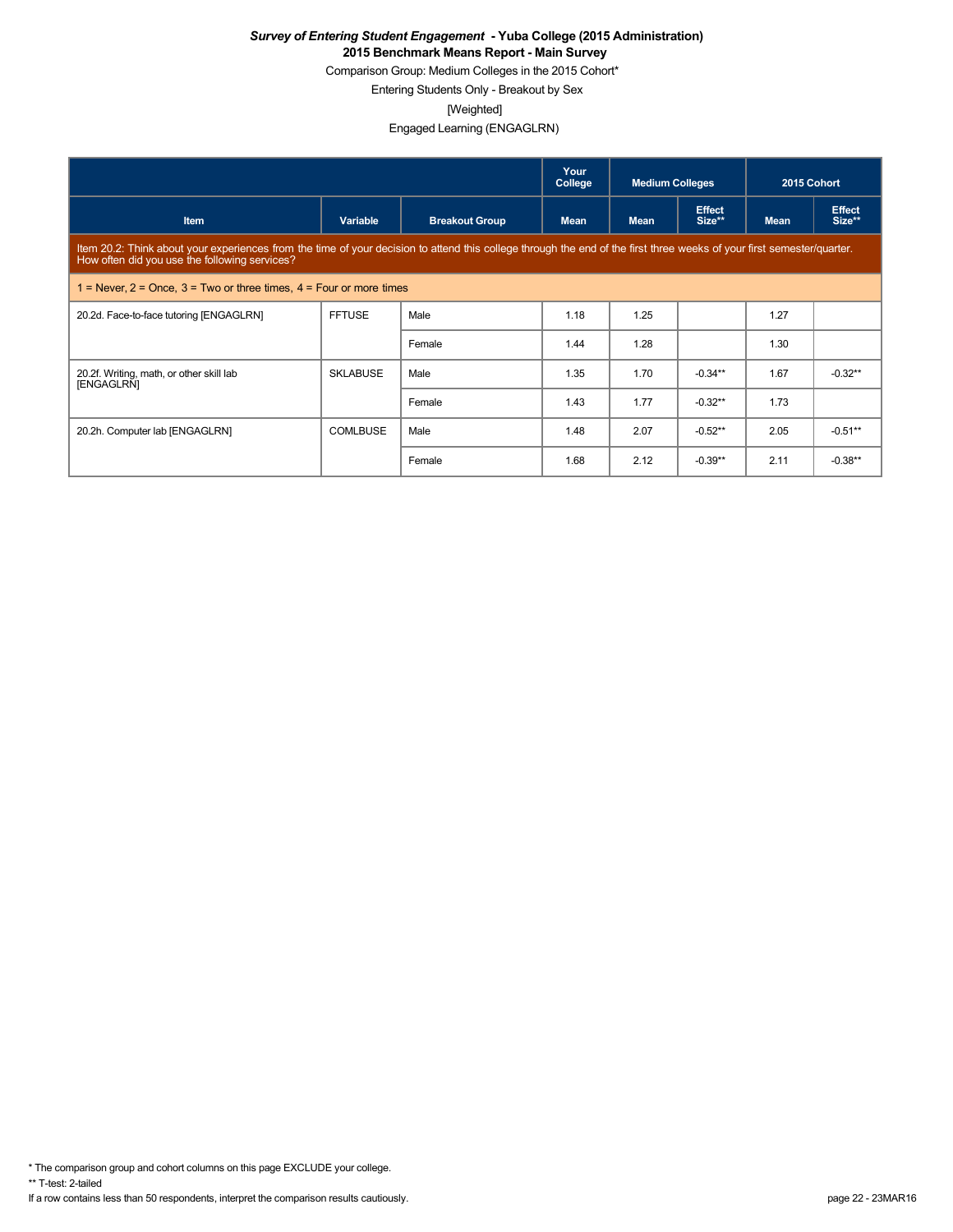**2015 Benchmark Frequency Distributions - Main Survey**

Comparison Group: Medium Colleges in the 2015 Cohort\*

Entering Students Only - Breakout by Sex: Male Students

[Weighted]

Engaged Learning (ENGAGLRN)

|                                                                                           |                 |                                                                                                                                 | <b>Your College</b> |                | <b>Medium Colleges</b> |                | 2015 Cohort |                |
|-------------------------------------------------------------------------------------------|-----------------|---------------------------------------------------------------------------------------------------------------------------------|---------------------|----------------|------------------------|----------------|-------------|----------------|
| Item                                                                                      | Variable        | <b>Responses</b>                                                                                                                | Count               | <b>Percent</b> | Count                  | <b>Percent</b> | Count       | <b>Percent</b> |
|                                                                                           |                 | Item 19: During the first three weeks of your first semester/quarter at this college, about how often did you do the following? |                     |                |                        |                |             |                |
| 19a. Ask questions in class or contribute to<br>class discussions [ENGAGLRN]              | <b>ASKQUES</b>  | Never                                                                                                                           | 18                  | 15.5           | 741                    | 8.1            | 3,507       | 8.3            |
|                                                                                           |                 | Once                                                                                                                            | 37                  | 31.9           | 2,064                  | 22.5           | 9,862       | 23.4           |
|                                                                                           |                 | Two or three times                                                                                                              | 46                  | 40.0           | 4,248                  | 46.3           | 19,442      | 46.2           |
|                                                                                           |                 | Four or more times                                                                                                              | 15                  | 12.6           | 2,128                  | 23.2           | 9,311       | 22.1           |
|                                                                                           |                 | Total                                                                                                                           | 116                 | 100.0          | 9,181                  | 100.0          | 42,122      | 100.0          |
| 19b. Prepare at least two drafts of a paper<br>or assignment before turning it in         | <b>PREPDRFT</b> | Never                                                                                                                           | 32                  | 27.2           | 3,046                  | 33.5           | 13,891      | 33.2           |
| [ENGAGLRN]                                                                                |                 | Once                                                                                                                            | 50                  | 42.7           | 3,359                  | 36.9           | 15,588      | 37.3           |
|                                                                                           |                 | Two or three times                                                                                                              | 28                  | 24.0           | 2,252                  | 24.7           | 10,266      | 24.5           |
|                                                                                           |                 | Four or more times                                                                                                              | $\overline{7}$      | 6.1            | 442                    | 4.9            | 2,084       | 5.0            |
|                                                                                           |                 | Total                                                                                                                           | 116                 | 100.0          | 9,099                  | 100.0          | 41,829      | 100.0          |
| 19e. Participate in supplemental instruction<br>(extra class sessions with an instructor, | <b>SUPINSTR</b> | Never                                                                                                                           | 84                  | 72.0           | 6,472                  | 70.6           | 29,015      | 68.9           |
| tutor, or experienced student) [ENGAGLRN]                                                 |                 | Once                                                                                                                            | 17                  | 14.5           | 1,441                  | 15.7           | 6,892       | 16.4           |
|                                                                                           |                 | Two or three times                                                                                                              | 11                  | 9.3            | 915                    | 10.0           | 4,445       | 10.6           |
|                                                                                           |                 | Four or more times                                                                                                              | 5                   | 4.2            | 341                    | 3.7            | 1,756       | 4.2            |
|                                                                                           |                 | <b>Total</b>                                                                                                                    | 116                 | 100.0          | 9,169                  | 100.0          | 42,108      | 100.0          |
| 19g. Work with other students on a project<br>or assignment during class [ENGAGLRN]       | <b>PINCLASS</b> | Never                                                                                                                           | 21                  | 18.3           | 1,839                  | 20.0           | 8,952       | 21.3           |
|                                                                                           |                 | Once                                                                                                                            | 41                  | 35.5           | 2,522                  | 27.5           | 11,582      | 27.5           |
|                                                                                           |                 | Two or three times                                                                                                              | 34                  | 29.4           | 3,473                  | 37.8           | 15,808      | 37.6           |
|                                                                                           |                 | Four or more times                                                                                                              | 20                  | 16.8           | 1,345                  | 14.7           | 5,754       | 13.7           |
|                                                                                           |                 | Total                                                                                                                           | 116                 | 100.0          | 9,179                  | 100.0          | 42,096      | 100.0          |
| 19h. Work with classmates outside of class<br>on class projects or assignments            | <b>PREPOUTC</b> | Never                                                                                                                           | 75                  | 65.3           | 5,860                  | 64.1           | 26,535      | 63.3           |
| [ENGAGLRN]                                                                                |                 | Once                                                                                                                            | 26                  | 22.4           | 1,758                  | 19.2           | 8,271       | 19.7           |
|                                                                                           |                 | Two or three times                                                                                                              | 9                   | 7.6            | 1,090                  | 11.9           | 5,281       | 12.6           |
|                                                                                           |                 | Four or more times                                                                                                              | 5                   | 4.7            | 432                    | 4.7            | 1,856       | 4.4            |
|                                                                                           |                 | Total                                                                                                                           | 114                 | 100.0          | 9,141                  | 100.0          | 41,942      | 100.0          |
| 19i. Participate in a required study group<br>outside of class [ENGAGLRN]                 | <b>GRPSTUDY</b> | Never                                                                                                                           | 99                  | 85.1           | 7,535                  | 82.1           | 33,938      | 80.6           |
|                                                                                           |                 | Once                                                                                                                            | 14                  | 11.7           | 940                    | 10.2           | 4,649       | 11.0           |
|                                                                                           |                 | Two or three times                                                                                                              | $\mathbf{1}$        | 0.9            | 496                    | 5.4            | 2,494       | 5.9            |
|                                                                                           |                 | Four or more times                                                                                                              | 3                   | 2.3            | 210                    | 2.3            | 1,036       | 2.5            |
|                                                                                           |                 | Total                                                                                                                           | 116                 | 100.0          | 9,181                  | 100.0          | 42,117      | 100.0          |
| 19j. Participate in a student-initiated (not<br>required) study group outside of class    | NRGSTUDY        | Never                                                                                                                           | 98                  | 84.1           | 7,451                  | 81.4           | 33,923      | 80.8           |
| [ENGAGLRN]                                                                                |                 | Once                                                                                                                            | 10                  | 8.9            | 984                    | 10.7           | 4,682       | 11.2           |
|                                                                                           |                 | Two or three times                                                                                                              | $\overline{7}$      | 5.6            | 516                    | 5.6            | 2,424       | 5.8            |
|                                                                                           |                 | Four or more times                                                                                                              | $\overline{2}$      | 1.4            | 207                    | 2.3            | 939         | 2.2            |
|                                                                                           |                 | Total                                                                                                                           | 116                 | 100.0          | 9,158                  | 100.0          | 41,967      | 100.0          |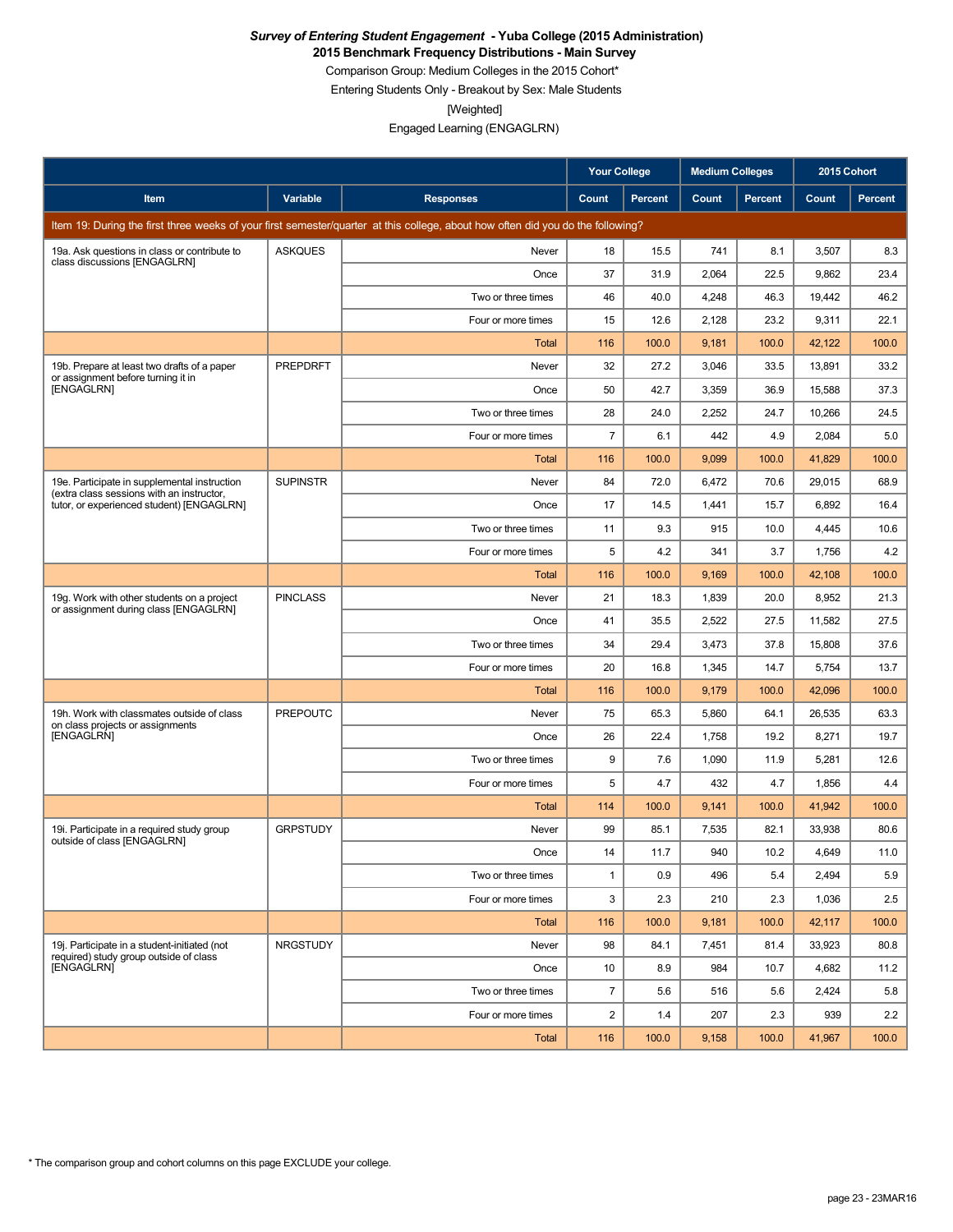**2015 Benchmark Frequency Distributions - Main Survey**

Comparison Group: Medium Colleges in the 2015 Cohort\*

Entering Students Only - Breakout by Sex: Male Students

[Weighted]

|                                                                                                                           |                 |                                                                                                                                                                                      | <b>Your College</b>     |                | <b>Medium Colleges</b> |         | 2015 Cohort |                |
|---------------------------------------------------------------------------------------------------------------------------|-----------------|--------------------------------------------------------------------------------------------------------------------------------------------------------------------------------------|-------------------------|----------------|------------------------|---------|-------------|----------------|
| Item                                                                                                                      | <b>Variable</b> | <b>Responses</b>                                                                                                                                                                     | Count                   | <b>Percent</b> | Count                  | Percent | Count       | <b>Percent</b> |
|                                                                                                                           |                 | Item 19: During the first three weeks of your first semester/quarter at this college, about how often did you do the following?                                                      |                         |                |                        |         |             |                |
| 19k. Use an electronic tool (e-mail, text                                                                                 | <b>USEINTMG</b> | Never                                                                                                                                                                                | 47                      | 40.7           | 4,044                  | 44.0    | 18,060      | 42.8           |
| messaging, Facebook, MySpace, class Web<br>site, etc.) to communicate with another<br>student about coursework [ENGAGLRN] |                 | Once                                                                                                                                                                                 | 27                      | 22.9           | 2,052                  | 22.3    | 9,515       | 22.6           |
|                                                                                                                           |                 | Two or three times                                                                                                                                                                   | 19                      | 15.9           | 1,767                  | 19.2    | 8,378       | 19.9           |
|                                                                                                                           |                 | Four or more times                                                                                                                                                                   | 24                      | 20.5           | 1,325                  | 14.4    | 6,200       | 14.7           |
|                                                                                                                           |                 | Total                                                                                                                                                                                | 116                     | 100.0          | 9,188                  | 100.0   | 42,154      | 100.0          |
| 19I. Use an electronic tool (e-mail, text<br>messaging, Facebook, MySpace, class Web                                      | <b>MAILFAC</b>  | Never                                                                                                                                                                                | 62                      | 53.3           | 3,089                  | 33.7    | 14,730      | 35.1           |
| site, etc.) to communicate with an instructor<br>about coursework [ENGAGLRN]                                              |                 | Once                                                                                                                                                                                 | 38                      | 32.3           | 2,500                  | 27.3    | 11,657      | 27.7           |
|                                                                                                                           |                 | Two or three times                                                                                                                                                                   | 10                      | 8.4            | 2,361                  | 25.8    | 10,263      | 24.4           |
|                                                                                                                           |                 | Four or more times                                                                                                                                                                   | $\overline{7}$          | 6.0            | 1,206                  | 13.2    | 5,360       | 12.8           |
|                                                                                                                           |                 | Total                                                                                                                                                                                | 116                     | 100.0          | 9,156                  | 100.0   | 42,010      | 100.0          |
| 19m. Discuss an assignment or grade with<br>an instructor [ENGAGLRN]                                                      | <b>FACASSN</b>  | Never                                                                                                                                                                                | 63                      | 54.3           | 2,988                  | 32.6    | 13,899      | 33.0           |
|                                                                                                                           |                 | Once                                                                                                                                                                                 | 31                      | 26.6           | 3,339                  | 36.4    | 15,040      | 35.7           |
|                                                                                                                           |                 | Two or three times                                                                                                                                                                   | 12                      | 10.7           | 2,258                  | 24.6    | 10,405      | 24.7           |
|                                                                                                                           |                 | Four or more times                                                                                                                                                                   | 10                      | 8.4            | 594                    | 6.5     | 2,746       | 6.5            |
|                                                                                                                           |                 | Total                                                                                                                                                                                | 116                     | 100.0          | 9,180                  | 100.0   | 42,090      | 100.0          |
| 19n. Ask for help from an instructor<br>regarding questions or problems related to                                        | <b>CLASSREL</b> | Never                                                                                                                                                                                | 48                      | 41.2           | 2,178                  | 23.7    | 10,059      | 23.9           |
| a class [ENGAGLRN]                                                                                                        |                 | Once                                                                                                                                                                                 | 33                      | 28.5           | 3,007                  | 32.8    | 13,555      | 32.2           |
|                                                                                                                           |                 | Two or three times                                                                                                                                                                   | 27                      | 22.9           | 2,944                  | 32.1    | 13,721      | 32.6           |
|                                                                                                                           |                 | Four or more times                                                                                                                                                                   | 9                       | 7.5            | 1,045                  | 11.4    | 4,749       | 11.3           |
|                                                                                                                           |                 | Total                                                                                                                                                                                | 116                     | 100.0          | 9,175                  | 100.0   | 42,084      | 100.0          |
| 19o. Receive prompt written or oral<br>feedback from instructors on your                                                  | <b>FEEDBACK</b> | Never                                                                                                                                                                                | 41                      | 35.5           | 2,194                  | 23.9    | 10,559      | 25.1           |
| performance [ENGAGLRN]                                                                                                    |                 | Once                                                                                                                                                                                 | 38                      | 32.7           | 2,889                  | 31.5    | 12,869      | 30.6           |
|                                                                                                                           |                 | Two or three times                                                                                                                                                                   | 27                      | 22.9           | 2,907                  | 31.7    | 13,484      | 32.0           |
|                                                                                                                           |                 | Four or more times                                                                                                                                                                   | 10                      | 8.9            | 1,176                  | 12.8    | 5,191       | 12.3           |
|                                                                                                                           |                 | Total                                                                                                                                                                                | 116                     | 100.0          | 9,165                  | 100.0   | 42,102      | 100.0          |
| 19g. Discuss ideas from your readings or<br>classes with instructors outside of class                                     | <b>FACIDOC</b>  | Never                                                                                                                                                                                | 87                      | 74.3           | 5,675                  | 61.9    | 25,817      | 61.3           |
| [ENGAGLRN]                                                                                                                |                 | Once                                                                                                                                                                                 | 19                      | 16.3           | 1,934                  | 21.1    | 8.899       | 21.1           |
|                                                                                                                           |                 | Two or three times                                                                                                                                                                   | $\overline{7}$          | 5.6            | 1,106                  | 12.1    | 5,371       | 12.8           |
|                                                                                                                           |                 | Four or more times                                                                                                                                                                   | $\overline{\mathbf{4}}$ | 3.7            | 459                    | 5.0     | 2,001       | 4.8            |
|                                                                                                                           |                 | <b>Total</b>                                                                                                                                                                         | 116                     | 100.0          | 9,174                  | 100.0   | 42,088      | 100.0          |
| you use the following services?                                                                                           |                 | Item 20.2: Think about your experiences from the time of your decision to attend this college through the end of the first three weeks of your first semester/quarter. How often did |                         |                |                        |         |             |                |
| 20.2d. Face-to-face tutoring [ENGAGLRN]                                                                                   | <b>FFTUSE</b>   | Never                                                                                                                                                                                | 100                     | 88.4           | 7,404                  | 84.0    | 33,682      | 83.2           |
|                                                                                                                           |                 | Once                                                                                                                                                                                 | 8                       | 7.3            | 811                    | 9.2     | 3,657       | 9.0            |
|                                                                                                                           |                 | Two or three times                                                                                                                                                                   | 3                       | 2.4            | 361                    | 4.1     | 1,967       | 4.9            |
|                                                                                                                           |                 | Four or more times                                                                                                                                                                   | $\overline{c}$          | 1.9            | 234                    | 2.7     | 1,169       | 2.9            |
|                                                                                                                           |                 | <b>Total</b>                                                                                                                                                                         | 113                     | 100.0          | 8,810                  | 100.0   | 40,475      | 100.0          |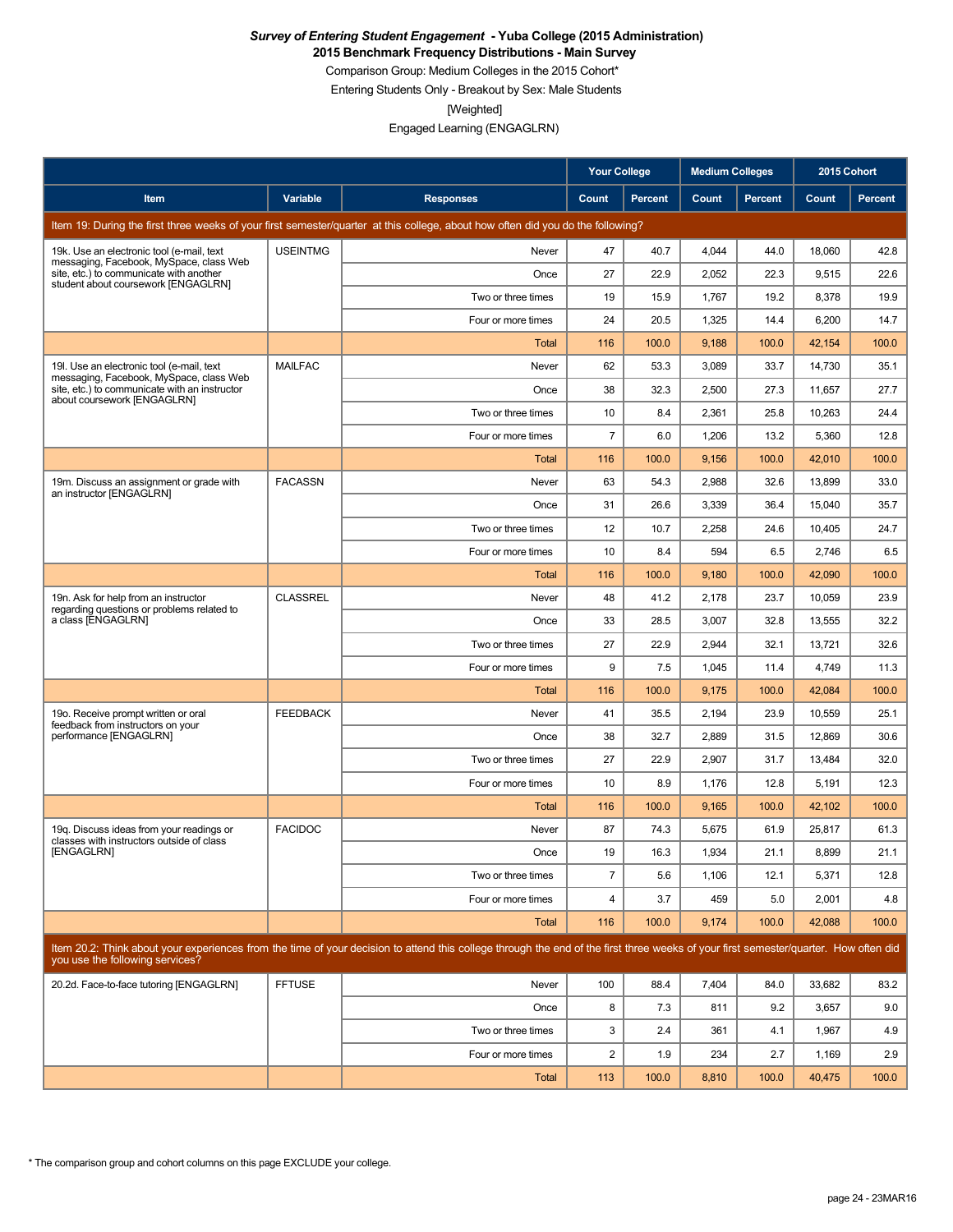**2015 Benchmark Frequency Distributions - Main Survey**

Comparison Group: Medium Colleges in the 2015 Cohort\* Entering Students Only - Breakout by Sex: Male Students

[Weighted]

|                                                        |                 |                                                                                                                                                                                      | <b>Your College</b> |         | <b>Medium Colleges</b> |         | 2015 Cohort |         |
|--------------------------------------------------------|-----------------|--------------------------------------------------------------------------------------------------------------------------------------------------------------------------------------|---------------------|---------|------------------------|---------|-------------|---------|
| Item                                                   | Variable        | <b>Responses</b>                                                                                                                                                                     | Count               | Percent | Count                  | Percent | Count       | Percent |
| you use the following services?                        |                 | Item 20.2: Think about your experiences from the time of your decision to attend this college through the end of the first three weeks of your first semester/quarter. How often did |                     |         |                        |         |             |         |
| 20.2f. Writing, math, or other skill lab<br>[ENGAGLRN] | <b>SKLABUSE</b> | Never                                                                                                                                                                                | 87                  | 78.8    | 5,727                  | 65.4    | 26,541      | 65.9    |
|                                                        |                 | Once                                                                                                                                                                                 | 10                  | 8.8     | 1,038                  | 11.9    | 4,950       | 12.3    |
|                                                        |                 | Two or three times                                                                                                                                                                   | 12                  | 10.9    | 873                    | 10.0    | 4,165       | 10.3    |
|                                                        |                 | Four or more times                                                                                                                                                                   | 2                   | 1.5     | 1,114                  | 12.7    | 4,629       | 11.5    |
|                                                        |                 | Total                                                                                                                                                                                | 110                 | 100.0   | 8,752                  | 100.0   | 40,285      | 100.0   |
| 20.2h. Computer lab [ENGAGLRN]                         | <b>COMLBUSE</b> | Never                                                                                                                                                                                | 69                  | 64.2    | 4,121                  | 46.6    | 19,147      | 47.1    |
|                                                        |                 | Once                                                                                                                                                                                 | 28                  | 26.3    | 1,570                  | 17.7    | 7,389       | 18.2    |
|                                                        |                 | Two or three times                                                                                                                                                                   | $\overline{7}$      | 6.5     | 1,569                  | 17.7    | 6,986       | 17.2    |
|                                                        |                 | Four or more times                                                                                                                                                                   | 3                   | 3.0     | 1,587                  | 17.9    | 7,128       | 17.5    |
|                                                        |                 | Total                                                                                                                                                                                | 108                 | 100.0   | 8,846                  | 100.0   | 40,650      | 100.0   |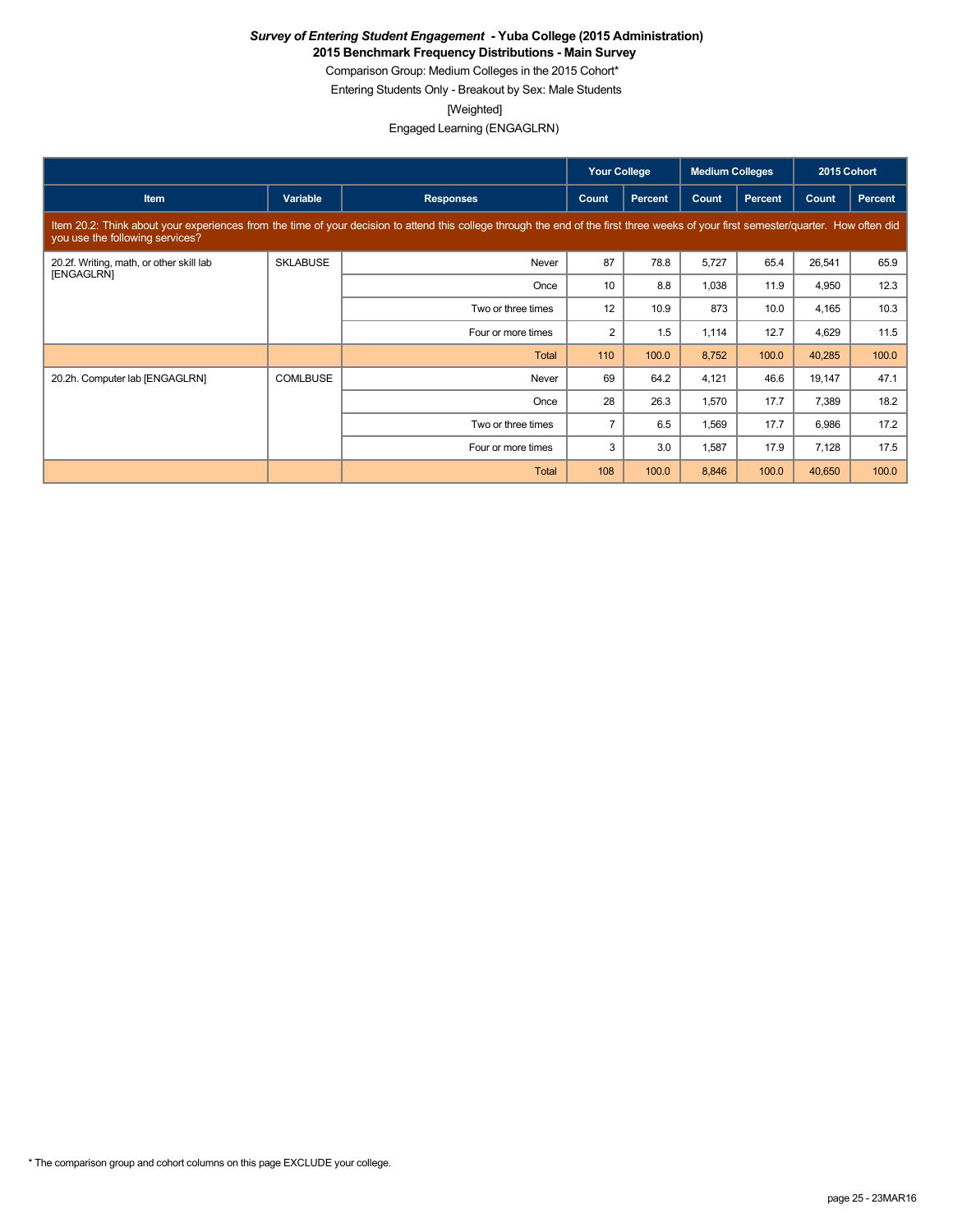**2015 Benchmark Frequency Distributions - Main Survey**

Comparison Group: Medium Colleges in the 2015 Cohort\*

Entering Students Only - Breakout by Sex: Female Students

[Weighted]

|                                                                                           |                 |                                                                                                                                 | <b>Your College</b> |                | <b>Medium Colleges</b> |                | 2015 Cohort |                |
|-------------------------------------------------------------------------------------------|-----------------|---------------------------------------------------------------------------------------------------------------------------------|---------------------|----------------|------------------------|----------------|-------------|----------------|
| Item                                                                                      | Variable        | <b>Responses</b>                                                                                                                | Count               | <b>Percent</b> | Count                  | <b>Percent</b> | Count       | <b>Percent</b> |
|                                                                                           |                 | Item 19: During the first three weeks of your first semester/quarter at this college, about how often did you do the following? |                     |                |                        |                |             |                |
| 19a. Ask questions in class or contribute to                                              | <b>ASKQUES</b>  | Never                                                                                                                           | 16                  | 12.5           | 976                    | 8.5            | 4,266       | 8.4            |
| class discussions [ENGAGLRN]                                                              |                 | Once                                                                                                                            | 35                  | 26.8           | 2,520                  | 22.1           | 11,748      | 23.0           |
|                                                                                           |                 | Two or three times                                                                                                              | 57                  | 43.5           | 5,359                  | 47.0           | 23,747      | 46.6           |
|                                                                                           |                 | Four or more times                                                                                                              | 22                  | 17.2           | 2,558                  | 22.4           | 11,224      | 22.0           |
|                                                                                           |                 | Total                                                                                                                           | 130                 | 100.0          | 11,413                 | 100.0          | 50,985      | 100.0          |
| 19b. Prepare at least two drafts of a paper<br>or assignment before turning it in         | <b>PREPDRFT</b> | Never                                                                                                                           | 30                  | 23.1           | 2,871                  | 25.3           | 13,017      | 25.7           |
| <b>[ENGAGLRN]</b>                                                                         |                 | Once                                                                                                                            | 50                  | 38.6           | 3,944                  | 34.8           | 17,512      | 34.6           |
|                                                                                           |                 | Two or three times                                                                                                              | 43                  | 33.2           | 3,621                  | 31.9           | 16,066      | 31.7           |
|                                                                                           |                 | Four or more times                                                                                                              | $\overline{7}$      | 5.0            | 907                    | 8.0            | 4,045       | 8.0            |
|                                                                                           |                 | Total                                                                                                                           | 129                 | 100.0          | 11,342                 | 100.0          | 50,640      | 100.0          |
| 19e. Participate in supplemental instruction<br>(extra class sessions with an instructor, | <b>SUPINSTR</b> | Never                                                                                                                           | 88                  | 68.1           | 7,811                  | 68.4           | 34,070      | 66.9           |
| tutor, or experienced student) [ENGAGLRN]                                                 |                 | Once                                                                                                                            | 13                  | 10.0           | 1,809                  | 15.8           | 8,443       | 16.6           |
|                                                                                           |                 | Two or three times                                                                                                              | 22                  | 16.8           | 1,261                  | 11.0           | 5,893       | 11.6           |
|                                                                                           |                 | Four or more times                                                                                                              | $\overline{7}$      | 5.0            | 539                    | 4.7            | 2,553       | 5.0            |
|                                                                                           |                 | <b>Total</b>                                                                                                                    | 129                 | 100.0          | 11,421                 | 100.0          | 50,960      | 100.0          |
| 19g. Work with other students on a project<br>or assignment during class [ENGAGLRN]       | <b>PINCLASS</b> | Never                                                                                                                           | 22                  | 16.6           | 2,053                  | 18.0           | 9,761       | 19.1           |
|                                                                                           |                 | Once                                                                                                                            | 27                  | 20.8           | 2,770                  | 24.3           | 12,552      | 24.6           |
|                                                                                           |                 | Two or three times                                                                                                              | 54                  | 41.5           | 4,700                  | 41.2           | 20,450      | 40.1           |
|                                                                                           |                 | Four or more times                                                                                                              | 28                  | 21.1           | 1,892                  | 16.6           | 8,228       | 16.1           |
|                                                                                           |                 | Total                                                                                                                           | 131                 | 100.0          | 11,415                 | 100.0          | 50,990      | 100.0          |
| 19h. Work with classmates outside of class<br>on class projects or assignments            | <b>PREPOUTC</b> | Never                                                                                                                           | 94                  | 72.1           | 7,259                  | 63.9           | 32,260      | 63.6           |
| [ENGAGLRN]                                                                                |                 | Once                                                                                                                            | 17                  | 12.9           | 2,034                  | 17.9           | 9,312       | 18.3           |
|                                                                                           |                 | Two or three times                                                                                                              | 14                  | 10.8           | 1,529                  | 13.5           | 6,640       | 13.1           |
|                                                                                           |                 | Four or more times                                                                                                              | 5                   | 4.2            | 539                    | 4.7            | 2,538       | 5.0            |
|                                                                                           |                 | Total                                                                                                                           | 131                 | 100.0          | 11,362                 | 100.0          | 50,750      | 100.0          |
| 19i. Participate in a required study group<br>outside of class [ENGAGLRN]                 | <b>GRPSTUDY</b> | Never                                                                                                                           | 107                 | 81.8           | 9,581                  | 84.0           | 42,307      | 83.0           |
|                                                                                           |                 | Once                                                                                                                            | 13                  | 10.0           | 895                    | 7.8            | 4,478       | 8.8            |
|                                                                                           |                 | Two or three times                                                                                                              | 8                   | 5.8            | 679                    | 5.9            | 2,912       | 5.7            |
|                                                                                           |                 | Four or more times                                                                                                              | 3                   | 2.5            | 254                    | 2.2            | 1,269       | 2.5            |
|                                                                                           |                 | Total                                                                                                                           | 131                 | 100.0          | 11,409                 | 100.0          | 50,965      | 100.0          |
| 19j. Participate in a student-initiated (not<br>required) study group outside of class    | <b>NRGSTUDY</b> | Never                                                                                                                           | 109                 | 83.8           | 9,368                  | 82.3           | 41,449      | 81.6           |
| <b>IENGAGLRNI</b>                                                                         |                 | Once                                                                                                                            | 9                   | 7.1            | 1,067                  | 9.4            | 4,908       | 9.7            |
|                                                                                           |                 | Two or three times                                                                                                              | 5                   | 3.7            | 644                    | 5.7            | 3,030       | 6.0            |
|                                                                                           |                 | Four or more times                                                                                                              | $\overline{7}$      | 5.4            | 306                    | 2.7            | 1,405       | 2.8            |
|                                                                                           |                 | Total                                                                                                                           | 131                 | 100.0          | 11,385                 | 100.0          | 50,791      | 100.0          |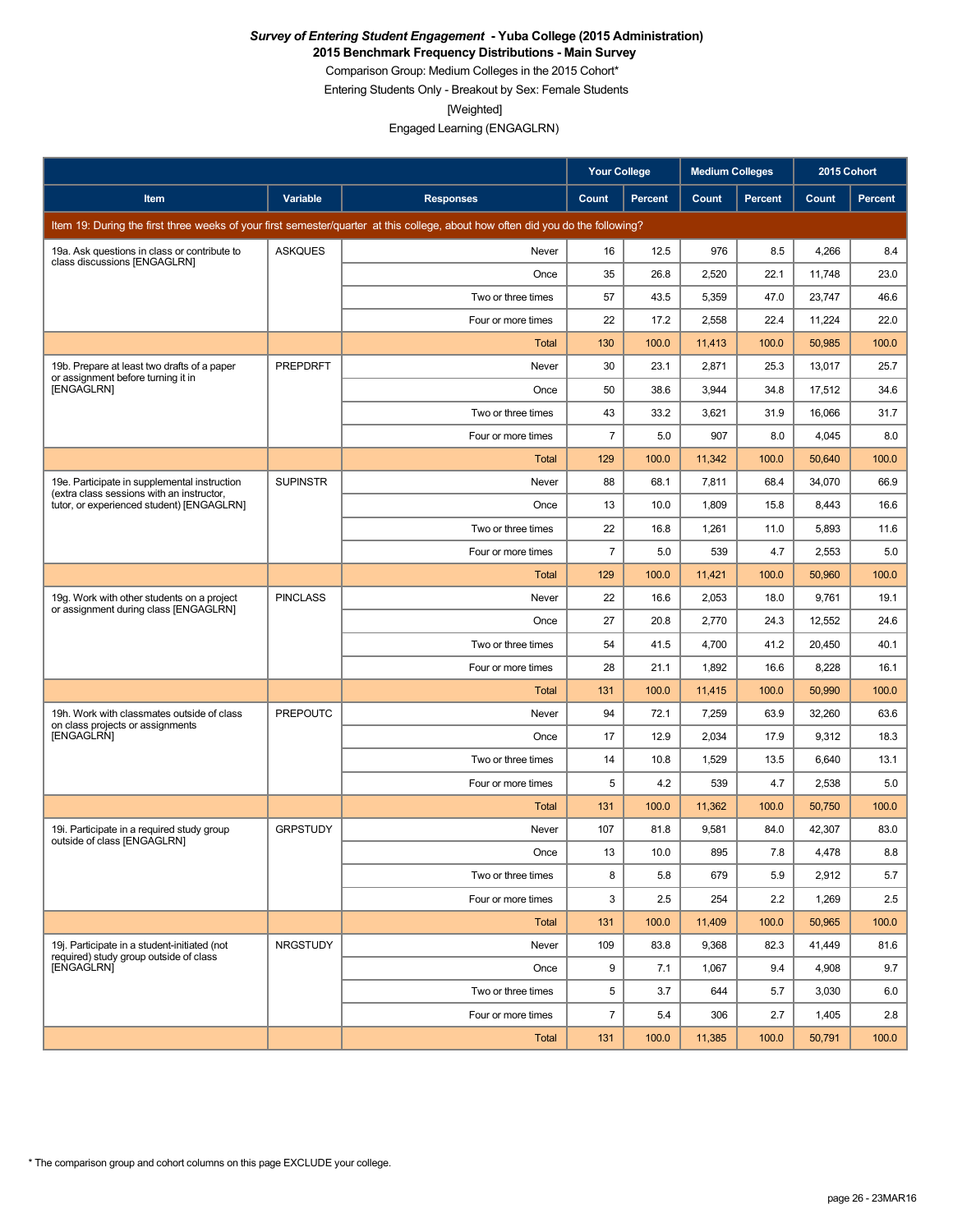**2015 Benchmark Frequency Distributions - Main Survey**

Comparison Group: Medium Colleges in the 2015 Cohort\*

Entering Students Only - Breakout by Sex: Female Students

[Weighted]

|                                                                                       |                 |                                                                                                                                                                                      | <b>Your College</b> |                | <b>Medium Colleges</b> |         | 2015 Cohort |                |
|---------------------------------------------------------------------------------------|-----------------|--------------------------------------------------------------------------------------------------------------------------------------------------------------------------------------|---------------------|----------------|------------------------|---------|-------------|----------------|
| Item                                                                                  | Variable        | <b>Responses</b>                                                                                                                                                                     | Count               | <b>Percent</b> | Count                  | Percent | Count       | <b>Percent</b> |
|                                                                                       |                 | Item 19: During the first three weeks of your first semester/quarter at this college, about how often did you do the following?                                                      |                     |                |                        |         |             |                |
| 19k. Use an electronic tool (e-mail, text                                             | <b>USEINTMG</b> | Never                                                                                                                                                                                | 54                  | 41.6           | 4,412                  | 38.6    | 19,072      | 37.4           |
| messaging, Facebook, MySpace, class Web<br>site, etc.) to communicate with another    |                 | Once                                                                                                                                                                                 | 22                  | 17.0           | 2,352                  | 20.6    | 10,827      | 21.2           |
| student about coursework [ENGAGLRN]                                                   |                 | Two or three times                                                                                                                                                                   | 30                  | 23.2           | 2,591                  | 22.7    | 11,863      | 23.2           |
|                                                                                       |                 | Four or more times                                                                                                                                                                   | 24                  | 18.3           | 2,064                  | 18.1    | 9,266       | 18.2           |
|                                                                                       |                 | Total                                                                                                                                                                                | 131                 | 100.0          | 11,420                 | 100.0   | 51,029      | 100.0          |
| 19I. Use an electronic tool (e-mail, text<br>messaging, Facebook, MySpace, class Web  | <b>MAILFAC</b>  | Never                                                                                                                                                                                | 51                  | 39.2           | 2,947                  | 25.9    | 14,060      | 27.7           |
| site, etc.) to communicate with an instructor<br>about coursework [ENGAGLRN]          |                 | Once                                                                                                                                                                                 | 40                  | 30.8           | 2,908                  | 25.6    | 13,128      | 25.8           |
|                                                                                       |                 | Two or three times                                                                                                                                                                   | 24                  | 18.3           | 3,523                  | 31.0    | 15,084      | 29.7           |
|                                                                                       |                 | Four or more times                                                                                                                                                                   | 15                  | 11.7           | 1,988                  | 17.5    | 8,549       | 16.8           |
|                                                                                       |                 | Total                                                                                                                                                                                | 131                 | 100.0          | 11,365                 | 100.0   | 50,820      | 100.0          |
| 19m. Discuss an assignment or grade with<br>an instructor [ENGAGLRN]                  | <b>FACASSN</b>  | Never                                                                                                                                                                                | 57                  | 43.3           | 3,495                  | 30.6    | 16,364      | 32.1           |
|                                                                                       |                 | Once                                                                                                                                                                                 | 29                  | 22.5           | 4,000                  | 35.0    | 17,517      | 34.4           |
|                                                                                       |                 | Two or three times                                                                                                                                                                   | 35                  | 26.6           | 3,010                  | 26.4    | 13,143      | 25.8           |
|                                                                                       |                 | Four or more times                                                                                                                                                                   | 10                  | 7.5            | 910                    | 8.0     | 3,934       | 7.7            |
|                                                                                       |                 | <b>Total</b>                                                                                                                                                                         | 131                 | 100.0          | 11,416                 | 100.0   | 50,958      | 100.0          |
| 19n. Ask for help from an instructor                                                  | <b>CLASSREL</b> | Never                                                                                                                                                                                | 33                  | 25.0           | 2,473                  | 21.7    | 11.124      | 21.8           |
| regarding questions or problems related to<br>a class [ENGAGLRN]                      |                 | Once                                                                                                                                                                                 | 44                  | 33.7           | 3,678                  | 32.2    | 15,975      | 31.3           |
|                                                                                       |                 | Two or three times                                                                                                                                                                   | 39                  | 30.0           | 3,842                  | 33.7    | 17,601      | 34.5           |
|                                                                                       |                 | Four or more times                                                                                                                                                                   | 15                  | 11.3           | 1,425                  | 12.5    | 6,293       | 12.3           |
|                                                                                       |                 | Total                                                                                                                                                                                | 131                 | 100.0          | 11,419                 | 100.0   | 50,993      | 100.0          |
| 19o. Receive prompt written or oral<br>feedback from instructors on your              | <b>FEEDBACK</b> | Never                                                                                                                                                                                | 35                  | 26.6           | 2,625                  | 23.0    | 11,799      | 23.1           |
| performance [ENGAGLRN]                                                                |                 | Once                                                                                                                                                                                 | 34                  | 26.1           | 3,153                  | 27.6    | 14,234      | 27.9           |
|                                                                                       |                 | Two or three times                                                                                                                                                                   | 45                  | 34.0           | 4,055                  | 35.5    | 17,721      | 34.8           |
|                                                                                       |                 | Four or more times                                                                                                                                                                   | 17                  | 13.3           | 1,576                  | 13.8    | 7,230       | 14.2           |
|                                                                                       |                 | Total                                                                                                                                                                                | 131                 | 100.0          | 11,408                 | 100.0   | 50,984      | 100.0          |
| 19g. Discuss ideas from your readings or<br>classes with instructors outside of class | <b>FACIDOC</b>  | Never                                                                                                                                                                                | 103                 | 79.2           | 7,702                  | 67.6    | 33.910      | 66.5           |
| [ENGAGLRN]                                                                            |                 | Once                                                                                                                                                                                 | 15                  | 11.2           | 2,001                  | 17.6    | 8.883       | 17.4           |
|                                                                                       |                 | Two or three times                                                                                                                                                                   | 9                   | 6.7            | 1,186                  | 10.4    | 5,713       | 11.2           |
|                                                                                       |                 | Four or more times                                                                                                                                                                   | 4                   | 2.9            | 510                    | 4.5     | 2,473       | 4.9            |
|                                                                                       |                 | Total                                                                                                                                                                                | 131                 | 100.0          | 11,399                 | 100.0   | 50,979      | 100.0          |
| you use the following services?                                                       |                 | Item 20.2: Think about your experiences from the time of your decision to attend this college through the end of the first three weeks of your first semester/quarter. How often did |                     |                |                        |         |             |                |
| 20.2d. Face-to-face tutoring [ENGAGLRN]                                               | <b>FFTUSE</b>   | Never                                                                                                                                                                                | 98                  | 75.7           | 9,175                  | 83.3    | 40,531      | 82.1           |
|                                                                                       |                 | Once                                                                                                                                                                                 | 16                  | 12.2           | 950                    | 8.6     | 4,479       | 9.1            |
|                                                                                       |                 | Two or three times                                                                                                                                                                   | 6                   | 4.6            | 532                    | 4.8     | 2,619       | 5.3            |
|                                                                                       |                 | Four or more times                                                                                                                                                                   | 10                  | 7.5            | 356                    | 3.2     | 1,711       | 3.5            |
|                                                                                       |                 | Total                                                                                                                                                                                | 130                 | 100.0          | 11,013                 | 100.0   | 49,340      | 100.0          |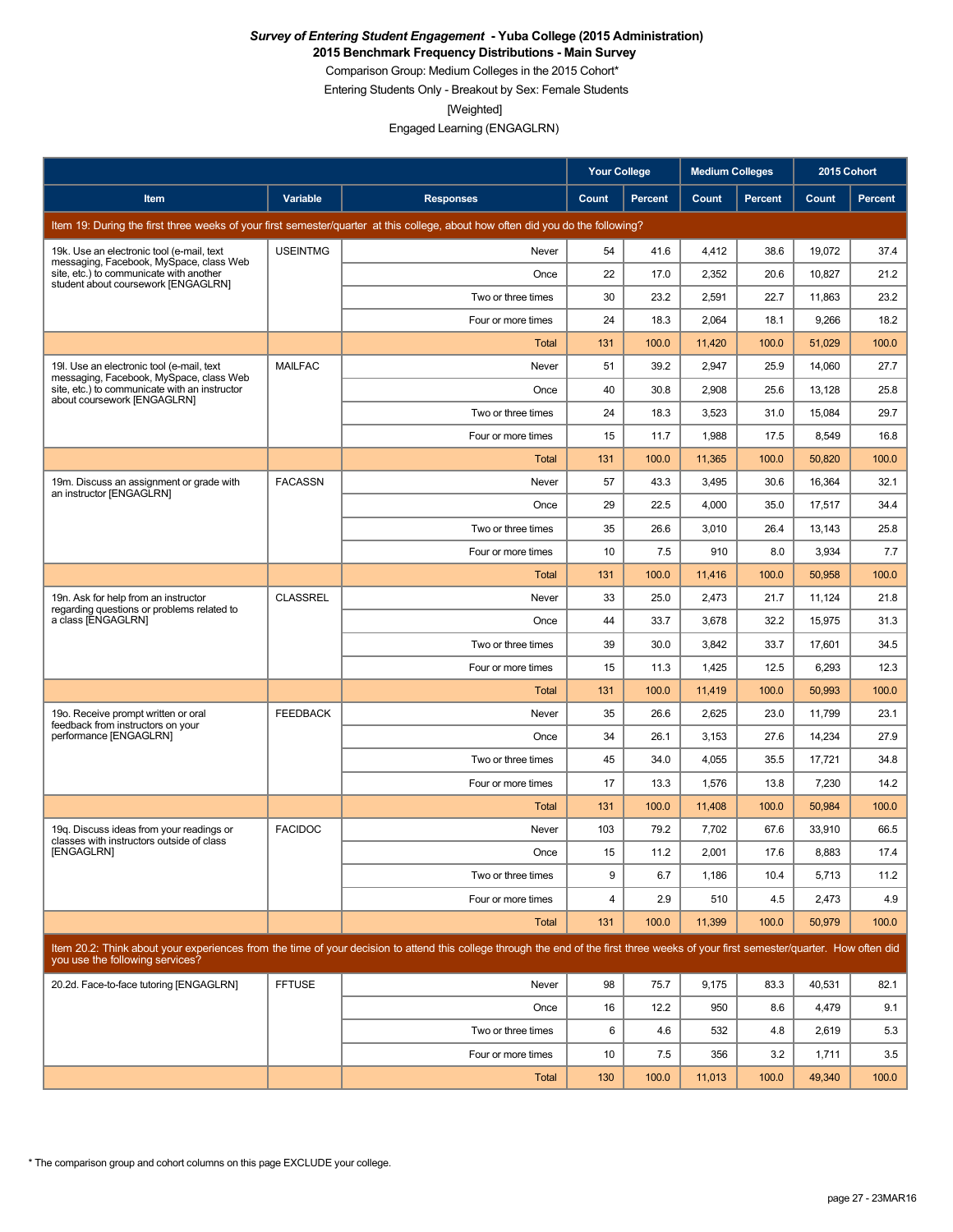**2015 Benchmark Frequency Distributions - Main Survey**

Comparison Group: Medium Colleges in the 2015 Cohort\*

Entering Students Only - Breakout by Sex: Female Students

[Weighted]

|                                                        |                 |                                                                                                                                                                                      | <b>Your College</b> |         | <b>Medium Colleges</b> |         | 2015 Cohort |         |
|--------------------------------------------------------|-----------------|--------------------------------------------------------------------------------------------------------------------------------------------------------------------------------------|---------------------|---------|------------------------|---------|-------------|---------|
| Item                                                   | Variable        | <b>Responses</b>                                                                                                                                                                     | Count               | Percent | Count                  | Percent | Count       | Percent |
| you use the following services?                        |                 | Item 20.2: Think about your experiences from the time of your decision to attend this college through the end of the first three weeks of your first semester/quarter. How often did |                     |         |                        |         |             |         |
| 20.2f. Writing, math, or other skill lab<br>[ENGAGLRN] | <b>SKLABUSE</b> | Never                                                                                                                                                                                | 101                 | 77.9    | 6,954                  | 63.7    | 31,540      | 64.4    |
|                                                        |                 | Once                                                                                                                                                                                 | 10                  | 7.9     | 1,199                  | 11.0    | 5,843       | 11.9    |
|                                                        |                 | Two or three times                                                                                                                                                                   | 10                  | 8.0     | 1,079                  | 9.9     | 4,920       | 10.0    |
|                                                        |                 | Four or more times                                                                                                                                                                   | 8                   | 6.2     | 1,689                  | 15.5    | 6,700       | 13.7    |
|                                                        |                 | Total                                                                                                                                                                                | 130                 | 100.0   | 10,921                 | 100.0   | 49,004      | 100.0   |
| 20.2h. Computer lab [ENGAGLRN]                         | <b>COMLBUSE</b> | Never                                                                                                                                                                                | 81                  | 64.1    | 5,008                  | 45.1    | 22,614      | 45.7    |
|                                                        |                 | Once                                                                                                                                                                                 | 17                  | 13.7    | 1,923                  | 17.3    | 8,510       | 17.2    |
|                                                        |                 | Two or three times                                                                                                                                                                   | 16                  | 12.4    | 1,935                  | 17.5    | 8,685       | 17.5    |
|                                                        |                 | Four or more times                                                                                                                                                                   | 12                  | 9.8     | 2,226                  | 20.1    | 9,691       | 19.6    |
|                                                        |                 | Total                                                                                                                                                                                | 127                 | 100.0   | 11,091                 | 100.0   | 49,500      | 100.0   |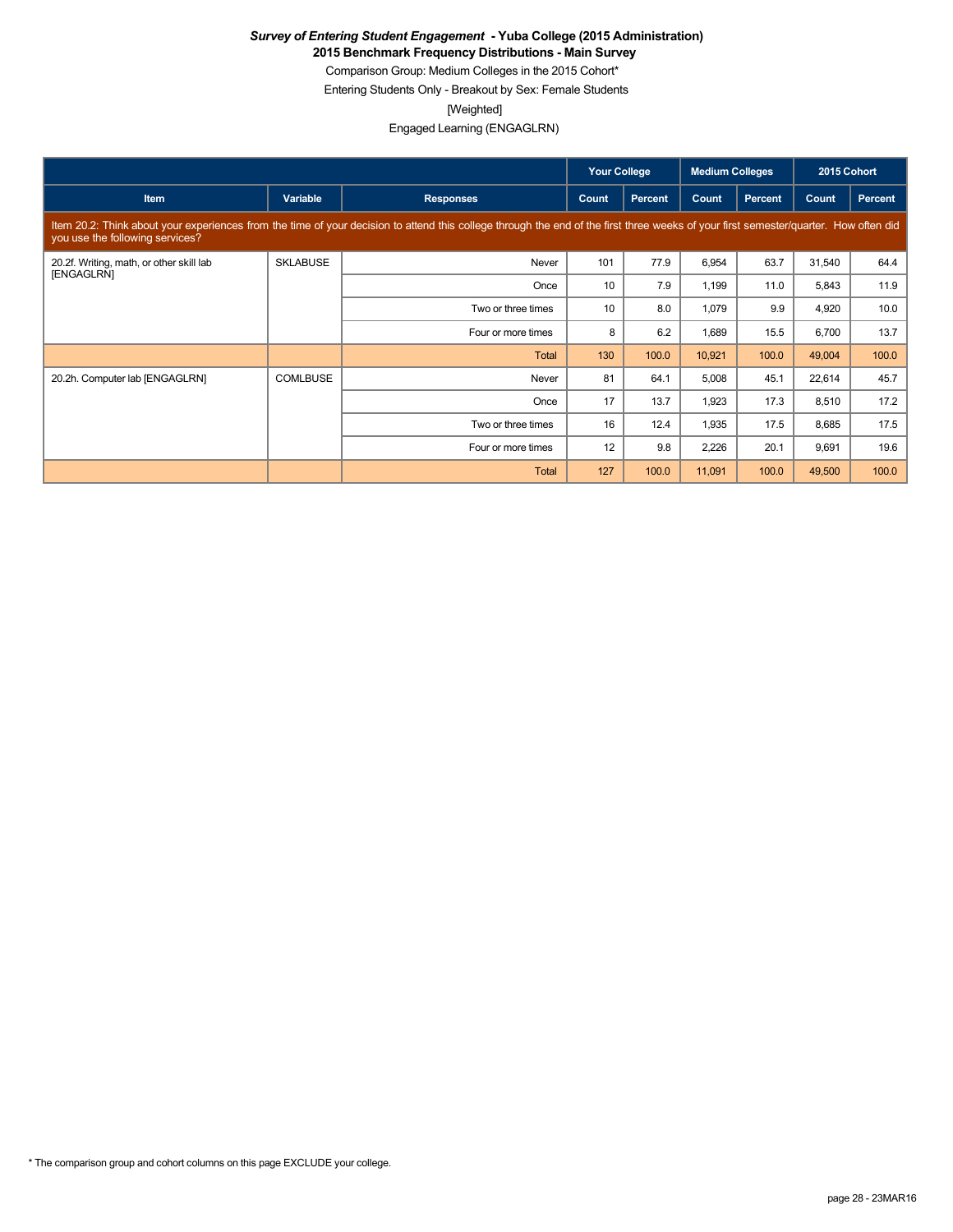#### *Survey of Entering Student Engagement* **Yuba College (2015 Administration) 2015 Benchmark Bar Chart - Main Survey** Comparison Group: Medium Colleges in the 2015 Cohort\* Entering Students Only - Breakout by Sex [Weighted] Academic and Social Support (ACSOCSUP)



\* The comparison group and cohort bars on this page INCLUDE your college.

23MAR16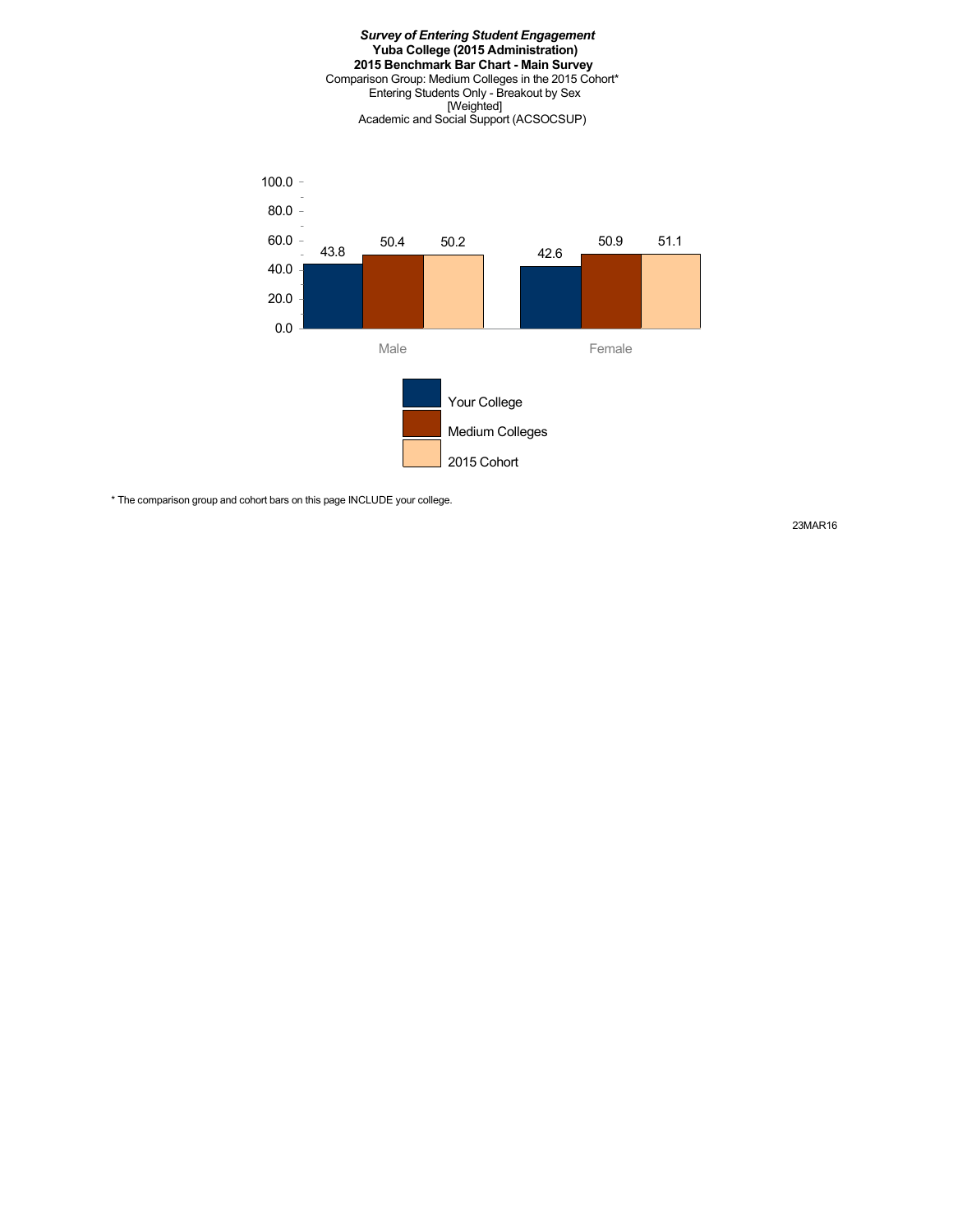Comparison Group: Medium Colleges in the 2015 Cohort\*

Entering Students Only - Breakout by Sex

[Weighted]

Academic and Social Support (ACSOCSUP)

|                                                                                                                                                                      |                 |                       | Your<br>College | <b>Medium Colleges</b> |                         | 2015 Cohort |                         |
|----------------------------------------------------------------------------------------------------------------------------------------------------------------------|-----------------|-----------------------|-----------------|------------------------|-------------------------|-------------|-------------------------|
| Item                                                                                                                                                                 | Variable        | <b>Breakout Group</b> | <b>Mean</b>     | <b>Mean</b>            | <b>Effect</b><br>Size** | <b>Mean</b> | <b>Effect</b><br>Size** |
| Item 18: Think about your experiences from the time of your decision to attend this college through the end of the first three weeks of your first semester/quarter. |                 |                       |                 |                        |                         |             |                         |
| 1 = Strongly disagree, $2$ = Disagree, $3$ = Neutral, $4$ = Agree, $5$ = Strongly agree                                                                              |                 |                       |                 |                        |                         |             |                         |
| 18I. All instructors clearly explained academic and<br>student support services available at this college                                                            | <b>RESOURCE</b> | Male                  | 3.67            | 3.88                   |                         | 3.89        |                         |
| [ACSOCSUP]                                                                                                                                                           |                 | Female                | 3.52            | 3.86                   | $-0.36**$               | 3.87        | $-0.37**$               |
| 18m. All instructors clearly explained course<br>grading policies [ACSOCSUP]                                                                                         | <b>GRADEPOL</b> | Male                  | 4.17            | 4.26                   |                         | 4.25        |                         |
|                                                                                                                                                                      |                 | Female                | 4.26            | 4.26                   |                         | 4.28        |                         |
| 18n. All instructors clearly explained course syllabi<br>(syllabuses) [ACSOCSUP]                                                                                     | <b>SYLLABI</b>  | Male                  | 4.41            | 4.34                   |                         | 4.33        |                         |
|                                                                                                                                                                      |                 | Female                | 4.37            | 4.38                   |                         | 4.39        |                         |
| 180. I knew how to get in touch with my instructors<br>outside of class [ACSOCSUP]                                                                                   | <b>FACMEET</b>  | Male                  | 4.09            | 4.25                   |                         | 4.24        |                         |
|                                                                                                                                                                      |                 | Female                | 4.09            | 4.35                   | $-0.38**$               | 4.34        | $-0.35**$               |
| 18g. At least one other student whom I didn't<br>previously know learned my name [ACSOCSUP]                                                                          | <b>OSTUDNAM</b> | Male                  | 3.93            | 4.17                   |                         | 4.15        |                         |
|                                                                                                                                                                      |                 | Female                | 3.95            | 4.14                   |                         | 4.13        |                         |
| 18r. At least one instructor learned my name<br>[ACSOCSUP]                                                                                                           | <b>FACNAM</b>   | Male                  | 4.10            | 4.32                   |                         | 4.29        |                         |
|                                                                                                                                                                      |                 | Female                | 3.92            | 4.27                   | $-0.42**$               | 4.25        | $-0.37**$               |
| 18s. I learned the name of at least one other<br>student in most of my classes [ACSOCSUP]                                                                            | <b>STUNAM</b>   | Male                  | 4.05            | 4.26                   |                         | 4.24        |                         |
|                                                                                                                                                                      |                 | Female                | 4.13            | 4.28                   |                         | 4.26        |                         |

\* The comparison group and cohort columns on this page EXCLUDE your college.

\*\* T-test: 2-tailed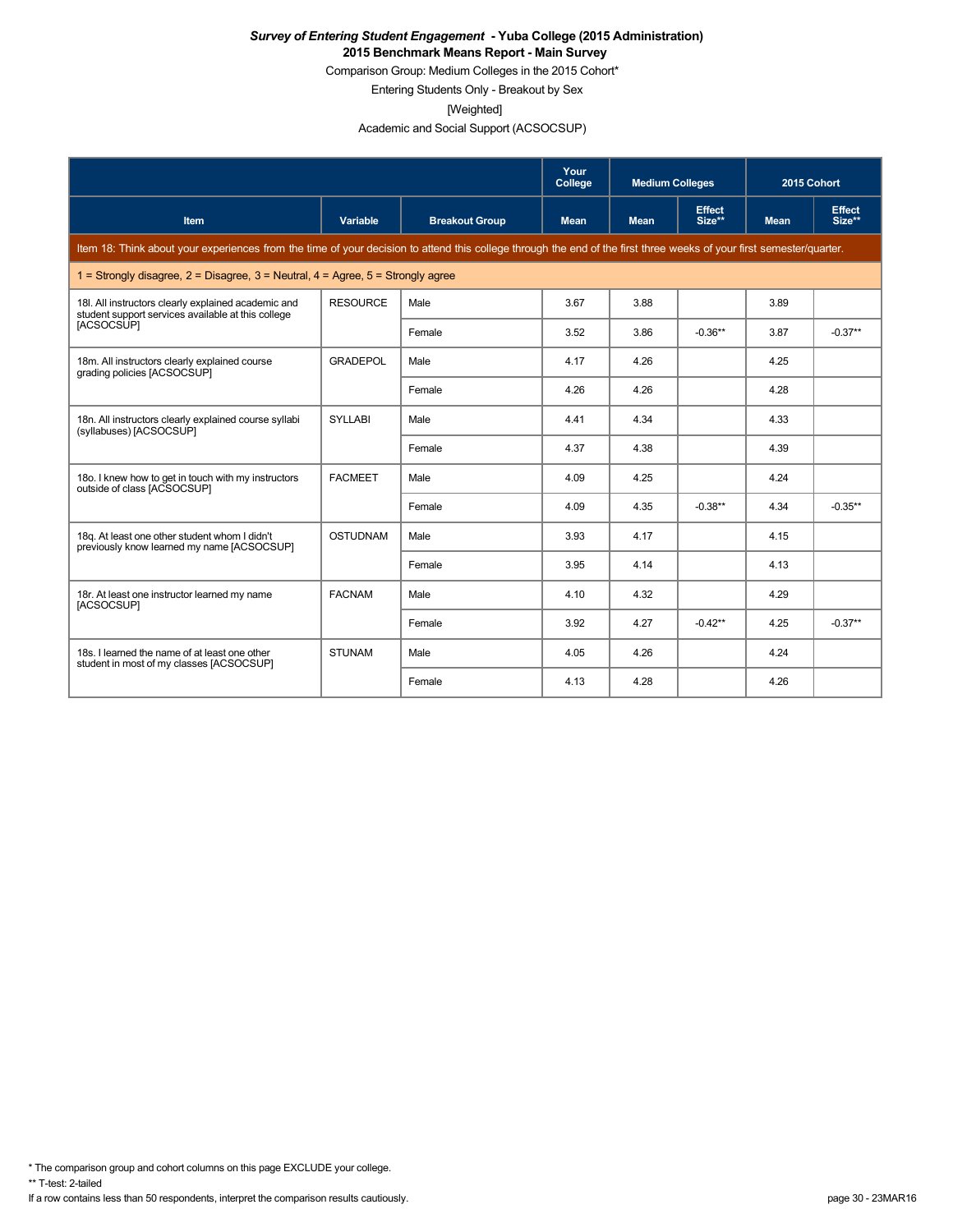**2015 Benchmark Frequency Distributions - Main Survey**

Comparison Group: Medium Colleges in the 2015 Cohort\*

Entering Students Only - Breakout by Sex: Male Students

[Weighted]

Academic and Social Support (ACSOCSUP)

|                                                                                                                                                                      |                 |                   | <b>Your College</b> |                | <b>Medium Colleges</b> |         | 2015 Cohort |                |
|----------------------------------------------------------------------------------------------------------------------------------------------------------------------|-----------------|-------------------|---------------------|----------------|------------------------|---------|-------------|----------------|
| Item                                                                                                                                                                 | Variable        | <b>Responses</b>  | Count               | <b>Percent</b> | Count                  | Percent | Count       | <b>Percent</b> |
| Item 18: Think about your experiences from the time of your decision to attend this college through the end of the first three weeks of your first semester/quarter. |                 |                   |                     |                |                        |         |             |                |
| 18I. All instructors clearly explained                                                                                                                               | <b>RESOURCE</b> | Strongly disagree | 4                   | 3.3            | 136                    | 1.5     | 646         | 1.6            |
| academic and student support services<br>available at this college [ACSOCSUP]                                                                                        |                 | <b>Disagree</b>   | 10                  | 8.9            | 576                    | 6.4     | 2,589       | 6.2            |
|                                                                                                                                                                      |                 | Neutral           | 26                  | 22.0           | 1,849                  | 20.4    | 8,309       | 19.9           |
|                                                                                                                                                                      |                 | Agree             | 57                  | 49.1           | 4,164                  | 46.0    | 19,078      | 45.8           |
|                                                                                                                                                                      |                 | Strongly agree    | 20                  | 16.8           | 2,323                  | 25.7    | 11,041      | 26.5           |
|                                                                                                                                                                      |                 | Total             | 116                 | 100.0          | 9,048                  | 100.0   | 41,664      | 100.0          |
| 18m. All instructors clearly explained course<br>grading policies [ACSOCSUP]                                                                                         | <b>GRADEPOL</b> | Strongly disagree | $\mathbf 0$         | N/A            | 35                     | 0.4     | 232         | 0.6            |
|                                                                                                                                                                      |                 | <b>Disagree</b>   | 2                   | 1.4            | 182                    | 2.0     | 900         | 2.2            |
|                                                                                                                                                                      |                 | Neutral           | 17                  | 15.0           | 820                    | 9.1     | 3,965       | 9.5            |
|                                                                                                                                                                      |                 | Agree             | 57                  | 48.6           | 4,405                  | 48.6    | 19,890      | 47.7           |
|                                                                                                                                                                      |                 | Strongly agree    | 41                  | 35.0           | 3,619                  | 39.9    | 16,726      | 40.1           |
|                                                                                                                                                                      |                 | Total             | 116                 | 100.0          | 9,061                  | 100.0   | 41,713      | 100.0          |
| 18n. All instructors clearly explained course<br>syllabi (syllabuses) [ACSOCSUP]                                                                                     | <b>SYLLABI</b>  | Strongly disagree | $\mathbf{1}$        | 0.5            | 39                     | 0.4     | 195         | 0.5            |
|                                                                                                                                                                      |                 | Disagree          | $\mathbf{1}$        | 0.9            | 134                    | 1.5     | 690         | 1.7            |
|                                                                                                                                                                      |                 | Neutral           | 8                   | 6.7            | 688                    | 7.6     | 3,245       | 7.8            |
|                                                                                                                                                                      |                 | Agree             | 47                  | 41.4           | 4,022                  | 44.5    | 18,440      | 44.3           |
|                                                                                                                                                                      |                 | Strongly agree    | 58                  | 50.5           | 4,158                  | 46.0    | 19,088      | 45.8           |
|                                                                                                                                                                      |                 | <b>Total</b>      | 114                 | 100.0          | 9,041                  | 100.0   | 41,659      | 100.0          |
| 18o. I knew how to get in touch with my<br>instructors outside of class [ACSOCSUP]                                                                                   | <b>FACMEET</b>  | Strongly disagree | $\mathbf 0$         | N/A            | 74                     | 0.8     | 310         | 0.7            |
|                                                                                                                                                                      |                 | Disagree          | 6                   | 5.2            | 191                    | 2.1     | 1,007       | 2.4            |
|                                                                                                                                                                      |                 | Neutral           | 13                  | 11.2           | 877                    | 9.7     | 4,210       | 10.1           |
|                                                                                                                                                                      |                 | Agree             | 62                  | 52.8           | 4,200                  | 46.3    | 19,122      | 45.8           |
|                                                                                                                                                                      |                 | Strongly agree    | 36                  | 30.8           | 3,725                  | 41.1    | 17,106      | 41.0           |
|                                                                                                                                                                      |                 | Total             | 116                 | 100.0          | 9,068                  | 100.0   | 41,755      | 100.0          |
| 18q. At least one other student whom I<br>didn't previously know learned my name                                                                                     | <b>OSTUDNAM</b> | Strongly disagree | 3                   | 2.8            | 196                    | 2.2     | 984         | 2.4            |
| [ACSOCSUP]                                                                                                                                                           |                 | <b>Disagree</b>   | 3                   | 2.3            | 372                    | 4.1     | 1,796       | 4.3            |
|                                                                                                                                                                      |                 | Neutral           | 26                  | 22.5           | 970                    | 10.7    | 4,706       | 11.3           |
|                                                                                                                                                                      |                 | Agree             | 51                  | 43.5           | 3,708                  | 40.8    | 16,891      | 40.4           |
|                                                                                                                                                                      |                 | Strongly agree    | 34                  | 28.8           | 3,833                  | 42.2    | 17,392      | 41.6           |
|                                                                                                                                                                      |                 | Total             | 116                 | 100.0          | 9,078                  | 100.0   | 41,768      | 100.0          |
| 18r. At least one instructor learned my<br>name [ACSOCSUP]                                                                                                           | <b>FACNAM</b>   | Strongly disagree | $\mathbf{1}$        | 0.9            | 88                     | 1.0     | 518         | 1.2            |
|                                                                                                                                                                      |                 | Disagree          | $\overline{4}$      | 3.7            | 199                    | 2.2     | 1,095       | 2.6            |
|                                                                                                                                                                      |                 | Neutral           | 14                  | 11.8           | 719                    | 8.0     | 3,627       | 8.7            |
|                                                                                                                                                                      |                 | Agree             | 59                  | 51.2           | 3,731                  | 41.3    | 16,999      | 40.9           |
|                                                                                                                                                                      |                 | Strongly agree    | 37                  | 32.3           | 4,306                  | 47.6    | 19,348      | 46.5           |
|                                                                                                                                                                      |                 | Total             | 116                 | 100.0          | 9,044                  | 100.0   | 41,586      | 100.0          |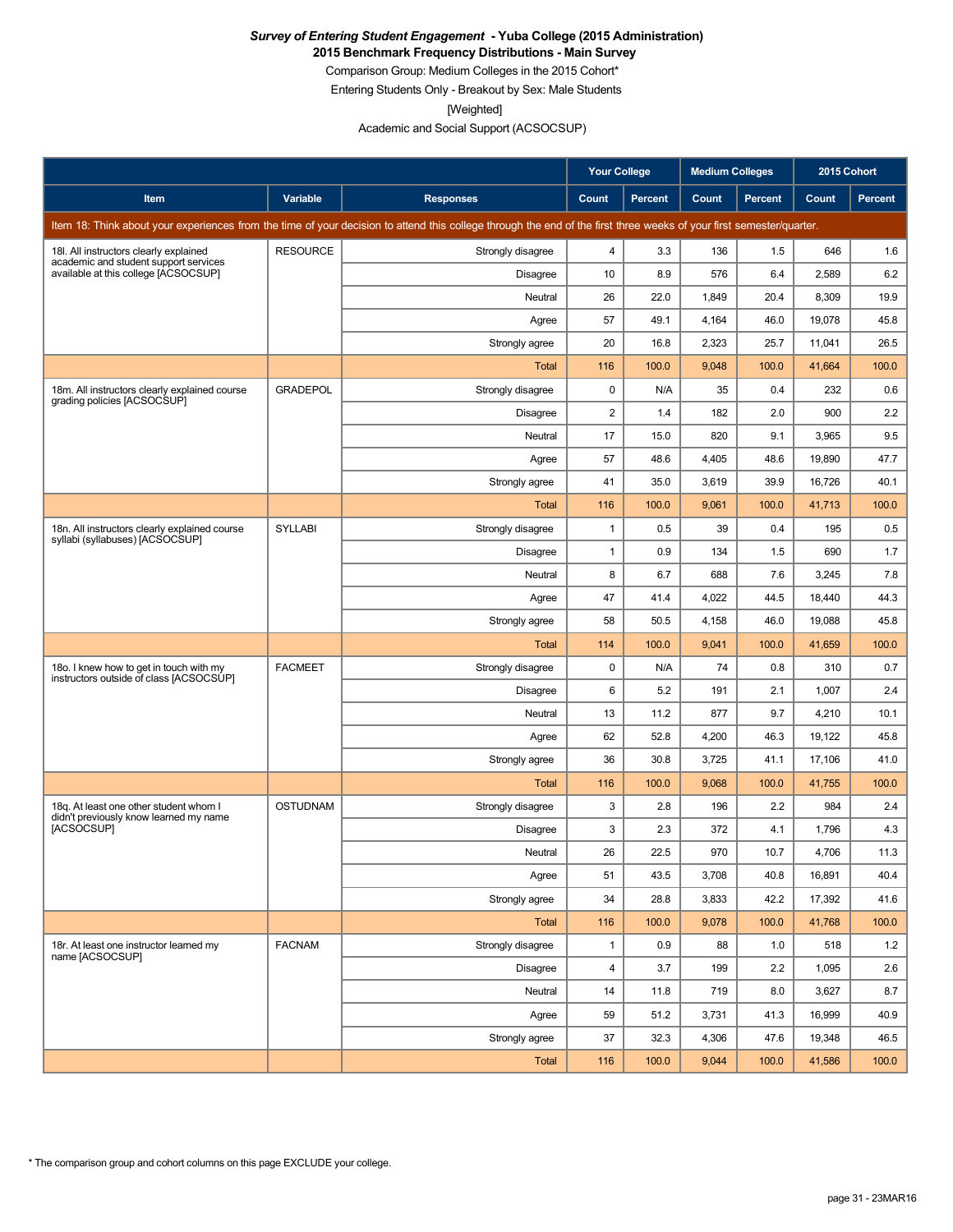**2015 Benchmark Frequency Distributions - Main Survey**

Comparison Group: Medium Colleges in the 2015 Cohort\*

Entering Students Only - Breakout by Sex: Male Students

[Weighted]

Academic and Social Support (ACSOCSUP)

|                                                                                                                                                                      |               |                   | <b>Your College</b> |                | <b>Medium Colleges</b> |                | 2015 Cohort |         |
|----------------------------------------------------------------------------------------------------------------------------------------------------------------------|---------------|-------------------|---------------------|----------------|------------------------|----------------|-------------|---------|
| <b>Item</b>                                                                                                                                                          | Variable      | <b>Responses</b>  | Count               | <b>Percent</b> | Count                  | <b>Percent</b> | Count       | Percent |
| Item 18: Think about your experiences from the time of your decision to attend this college through the end of the first three weeks of your first semester/quarter. |               |                   |                     |                |                        |                |             |         |
| 18s. I learned the name of at least one<br>other student in most of my classes<br>[ACSOCSUP]                                                                         | <b>STUNAM</b> | Strongly disagree |                     | 1.9            | 156                    | 1.7            | 728         | 1.7     |
|                                                                                                                                                                      |               | <b>Disagree</b>   |                     | 5.6            | 318                    | 3.5            | 1,575       | 3.8     |
|                                                                                                                                                                      |               | Neutral           | 17                  | 14.5           | 764                    | 8.4            | 3,821       | 9.1     |
|                                                                                                                                                                      |               | Agree             | 48                  | 41.1           | 3,585                  | 39.5           | 16,537      | 39.6    |
|                                                                                                                                                                      |               | Strongly agree    | 43                  | 36.8           | 4,250                  | 46.8           | 19,102      | 45.7    |
|                                                                                                                                                                      |               | Total             | 116                 | 100.0          | 9,073                  | 100.0          | 41,763      | 100.0   |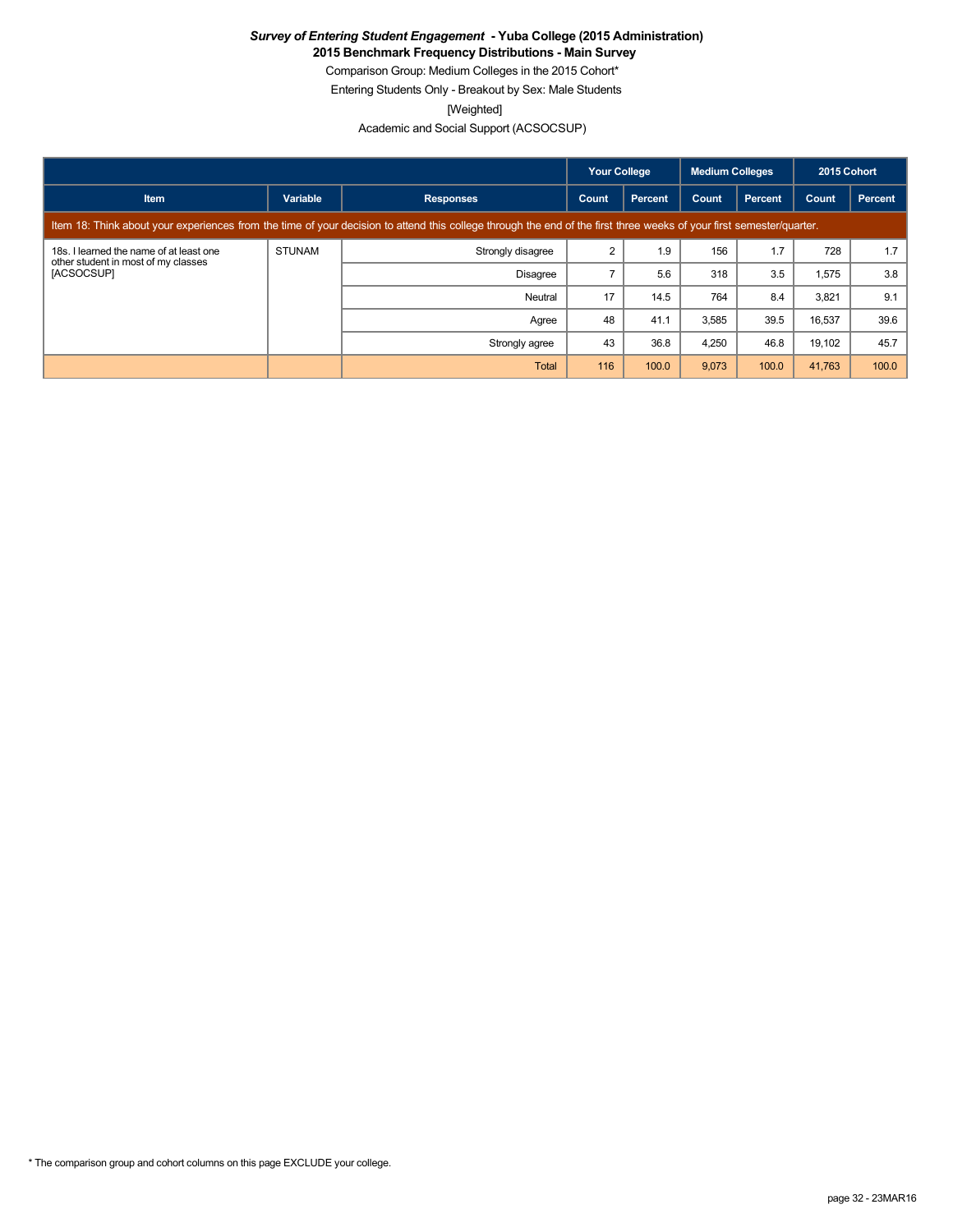**2015 Benchmark Frequency Distributions - Main Survey**

Comparison Group: Medium Colleges in the 2015 Cohort\*

Entering Students Only - Breakout by Sex: Female Students

[Weighted]

Academic and Social Support (ACSOCSUP)

|                                                                                                                                                                      |                 |                   | <b>Your College</b><br><b>Medium Colleges</b> |                | 2015 Cohort |         |        |                |
|----------------------------------------------------------------------------------------------------------------------------------------------------------------------|-----------------|-------------------|-----------------------------------------------|----------------|-------------|---------|--------|----------------|
| Item                                                                                                                                                                 | Variable        | <b>Responses</b>  | Count                                         | <b>Percent</b> | Count       | Percent | Count  | <b>Percent</b> |
| Item 18: Think about your experiences from the time of your decision to attend this college through the end of the first three weeks of your first semester/quarter. |                 |                   |                                               |                |             |         |        |                |
| 18I. All instructors clearly explained                                                                                                                               | <b>RESOURCE</b> | Strongly disagree | 5                                             | 3.8            | 228         | 2.0     | 1,024  | 2.0            |
| academic and student support services<br>available at this college [ACSOCSUP]                                                                                        |                 | <b>Disagree</b>   | 10                                            | 7.9            | 964         | 8.5     | 4,108  | 8.1            |
|                                                                                                                                                                      |                 | Neutral           | 42                                            | 31.9           | 2,167       | 19.2    | 9,795  | 19.4           |
|                                                                                                                                                                      |                 | Agree             | 60                                            | 45.7           | 4,785       | 42.4    | 20,881 | 41.3           |
|                                                                                                                                                                      |                 | Strongly agree    | 14                                            | 10.7           | 3,143       | 27.8    | 14,741 | 29.2           |
|                                                                                                                                                                      |                 | <b>Total</b>      | 131                                           | 100.0          | 11,287      | 100.0   | 50,549 | 100.0          |
| 18m. All instructors clearly explained course<br>grading policies [ACSOCSUP]                                                                                         | <b>GRADEPOL</b> | Strongly disagree | 0                                             | N/A            | 92          | 0.8     | 331    | 0.7            |
|                                                                                                                                                                      |                 | <b>Disagree</b>   | 3                                             | 2.1            | 267         | 2.4     | 1,167  | 2.3            |
|                                                                                                                                                                      |                 | Neutral           | 9                                             | 6.6            | 974         | 8.6     | 4,407  | 8.7            |
|                                                                                                                                                                      |                 | Agree             | 72                                            | 54.8           | 5,250       | 46.4    | 22,947 | 45.3           |
|                                                                                                                                                                      |                 | Strongly agree    | 48                                            | 36.5           | 4,737       | 41.8    | 21,768 | 43.0           |
|                                                                                                                                                                      |                 | Total             | 131                                           | 100.0          | 11,320      | 100.0   | 50,621 | 100.0          |
| 18n. All instructors clearly explained course<br>syllabi (syllabuses) [ACSOCSUP]                                                                                     | <b>SYLLABI</b>  | Strongly disagree | 0                                             | N/A            | 38          | 0.3     | 202    | 0.4            |
|                                                                                                                                                                      |                 | <b>Disagree</b>   | 3                                             | 2.1            | 186         | 1.6     | 835    | 1.7            |
|                                                                                                                                                                      |                 | Neutral           | $\overline{4}$                                | 3.0            | 708         | 6.3     | 3,176  | 6.3            |
|                                                                                                                                                                      |                 | Agree             | 64                                            | 50.2           | 4,835       | 42.8    | 21,290 | 42.1           |
|                                                                                                                                                                      |                 | Strongly agree    | 57                                            | 44.7           | 5,541       | 49.0    | 25,029 | 49.5           |
|                                                                                                                                                                      |                 | Total             | 128                                           | 100.0          | 11,308      | 100.0   | 50,532 | 100.0          |
| 18o. I knew how to get in touch with my<br>instructors outside of class [ACSOCSUP]                                                                                   | <b>FACMEET</b>  | Strongly disagree | $\overline{c}$                                | 1.7            | 53          | 0.5     | 253    | 0.5            |
|                                                                                                                                                                      |                 | Disagree          | 5                                             | 3.8            | 205         | 1.8     | 999    | 2.0            |
|                                                                                                                                                                      |                 | Neutral           | 19                                            | 14.5           | 786         | 6.9     | 3,865  | 7.6            |
|                                                                                                                                                                      |                 | Agree             | 58                                            | 44.4           | 4,915       | 43.4    | 21,629 | 42.7           |
|                                                                                                                                                                      |                 | Strongly agree    | 47                                            | 35.7           | 5,354       | 47.3    | 23,904 | 47.2           |
|                                                                                                                                                                      |                 | Total             | 131                                           | 100.0          | 11,313      | 100.0   | 50,650 | 100.0          |
| 18g. At least one other student whom I<br>didn't previously know learned my name                                                                                     | <b>OSTUDNAM</b> | Strongly disagree | 5                                             | 3.8            | 318         | 2.8     | 1,481  | 2.9            |
| [ACSOCSUP]                                                                                                                                                           |                 | <b>Disagree</b>   | 9                                             | 6.7            | 632         | 5.6     | 2,934  | 5.8            |
|                                                                                                                                                                      |                 | Neutral           | 16                                            | 12.0           | 1,046       | 9.2     | 4,877  | 9.6            |
|                                                                                                                                                                      |                 | Agree             | 60                                            | 45.6           | 4,476       | 39.5    | 19,560 | 38.6           |
|                                                                                                                                                                      |                 | Strongly agree    | 42                                            | 32.0           | 4,847       | 42.8    | 21,808 | 43.0           |
|                                                                                                                                                                      |                 | Total             | 131                                           | 100.0          | 11,319      | 100.0   | 50,660 | 100.0          |
| 18r. At least one instructor learned my<br>name [ACSOCSUP]                                                                                                           | <b>FACNAM</b>   | Strongly disagree | 5                                             | 3.8            | 169         | 1.5     | 912    | 1.8            |
|                                                                                                                                                                      |                 | Disagree          | 10                                            | 7.9            | 385         | 3.4     | 2,105  | 4.2            |
|                                                                                                                                                                      |                 | Neutral           | 16                                            | 12.5           | 867         | 7.7     | 4,058  | 8.1            |
|                                                                                                                                                                      |                 | Agree             | 58                                            | 44.2           | 4,675       | 41.5    | 19,937 | 39.6           |
|                                                                                                                                                                      |                 | Strongly agree    | 41                                            | 31.7           | 5,166       | 45.9    | 23,342 | 46.4           |
|                                                                                                                                                                      |                 | <b>Total</b>      | 131                                           | 100.0          | 11,262      | 100.0   | 50,354 | 100.0          |